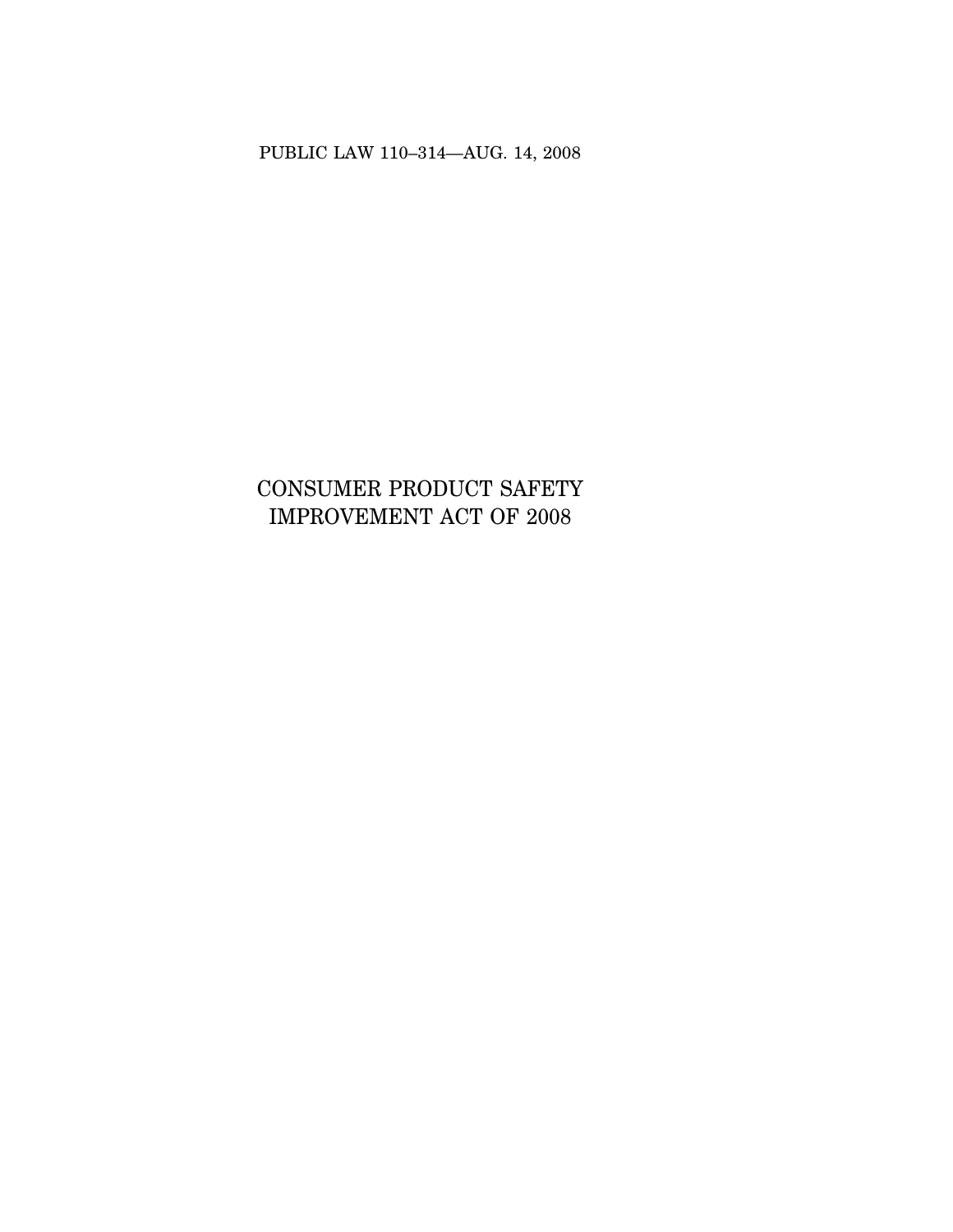# Public Law 110–314 110th Congress

# An Act

Aug. 14, 2008 [H.R. 4040]

To establish consumer product safety standards and other safety requirements for children's products and to reauthorize and modernize the Consumer Product Safety Commission.

*Be it enacted by the Senate and House of Representatives of the United States of America in Congress assembled,* 

Consumer Product Safety Improvement Act of 2008. Commerce and trade. 15 USC 2051 note.

# **SECTION 1. SHORT TITLE; TABLE OF CONTENTS.**

(a) SHORT TITLE.—This Act may be cited as the ''Consumer Product Safety Improvement Act of 2008".

(b) TABLE OF CONTENTS.—The table of contents for this Act is as follows:

- Sec. 1. Short title; table of contents.
- 
- Sec. 2. References. Sec. 3. Authority to issue implementing regulations.

#### TITLE I—CHILDREN'S PRODUCT SAFETY

- Sec. 101. Children's products containing lead; lead paint rule. Sec. 102. Mandatory third party testing for certain children's products.
- 
- Sec. 103. Tracking labels for children's products.
- Sec. 104. Standards and consumer registration of durable nursery products.
- Sec. 105. Labeling requirement for advertising toys and games. Sec. 106. Mandatory toy safety standards.
- Sec. 107. Study of preventable injuries and deaths in minority children related to consumer products.
- Sec. 108. Prohibition on sale of certain products containing specified phthalates.

#### TITLE II—CONSUMER PRODUCT SAFETY COMMISSION REFORM

#### Subtitle A—Administrative Improvements

- Sec. 201. Reauthorization of the Commission.
- Sec. 202. Full Commission requirement; interim quorum; personnel.
- Sec. 203. Submission of copy of certain documents to Congress.
- Sec. 204. Expedited rulemaking.
- Sec. 205. Inspector general audits and reports.
- Sec. 206. Industry-sponsored travel ban.
- Sec. 207. Sharing of information with Federal, State, local, and foreign government agencies.
- Sec. 208. Employee training exchanges.
- Sec. 209. Annual reporting requirement.

#### Subtitle B—Enhanced Enforcement Authority

- Sec. 211. Public disclosure of information.
- Sec. 212. Establishment of a public consumer product safety database.
- Sec. 213. Prohibition on stockpiling under other Commission-enforced statutes.
- Sec. 214. Enhanced recall authority and corrective action plans.
- Sec. 215. Inspection of firewalled conformity assessment bodies; identification of supply chain.
- Sec. 216. Prohibited acts.
- Sec. 217. Penalties.
- Sec. 218. Enforcement by State attorneys general.
- Sec. 219. Whistleblower protections.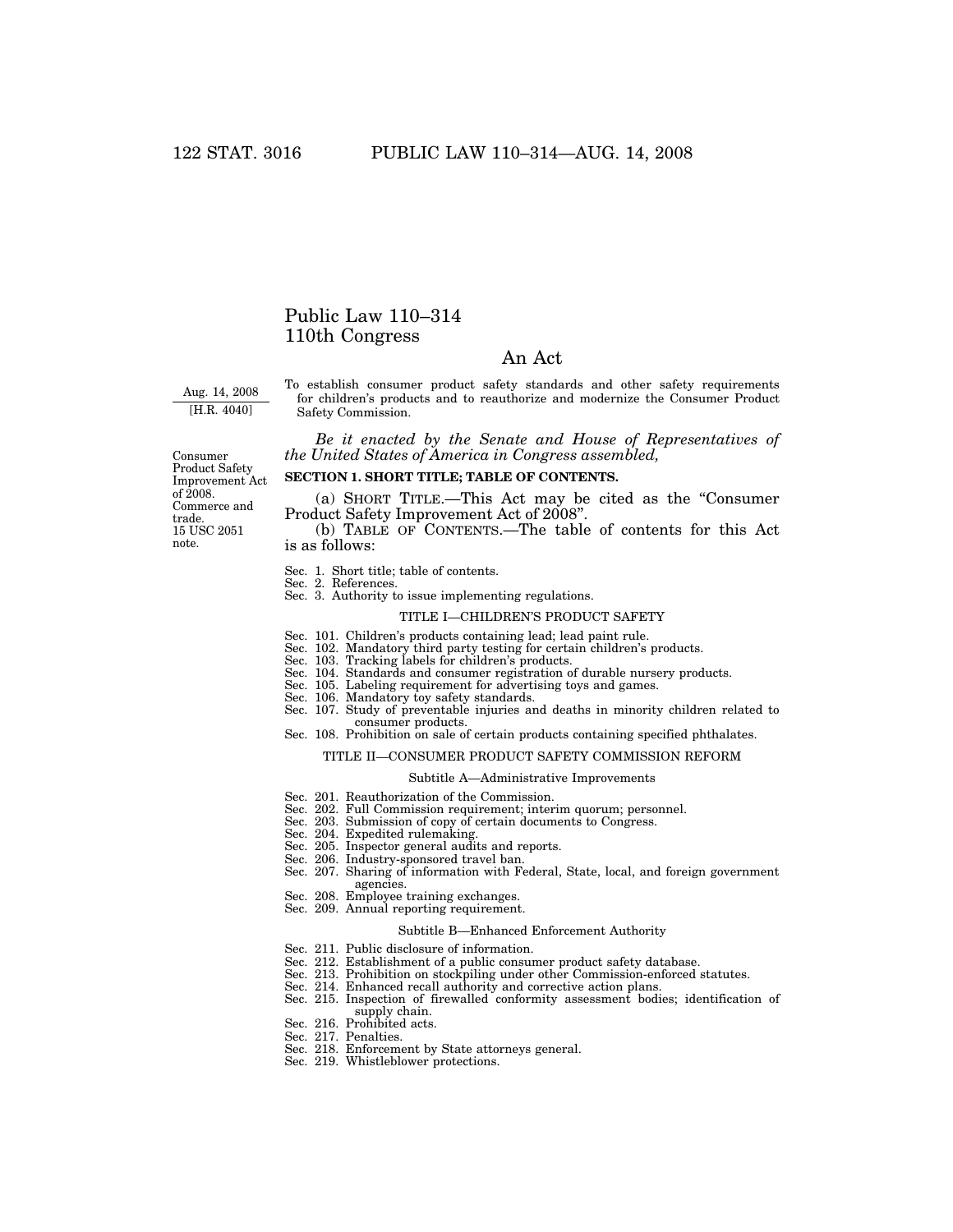#### Subtitle C—Specific Import-Export Provisions

- Sec. 221. Export of recalled and non-conforming products.
- Sec. 222. Import safety management and interagency cooperation.
- Sec. 223. Substantial product hazard list and destruction of noncompliant imported products. Sec. 224. Financial responsibility.
- 
- Sec. 225. Study and report on effectiveness of authorities relating to safety of imported consumer products.

#### Subtitle D—Miscellaneous Provisions and Conforming Amendments

- Sec. 231. Preemption.
- 
- Sec. 232. All-terrain vehicle standard. Sec. 233. Cost-benefit analysis under the Poison Prevention Packaging Act of 1970.
- Sec. 234. Study on use of formaldehyde in manufacturing of textile and apparel articles.
- Sec. 235. Technical and conforming changes.
- Sec. 236. Expedited judicial review.
- 
- Sec. 237. Repeal. Sec. 238. Pool and Spa Safety Act technical amendments. Sec. 239. Effective dates and Severability.
- 

# **SEC. 2. REFERENCES.**

(a) DEFINED TERMS.—As used in this Act—

(1) the term ''appropriate Congressional committees'' means the Committee on Energy and Commerce of the House of Representatives and the Committee on Commerce, Science, and

Transportation of the Senate; and  $(2)$  the term "Commission" means the Consumer Product Safety Commission.

(b) CONSUMER PRODUCT SAFETY ACT.—Except as otherwise expressly provided, whenever in this Act an amendment is expressed as an amendment to a section or other provision, the reference shall be considered to be made to a section or other provision of the Consumer Product Safety Act (15 U.S.C. 2051 et seq.).

#### **SEC. 3. AUTHORITY TO ISSUE IMPLEMENTING REGULATIONS.**

The Commission may issue regulations, as necessary, to implement this Act and the amendments made by this Act.

# **TITLE I—CHILDREN'S PRODUCT SAFETY**

#### **SEC. 101. CHILDREN'S PRODUCTS CONTAINING LEAD; LEAD PAINT**  15 USC 1278a. **RULE.**

(a) GENERAL LEAD BAN.—

(1) TREATMENT AS A BANNED HAZARDOUS SUBSTANCE.— Except as expressly provided in subsection (b) beginning on the dates provided in paragraph (2), any children's product (as defined in section  $3(a)(16)$  of the Consumer Product Safety Act (15 U.S.C. 2052(a)(16))) that contains more lead than the limit established by paragraph (2) shall be treated as a banned hazardous substance under the Federal Hazardous Substances Act (15 U.S.C. 1261 et seq.).

 $(2)$  LEAD LIMIT.

(A) 600 PARTS PER MILLION.—Except as provided in subparagraphs (B), (C), (D), and (E), beginning 180 days after the date of enactment of this Act, the lead limit referred to in paragraph (1) is 600 parts per million total lead content by weight for any part of the product.

(B) 300 PARTS PER MILLION.—Except as provided by subparagraphs  $(C)$ ,  $(D)$ , and  $(E)$ , beginning on the date

15 USC 2051 note.

Effective dates.

15 USC 2051 note.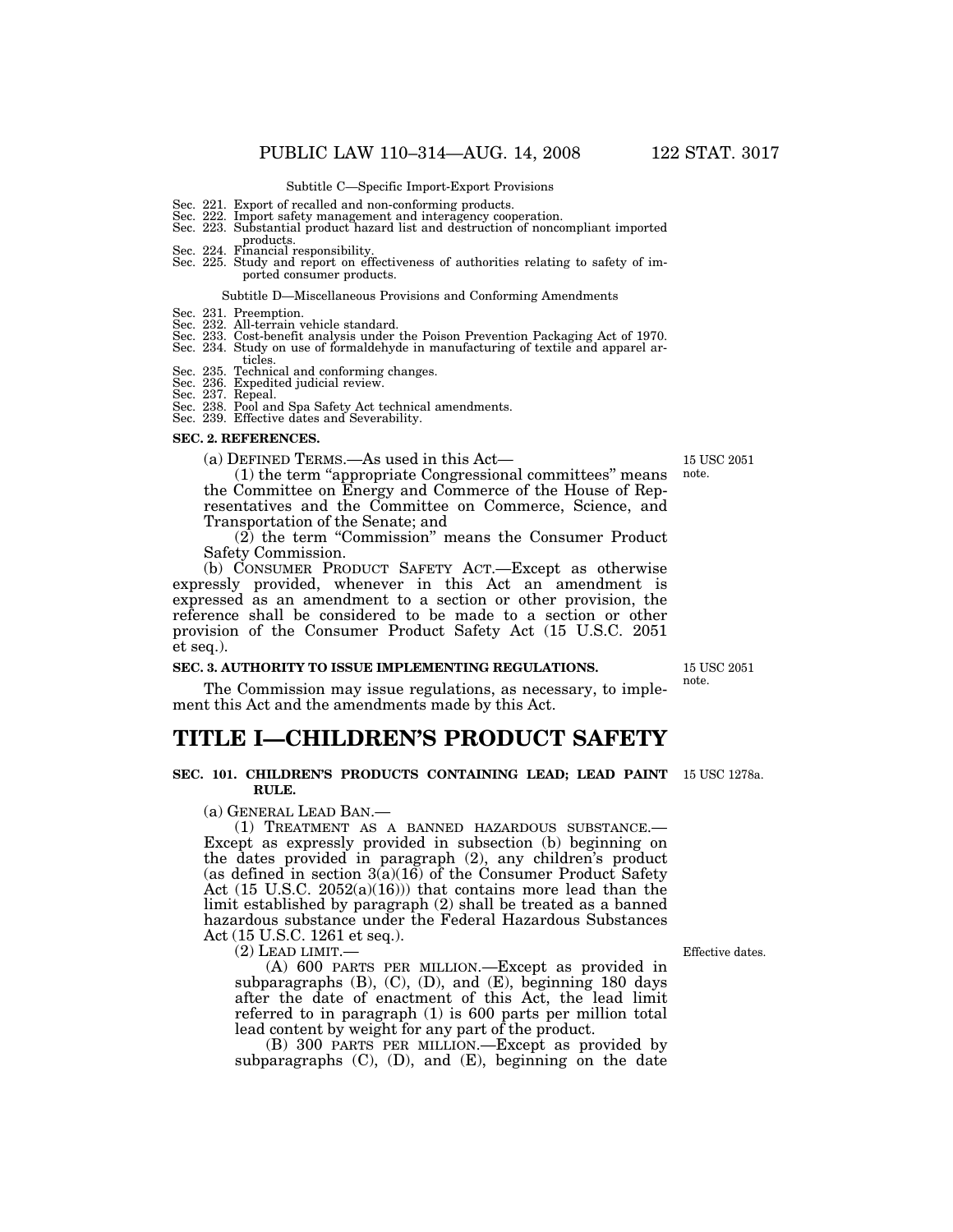Applicability.

that is 1 year after the date of enactment of this Act, the lead limit referred to in paragraph (1) is 300 parts per million total lead content by weight for any part of the product.

(C) 100 PARTS PER MILLION.—Except as provided in subparagraphs  $(D)$  and  $(E)$ , beginning on the date that is 3 years after the date of enactment of this Act, subparagraph (B) shall be applied by substituting ''100 parts per million" for "300 parts per million" unless the Commission determines that a limit of 100 parts per million is not technologically feasible for a product or product category. The Commission may make such a determination only after notice and a hearing and after analyzing the public health protections associated with substantially reducing lead in children's products.

(D) ALTERNATE REDUCTION OF LIMIT.—If the Commission determines under subparagraph (C) that the 100 parts per million limit is not technologically feasible for a product or product category, the Commission shall, by regulation, establish an amount that is the lowest amount of lead, lower than 300 parts per million, the Commission determines to be technologically feasible to achieve for that product or product category. The amount of lead established by the Commission under the preceding sentence shall be substituted for the 300 parts per million limit under subparagraph (B) beginning on the date that is 3 years after the date of enactment of this Act.

(E) PERIODIC REVIEW AND FURTHER REDUCTIONS.—The Commission shall, based on the best available scientific and technical information, periodically review and revise downward the limit set forth in this subsection, no less frequently than every 5 years after promulgation of the limit under subparagraph (C) or (D) to require the lowest amount of lead that the Commission determines is technologically feasible to achieve. The amount of lead established by the Commission under the preceding sentence shall be substituted for the lead limit in effect immediately before such revision.

(b) EXCLUSION OF CERTAIN MATERIALS OR PRODUCTS AND INACCESSIBLE COMPONENT PARTS.—

(1) CERTAIN PRODUCTS OR MATERIALS.—The Commission may, by regulation, exclude a specific product or material from the prohibition in subsection  $(a)$  if the Commission, after notice and a hearing, determines on the basis of the best-available, objective, peer-reviewed, scientific evidence that lead in such product or material will neither—

(A) result in the absorption of any lead into the human body, taking into account normal and reasonably foreseeable use and abuse of such product by a child, including swallowing, mouthing, breaking, or other children's activities, and the aging of the product; nor

(B) have any other adverse impact on public health or safety.

(2) EXCEPTION FOR INACCESSIBLE COMPONENT PARTS.—

(A) IN GENERAL.—The limits established under subsection (a) shall not apply to any component part of a children's product that is not accessible to a child through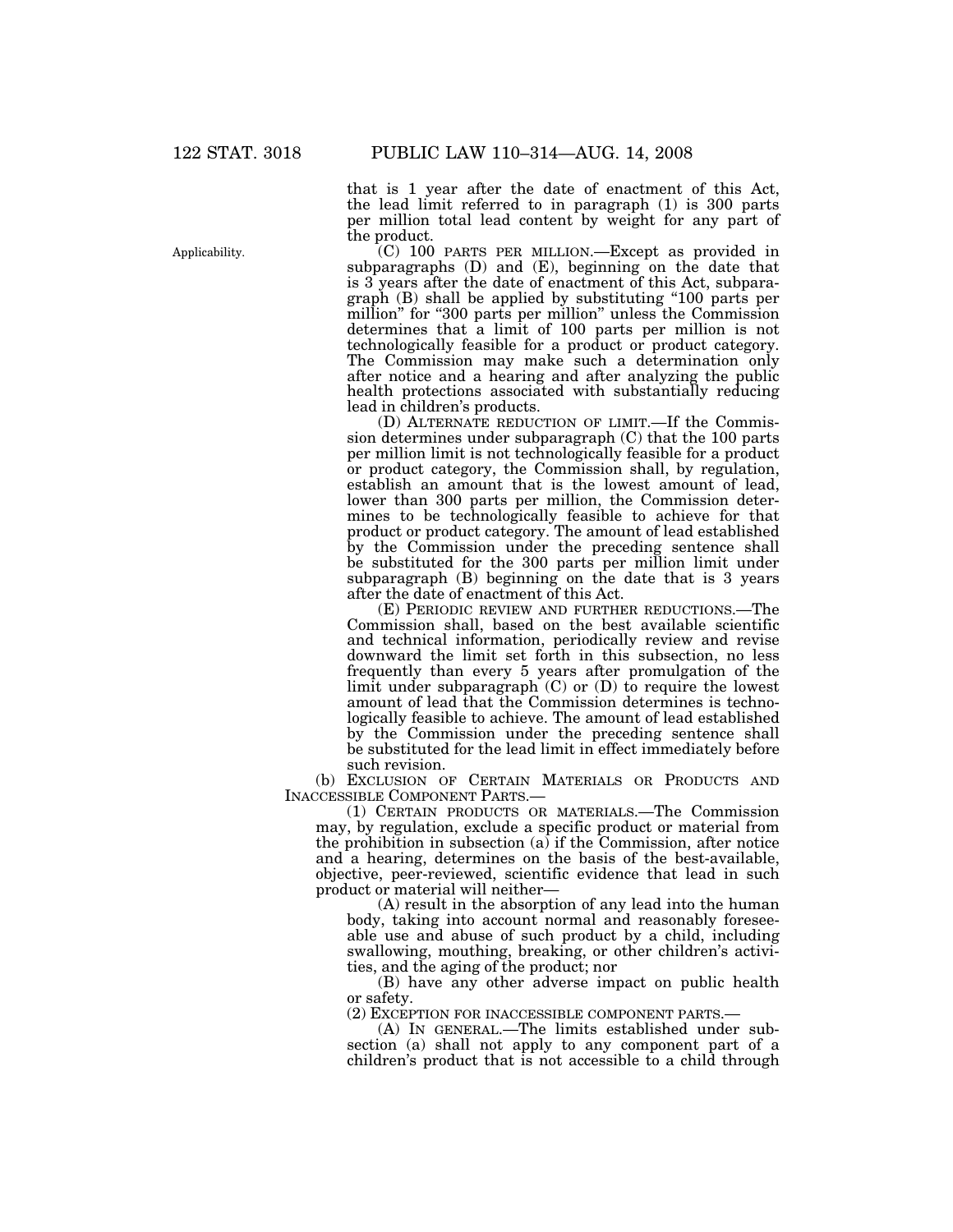normal and reasonably foreseeable use and abuse of such product, as determined by the Commission. A component part is not accessible under this subparagraph if such component part is not physically exposed by reason of a sealed covering or casing and does not become physically exposed through reasonably foreseeable use and abuse of the product. Reasonably foreseeable use and abuse shall include to, swallowing, mouthing, breaking, or other children's activities, and the aging of the product.

(B) INACCESSIBILITY PROCEEDING.—Within 1 year after Deadline. the date of enactment of this Act, the Commission shall promulgate a rule providing guidance with respect to what product components, or classes of components, will be considered to be inaccessible for purposes of subparagraph (A).

(C) APPLICATION PENDING CPSC GUIDANCE.—Until the Commission promulgates a rule pursuant to subparagraph (B), the determination of whether a product component is inaccessible to a child shall be made in accordance with the requirements laid out in subparagraph (A) for considering a component to be inaccessible to a child.

(3) CERTAIN BARRIERS DISQUALIFIED.—For purposes of this subsection, paint, coatings, or electroplating may not be considered to be a barrier that would render lead in the substrate inaccessible to a child, or to prevent absorption of any lead into the human body, through normal and reasonably foreseeable use and abuse of the product.

(4) CERTAIN ELECTRONIC DEVICES.—If the Commission determines that it is not technologically feasible for certain electronic devices, including devices containing batteries, to comply with subsection (a), the Commission, by regulation, shall—

(A) issue requirements to eliminate or minimize the potential for exposure to and accessibility of lead in such electronic devices, which may include requirements that such electronic devices be equipped with a child-resistant cover or casing that prevents exposure to and accessibility of the parts of the product containing lead; and

(B) establish a schedule by which such electronic devices shall be in full compliance with the limits in subsection (a), unless the Commission determines that full compliance will not be technologically feasible for such devices within a schedule set by the Commission.

(5) PERIODIC REVIEW.—The Commission shall, based on Deadline. the best available scientific and technical information, periodically review and revise the regulations promulgated pursuant to this subsection no less frequently than every 5 years after the first promulgation of a regulation under this subsection to make them more stringent and to require the lowest amount of lead the Commission determines is technologically feasible to achieve.

(c) APPLICATION WITH ASTM F963.—To the extent that any regulation promulgated by the Commission under this section (or any section of the Consumer Product Safety Act or any other Act enforced by the Commission, as such Acts are affected by this section) is inconsistent with the ASTM F963 standard, such

Requirements.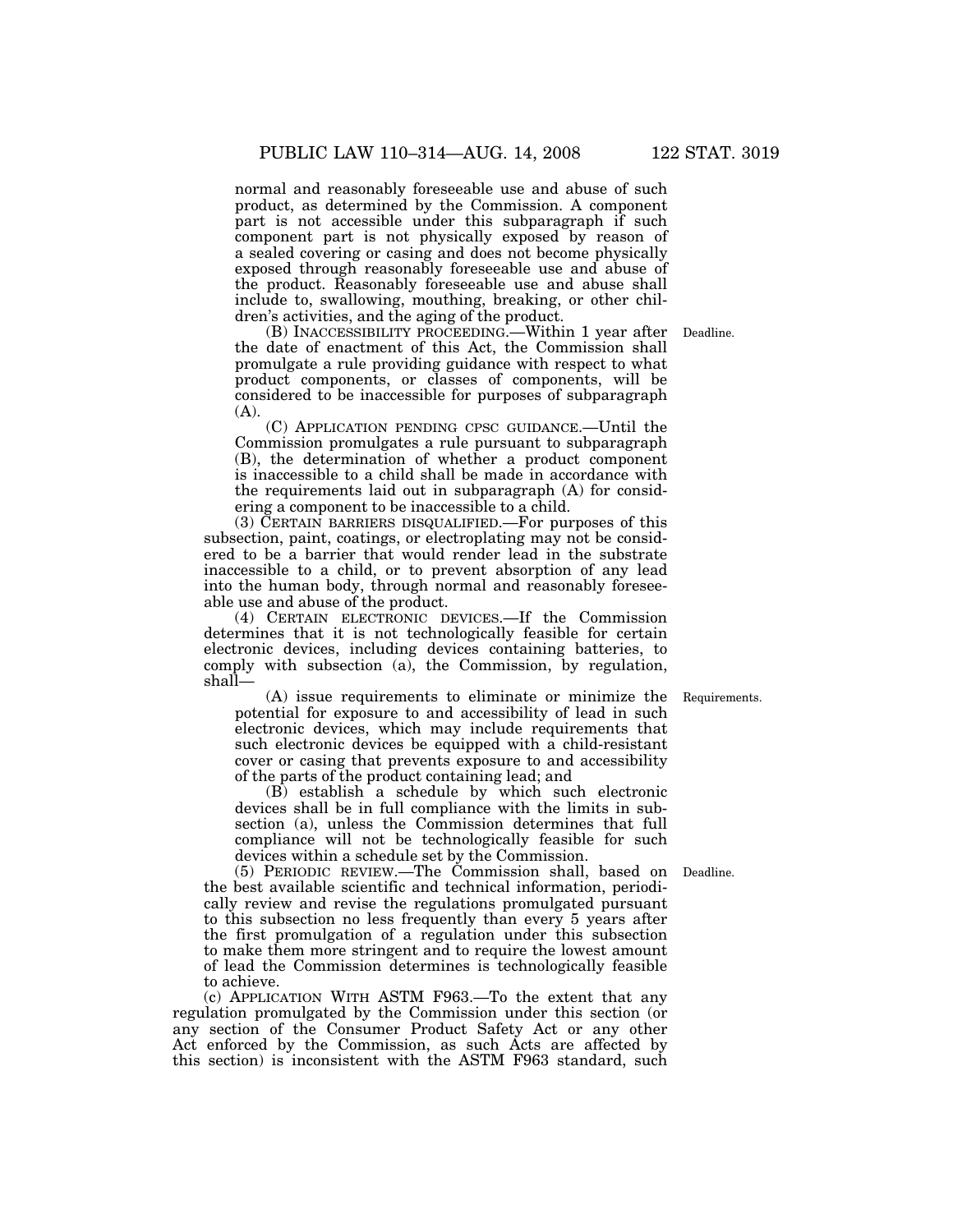promulgated regulation shall supersede the ASTM F963 standard to the extent of the inconsistency.

(d) TECHNOLOGICAL FEASIBILITY DEFINED.—For purposes of this section, a limit shall be deemed technologically feasible with regard to a product or product category if—

(1) a product that complies with the limit is commercially available in the product category;

(2) technology to comply with the limit is commercially available to manufacturers or is otherwise available within the common meaning of the term;

(3) industrial strategies or devices have been developed that are capable or will be capable of achieving such a limit by the effective date of the limit and that companies, acting in good faith, are generally capable of adopting; or

(4) alternative practices, best practices, or other operational changes would allow the manufacturer to comply with the limit.

(e) PENDING RULEMAKING PROCEEDINGS TO HAVE NO EFFECT.— The pendency of a rulemaking proceeding to consider—

(1) a delay in the effective date of a limit or an alternate limit under this section related to technological feasibility,

(2) an exception for certain products or materials or inaccessibility guidance under subsection (b) of this section, or

(3) any other request for modification of or exemption from any regulation, rule, standard, or ban under this Act or any other Act enforced by the Commission,

shall not delay the effect of any provision or limit under this section nor shall it stay general enforcement of the requirements of this section.

(f) MORE STRINGENT LEAD PAINT BAN.—

(1) IN GENERAL.—Effective on the date that is 1 year after the date of enactment of this Act, the Commission shall modify section 1303.1 of its regulations (16 C.F.R. 1301.1) by substituting "0.009 percent" for "0.06 percent" in subsection  $(a)$ of that section.

(2) PERIODIC REVIEW AND REDUCTION.—The Commission shall, no less frequently than every 5 years after the date on which the Commission modifies the regulations pursuant to paragraph (1), review the limit for lead in paint set forth in section 1303.1 of title 16, Code of Federal Regulations (as revised by paragraph (1)), and shall by regulation revise downward the limit to require the lowest amount of lead that the Commission determines is technologically feasible to achieve.

(3) METHODS FOR SCREENING LEAD IN SMALL PAINTED AREAS.—In order to provide for effective and efficient enforcement of the limit set forth in section 1303.1 of title 16, Code of Federal Regulations, the Commission may rely on x-ray fluorescence technology or other alternative methods for measuring lead in paint or other surface coatings on products subject to such section where the total weight of such paint or surface coating is no greater than 10 milligrams or where such paint or surface coating covers no more than 1 square centimeter of the surface area of such products. Such alternative methods for measurement shall not permit more than 2 micrograms of lead in a total weight of 10 milligrams or less of paint or other surface coating or in a surface area of 1 square centimeter or less.

Effective date.

Deadline.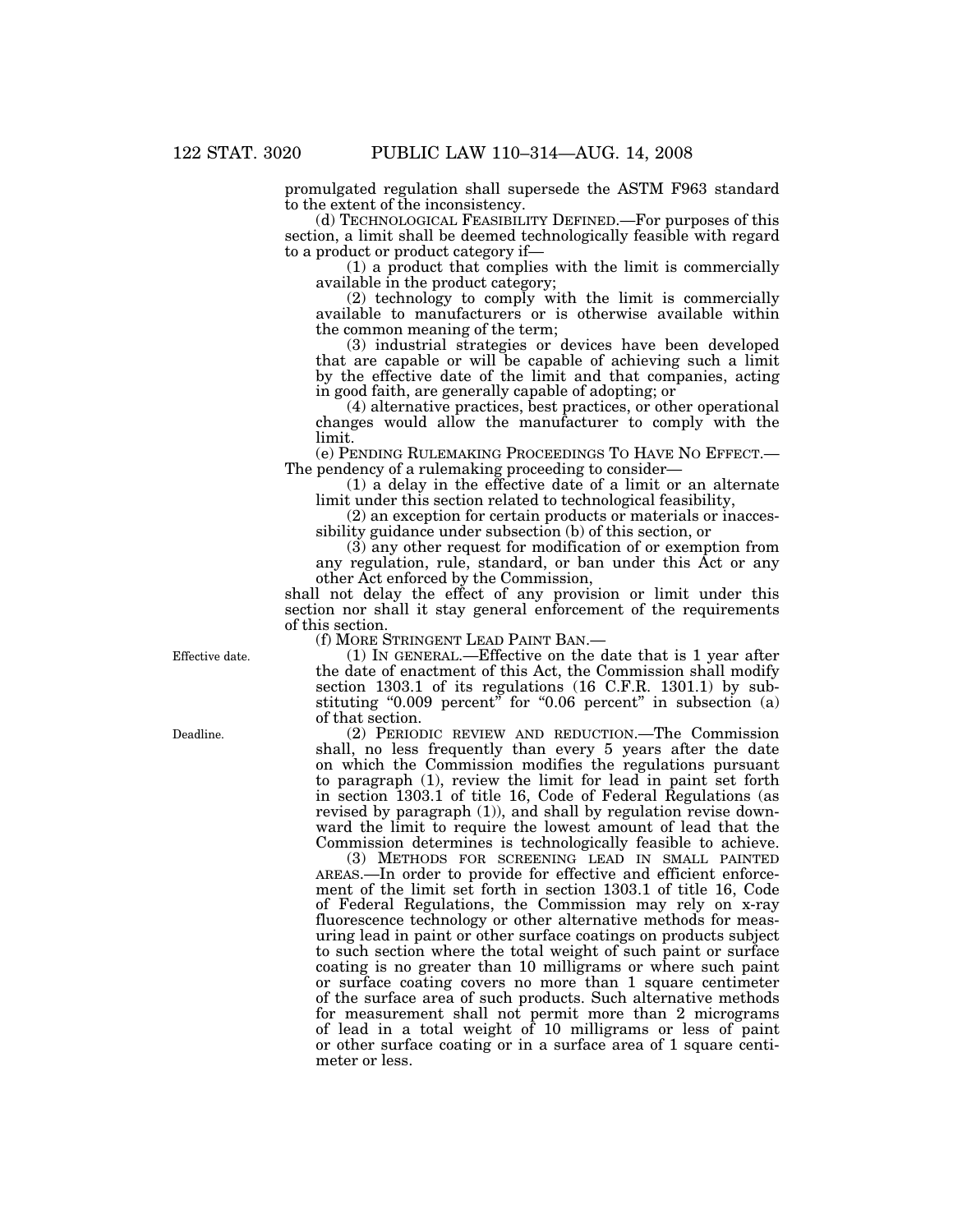(4) ALTERNATIVE METHODS OF MEASURING LEAD IN PAINT

GENERALLY.— (A) STUDY.—Not later than 1 year after the date of Deadline. enactment of this Act, the Commission shall complete a study to evaluate the effectiveness, precision, and reliability of x-ray fluorescence technology and other alternative methods for measuring lead in paint or other surface coatings when used on a children's product or furniture article in order to determine compliance with part 1303 of title 16, Code of Federal Regulations, as modified pursuant to this subsection.

(B) RULEMAKING.—If the Commission determines, based on the study in subparagraph (A), that x-ray fluorescence technology or other alternative methods for measuring lead in paint are as effective, precise, and reliable as the methodology used by the Commission for compliance determinations prior to the date of enactment of this Act, the Commission may promulgate regulations governing the use of such methods in determining the compliance of products with part 1303 of title 16, Code of Federal Regulations, as modified pursuant to this subsection. Any regulations promulgated by the Commission shall ensure that such alternative methods are no less effective, precise, and reliable than the methodology used by the Commission prior to the date of enactment of this Act.

(5) PERIODIC REVIEW.—The Commission shall, no less fre-Deadline. quently than every 5 years after the Commission completes the study required by paragraph (4)(A), review and revise any methods for measurement utilized by the Commission pursuant to paragraph (3) or pursuant to any regulations promulgated under paragraph (4) to ensure that such methods are the most effective methods available to protect children's health. The Commission shall conduct an ongoing effort to study and encourage the further development of alternative methods for measuring lead in paint and other surface coating that can effectively, precisely, and reliably detect lead levels at or below the level set forth in part 1303 of title 16, Code of Federal Regulations, or any lower level established by regulation.

(6) NO EFFECT ON LEGAL LIMIT.—Nothing in paragraph (3), nor reliance by the Commission on any alternative method of measurement pursuant to such paragraph, nor any rule prescribed pursuant to paragraph (4), nor any method established pursuant to paragraph (5) shall be construed to alter the limit set forth in section 1303 of title 16, Code of Federal Regulations, as modified pursuant to this subsection, or provide any exemption from such limit.

(7) CONSTRUCTION.—Nothing in this subsection shall be construed to affect the authority of the Commission or any other person to use alternative methods for detecting lead as a screening method to determine whether further testing or action is needed.

(g) TREATMENT AS A REGULATION UNDER THE FHSA.—Any ban imposed by subsection (a) or rule promulgated under subsection (a) or (b) of this section, and section 1303.1 of title 16, Code of Federal Regulations (as modified pursuant to subsection  $(f)(1)$ or (2)), or any successor regulation, shall be considered a regulation of the Commission promulgated under or for the enforcement of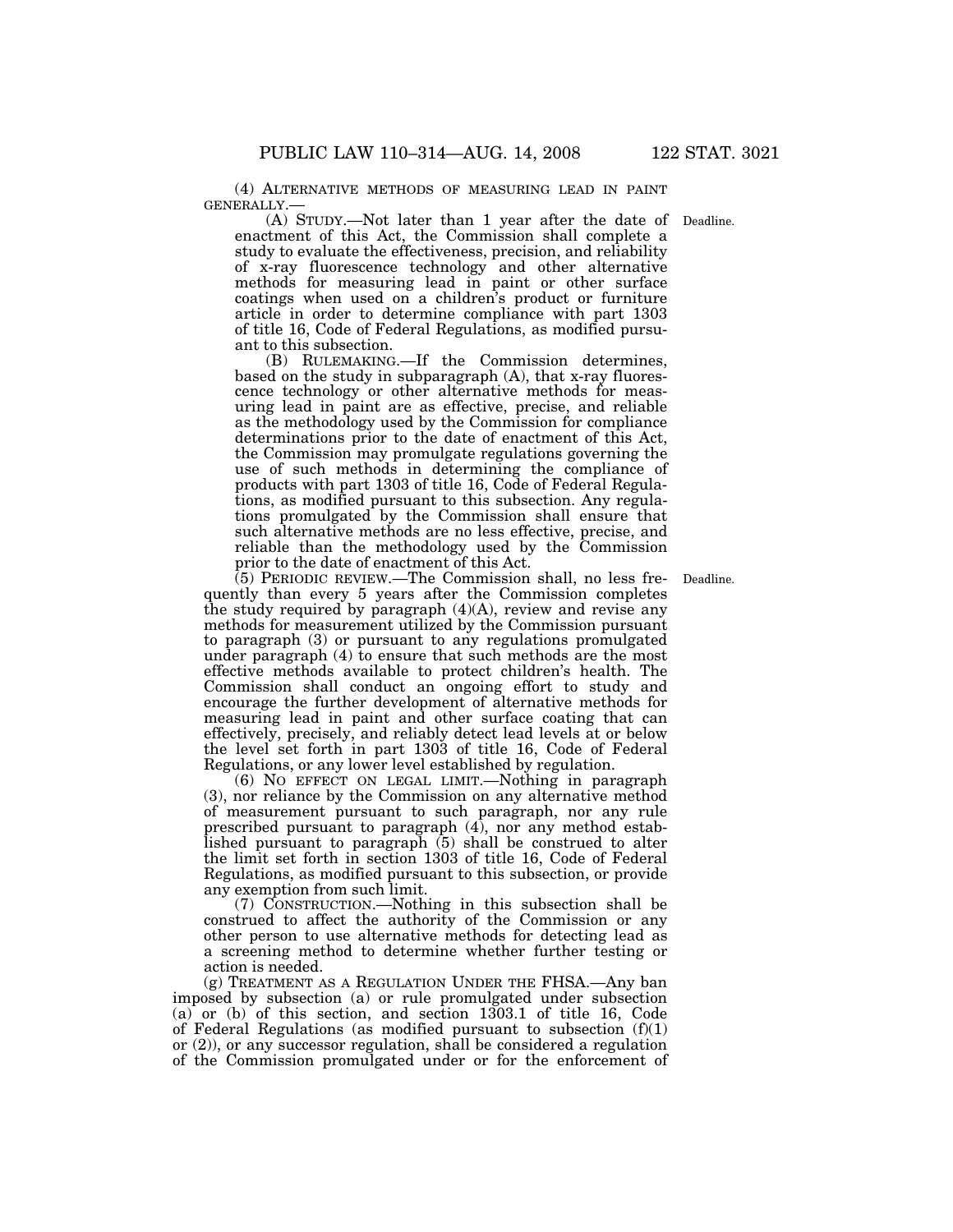section 2(q) of the Federal Hazardous Substances Act (15 U.S.C.  $1261(q)$ ).

## **SEC. 102. MANDATORY THIRD PARTY TESTING FOR CERTAIN CHIL-DREN'S PRODUCTS.**

(a) MANDATORY AND THIRD PARTY TESTING.—<br>
(1) GENERAL CONFORMITY CERTIFICATION.—<br>
(A) AMENDMENT.—Paragraph (1) of section 14(a) (15 U.S.C. 2063(a)) is amended to read as follows:

"(1) GENERAL CONFORMITY CERTIFICATION.—Except as pro-

vided in paragraphs (2) and (3), every manufacturer of a product which is subject to a consumer product safety rule under this Act or similar rule, ban, standard, or regulation under any other Act enforced by the Commission and which is imported for consumption or warehousing or distributed in commerce (and the private labeler of such product if such product bears a private label) shall issue a certificate which—

"(A) shall certify, based on a test of each product or upon a reasonable testing program, that such product complies with all rules, bans, standards, or regulations applicable to the product under this Act or any other Act enforced by the Commission; and

''(B) shall specify each such rule, ban, standard, or regulation applicable to the product.''.

(B) EFFECTIVE DATE.—The amendment made by subparagraph (A) shall take effect 90 days after the date of enactment of this Act.

(2) THIRD PARTY TESTING REQUIREMENT.—Section 14(2) (15 U.S.C. 2063(2)) is further amended by redesignating paragraph (2) as paragraph (4) and inserting after paragraph  $(1)$  the following:

"(2) THIRD PARTY TESTING REQUIREMENT.—Effective on the dates provided in paragraph (3), before importing for consumption or warehousing or distributing in commerce any children's product that is subject to a children's product safety rule, every manufacturer of such children's product (and the private labeler of such children's product if such children's product bears a private label) shall—

 $f(A)$  submit sufficient samples of the children's product, or samples that are identical in all material respects to the product, to a third party conformity assessment body accredited under paragraph (3) to be tested for compliance with such children's product safety rule; and

''(B) based on such testing, issue a certificate that certifies that such children's product complies with the children's product safety rule based on the assessment of a third party conformity assessment body accredited to conduct such tests.

A manufacturer or private labeler shall issue either a separate certificate for each children's product safety rule applicable to a product or a combined certificate that certifies compliance with all applicable children's product safety rules, in which case each such rule shall be specified.

''(3) SCHEDULE FOR IMPLEMENTATION OF THIRD PARTY TESTING.—

''(A) GENERAL APPLICATION.—Except as provided under subparagraph (F), the requirements of paragraph (2) shall

15 USC 2063 note.

Certification.

Notice.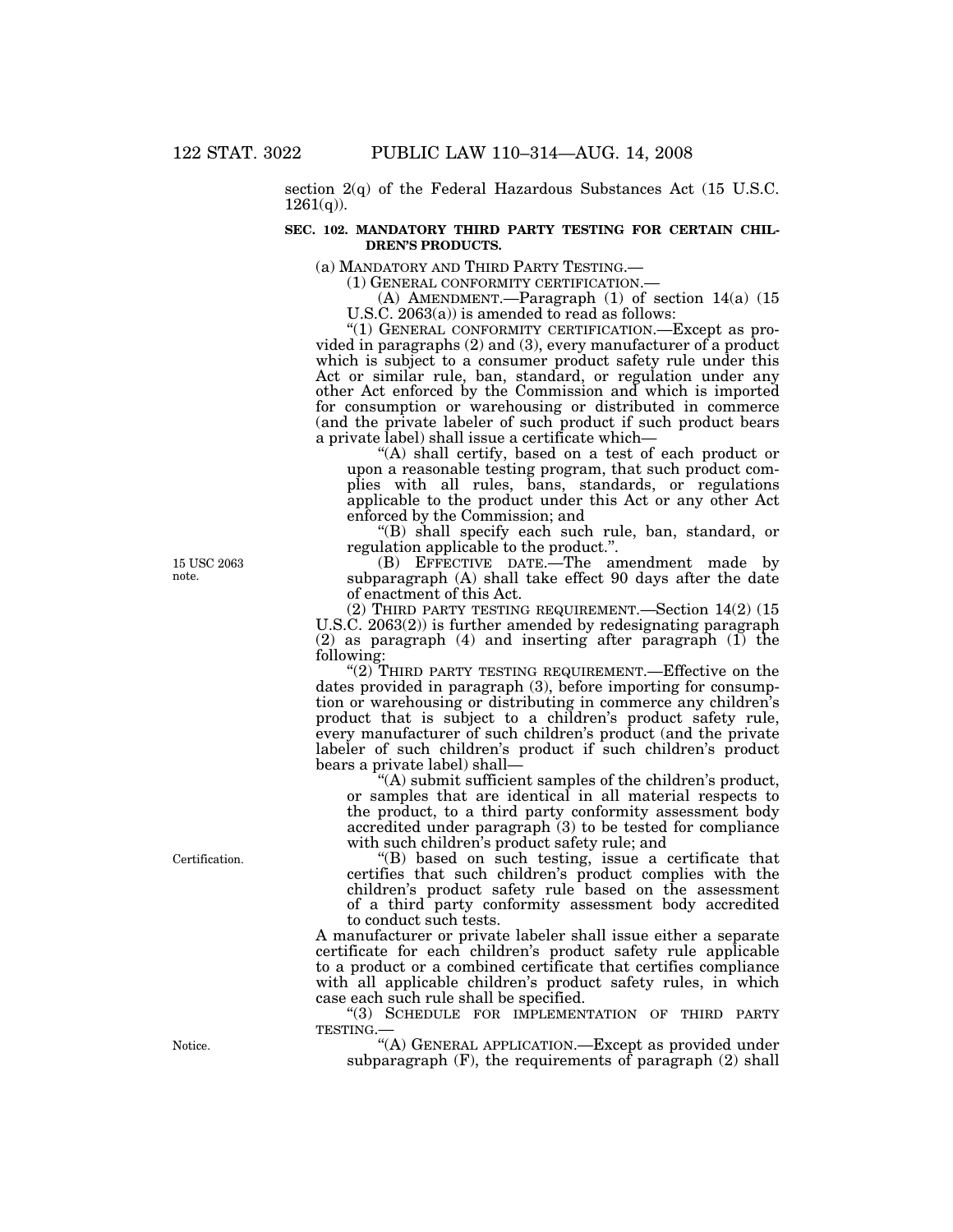apply to any children's product manufactured more than 90 days after the Commission has established and published notice of the requirements for accreditation of third party conformity assessment bodies to assess conformity with a children's product safety rule to which such children's product is subject.

 $\rm ^{4}(\bar{B})$  TIME LINE FOR ACCREDITATION.—

Deadlines. Notices.

''(i) LEAD PAINT.—Not later than 30 days after the date of enactment of the Consumer Product Safety Improvement Act of 2008, the Commission shall publish notice of the requirements for accreditation of third party conformity assessment bodies to assess conformity with part 1303 of title 16, Code of Federal Regulations.

"(ii) FULL-SIZE CRIBS; NON FULL-SIZE CRIBS; PAC-IFIERS.—Not later than 60 days after the date of enactment of the Consumer Product Safety Improvement Act of 2008, the Commission shall publish notice of the requirements for accreditation of third party conformity assessment bodies to assess conformity with parts 1508, 1509, and 1511 of such title.

''(iii) SMALL PARTS.—Not later than 90 days after the date of enactment of the Consumer Product Safety Improvement Act of 2008, the Commission shall publish notice of the requirements for accreditation of third party conformity assessment bodies to assess conformity with part 1501 of such title.

"(iv) CHILDREN'S METAL JEWELRY.—Not later than 120 days after the date of enactment of the Consumer Product Safety Improvement Act of 2008, the Commission shall publish notice of the requirements for accreditation of third party conformity assessment bodies to assess conformity with the requirements of section  $101(a)(2)$  of such Act with respect to children's metal jewelry.

"(v) BABY BOUNCERS, WALKERS, AND JUMPERS.-Not later than 210 days after the date of enactment of the Consumer Product Safety Improvement Act of 2008, the Commission shall publish notice of the requirements for accreditation of third party conformity assessment bodies to assess conformity with parts  $1500.18(a)(6)$  and  $1500.86(a)$  of such title.

"(vi) ALL OTHER CHILDREN'S PRODUCT SAFETY RULES.—The Commission shall publish notice of the requirements for accreditation of third party conformity assessment bodies to assess conformity with other children's product safety rules at the earliest practicable date, but in no case later than 10 months after the date of enactment of the Consumer Product Safety Improvement Act of 2008, or, in the case of children's product safety rules established or revised 1 year or more after such date of enactment, not later than 90 days before such rules or revisions take effect.

''(C) ACCREDITATION.—Accreditation of third party conformity assessment bodies pursuant to the requirements established under subparagraph (B) may be conducted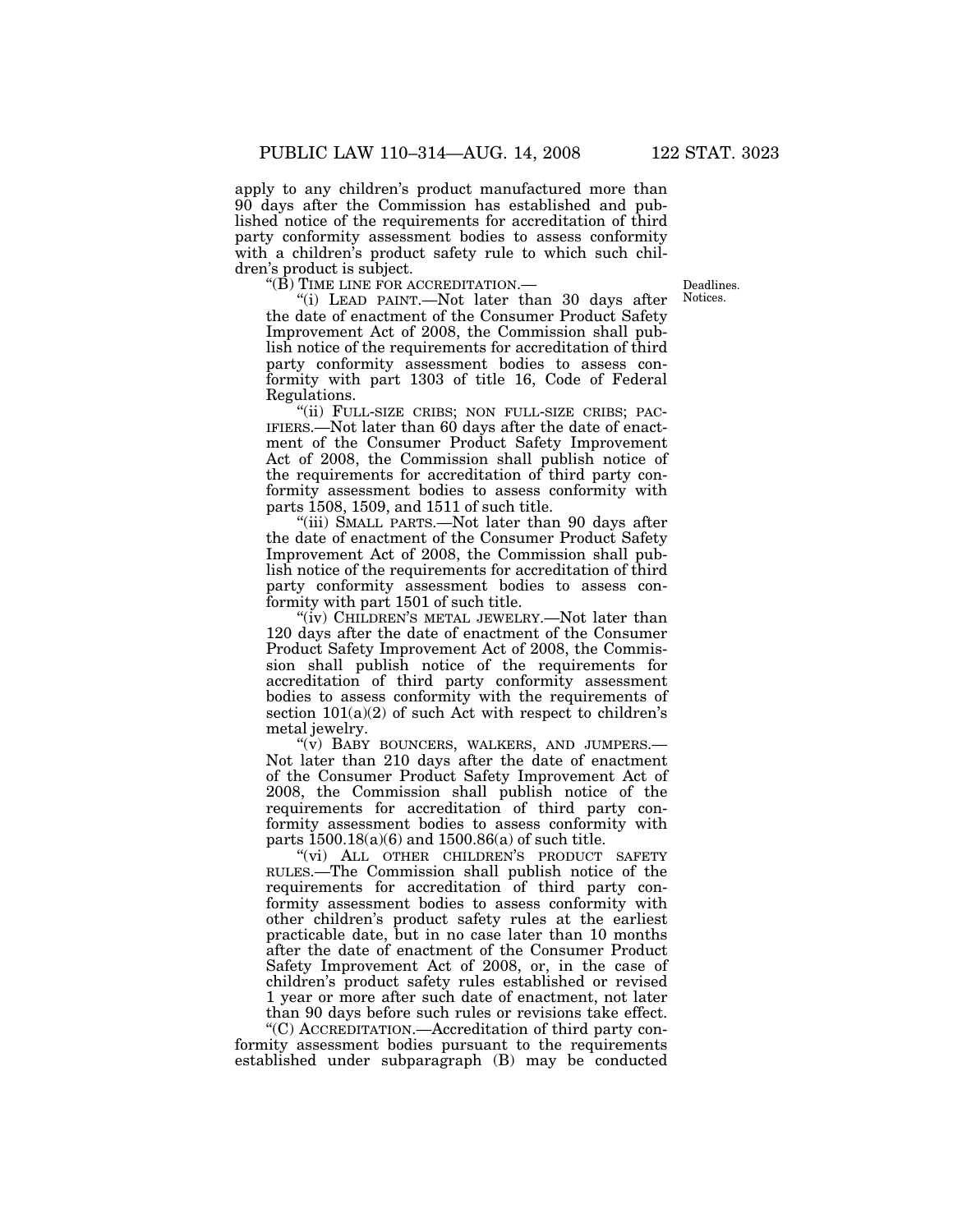either by the Commission or by an independent accreditation organization designated by the Commission.

" $(D)$  PERIODIC REVIEW.—The Commission shall periodically review and revise the accreditation requirements established under subparagraph (B) to ensure that the requirements assure the highest conformity assessment body quality that is feasible.

''(E) PUBLICATION OF ACCREDITED ENTITIES.—The Commission shall maintain on its Internet website an upto-date list of entities that have been accredited to assess conformity with children's product safety rules in accordance with the requirements published by the Commission under this paragraph.

" $(F)$  EXTENSION.—If the Commission determines that an insufficient number of third party conformity assessment bodies have been accredited to permit certification for a children's product safety rule under the accelerated schedule required by this paragraph, the Commission may extend the deadline for certification to such rule by not more than 60 days.

''(G) RULEMAKING.—Until the date that is 3 years after the Consumer Product Safety Improvement Act of 2008, Commission proceedings under this paragraph shall be exempt from the requirements of sections 553 and 601 through 612 of title 5, United States Code.''.

(3) CONFORMING AMENDMENTS.—Section 14(a)(4) (15 U.S.C.  $2063(a)(4)$ , as redesignated by paragraph  $(2)$  of this subsection, is amended—

(A) by striking ''required by paragraph (1) of this subsection" and inserting "required under paragraph (1), (2), or  $(3)$ "; and

(B) by striking ''requirement under paragraph (1)'' and inserting "requirement under paragraph  $(1)$ ,  $(2)$ , or  $(3)$ ". (b) ADDITIONAL REQUIREMENTS; DEFINITIONS.—Section 14 (15

U.S.C. 2063) is further amended by adding at the end the following: "(d) ADDITIONAL REGULATIONS FOR THIRD PARTY TESTING.

''(1) AUDIT.—Not later than 10 months after the date of enactment of the Consumer Product Safety Improvement Act of 2008, the Commission shall by regulation establish requirements for the periodic audit of third party conformity assessment bodies as a condition for the continuing accreditation of such conformity assessment bodies under subsection  $(a)(3)(C)$ .

"(2) COMPLIANCE; CONTINUING TESTING.—Not later than 15 months after the date of enactment of the Consumer Product Safety Improvement Act of 2008, the Commission shall by regulation—

''(A) initiate a program by which a manufacturer or private labeler may label a consumer product as complying with the certification requirements of subsection (a); and

''(B) establish protocols and standards—

"(i) for ensuring that a children's product tested for compliance with an applicable children's product safety rule is subject to testing periodically and when there has been a material change in the product's design or manufacturing process, including the sourcing of component parts;

Web site. Records.

Termination date.

Deadlines.

Protocols. Standards.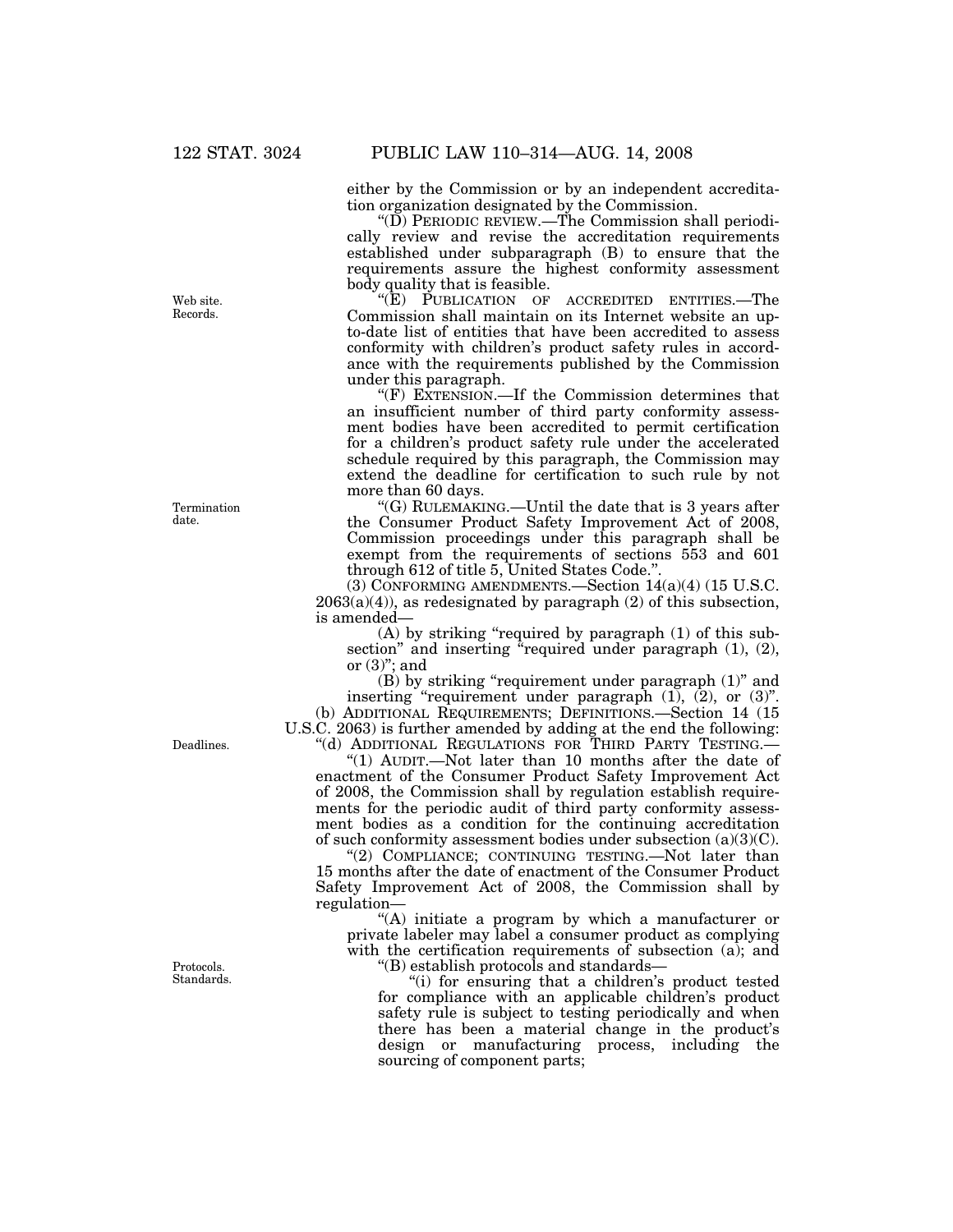''(ii) for the testing of random samples to ensure continued compliance;

"(iii) for verifying that a children's product tested by a conformity assessment body complies with applicable children's product safety rules; and

''(iv) for safeguarding against the exercise of undue influence on a third party conformity assessment body by a manufacturer or private labeler.

''(e) WITHDRAWAL OF ACCREDITATION.—

''(1) IN GENERAL.—The Commission may withdraw its accreditation or its acceptance of the accreditation of a third party conformity assessment body accredited under this section if the Commission finds, after notice and investigation, that—

 $H(A)$  a manufacturer, private labeler, or governmental entity has exerted undue influence on such conformity assessment body or otherwise interfered with or compromised the integrity of the testing process with respect to the certification of a children's product under this section; or

''(B) such conformity assessment body failed to comply with an applicable protocol, standard, or requirement established by the Commission under subsection (d).

"(2) PROCEDURE.—In any proceeding to withdraw the accreditation of a conformity assessment body, the Commission—

''(A) shall consider the gravity of the conformity assessment body's action or failure to act, including—

 $\ddot{v}(i)$  whether the action or failure to act resulted in injury, death, or the risk of injury or death;

''(ii) whether the action or failure to act constitutes an isolated incident or represents a pattern or practice; and

"(iii) whether and when the conformity assessment body initiated remedial action; and

" $(B)$  may—

''(i) withdraw its acceptance of the accreditation of the conformity assessment body on a permanent or temporary basis; and

''(ii) establish requirements for reaccreditation of the conformity assessment body.

''(3) FAILURE TO COOPERATE.—The Commission may suspend the accreditation of a conformity assessment body if it fails to cooperate with the Commission in an investigation under this section.

''(f) DEFINITIONS.—In this section:

"(1) CHILDREN'S PRODUCT SAFETY RULE.—The term 'children's product safety rule' means a consumer product safety rule under this Act or similar rule, regulation, standard, or ban under any other Act enforced by the Commission, including a rule declaring a consumer product to be a banned hazardous product or substance.

''(2) THIRD PARTY CONFORMITY ASSESSMENT BODY.—

''(A) IN GENERAL.—The term 'third party conformity assessment body' means a conformity assessment body that, except as provided in subparagraph (D), is not owned, managed, or controlled by the manufacturer or private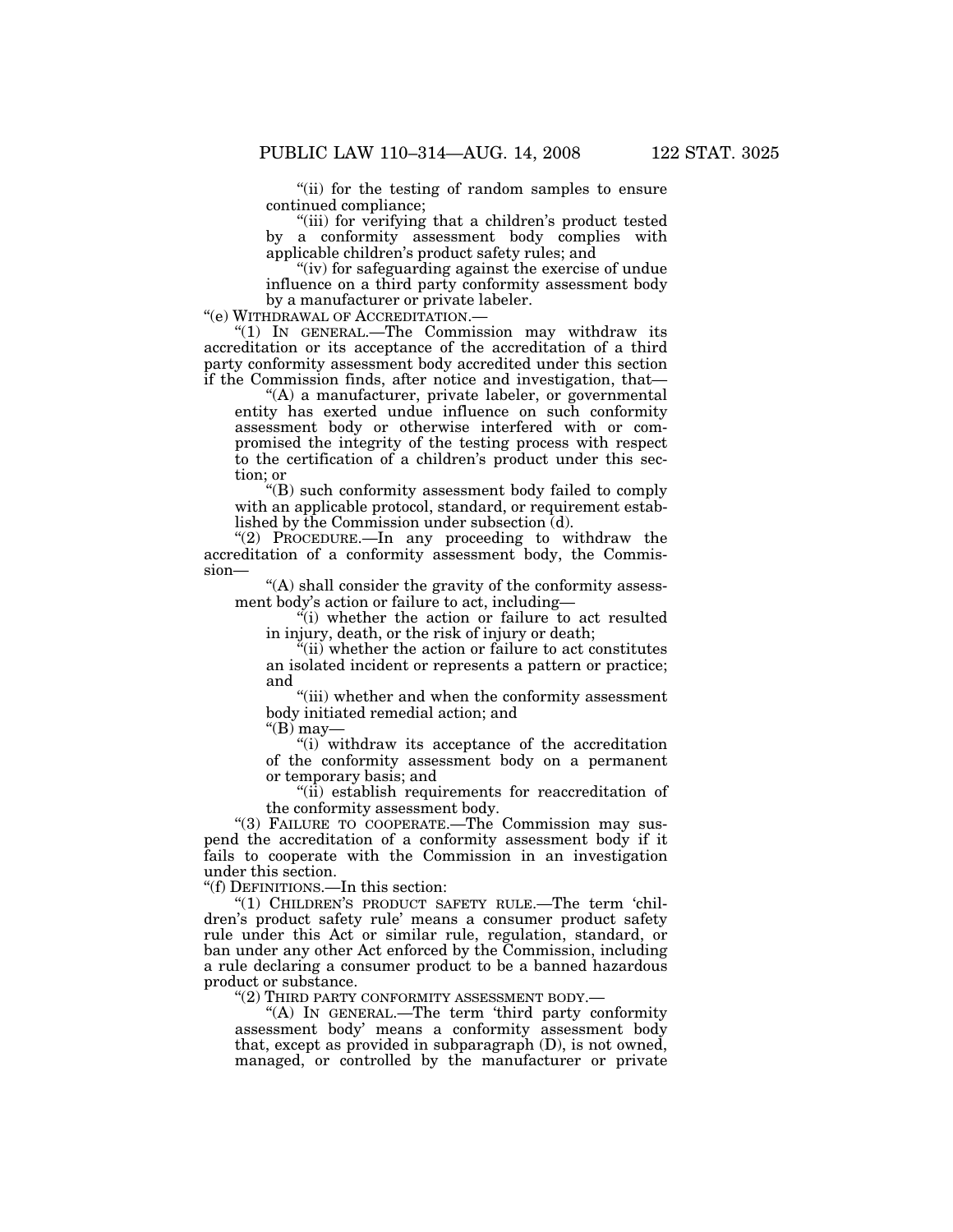labeler of a product assessed by such conformity assessment body.

''(B) GOVERNMENTAL PARTICIPATION.—Such term may include an entity that is owned or controlled in whole or in part by a government if—

"(i) to the extent practicable, manufacturers or private labelers located in any nation are permitted to choose conformity assessment bodies that are not owned or controlled by the government of that nation;

"(ii) the entity's testing results are not subject to undue influence by any other person, including another governmental entity;

"(iii) the entity is not accorded more favorable treatment than other third party conformity assessment bodies in the same nation who have been accredited under this section;

"(iv) the entity's testing results are accorded no greater weight by other governmental authorities than those of other third party conformity assessment bodies accredited under this section; and

 $(v)$  the entity does not exercise undue influence over other governmental authorities on matters affecting its operations or on decisions by other governmental authorities controlling distribution of products based on outcomes of the entity's conformity assessments.

''(C) TESTING AND CERTIFICATION OF ART MATERIALS AND PRODUCTS.—A certifying organization (as defined in appendix A to section  $1500.14(b)(8)$  of title 16, Code of Federal Regulations (or any successor regulation or ruling)) meets the requirements of subparagraph (A) with respect to the certification of art material and art products required under this section or by regulations prescribed under the Federal Hazardous Substances Act (15 U.S.C. 1261 et seq.).<br>
"(D) FIREWALLED CONFORMITY ASSESSMENT BODIES.

Upon request, the Commission may accredit a conformity assessment body that is owned, managed, or controlled by a manufacturer or private labeler as a third party conformity assessment body if the Commission by order finds that—

''(i) accreditation of the conformity assessment body would provide equal or greater consumer safety protection than the manufacturer's or private labeler's use of an independent third party conformity assessment body; and

''(ii) the conformity assessment body has established procedures to ensure that—

''(I) its test results are protected from undue influence by the manufacturer, private labeler or other interested party;

''(II) the Commission is notified immediately of any attempt by the manufacturer, private labeler or other interested party to hide or exert undue influence over test results; and

''(III) allegations of undue influence may be reported confidentially to the Commission. "(g) REQUIREMENTS FOR CERTIFICATES.—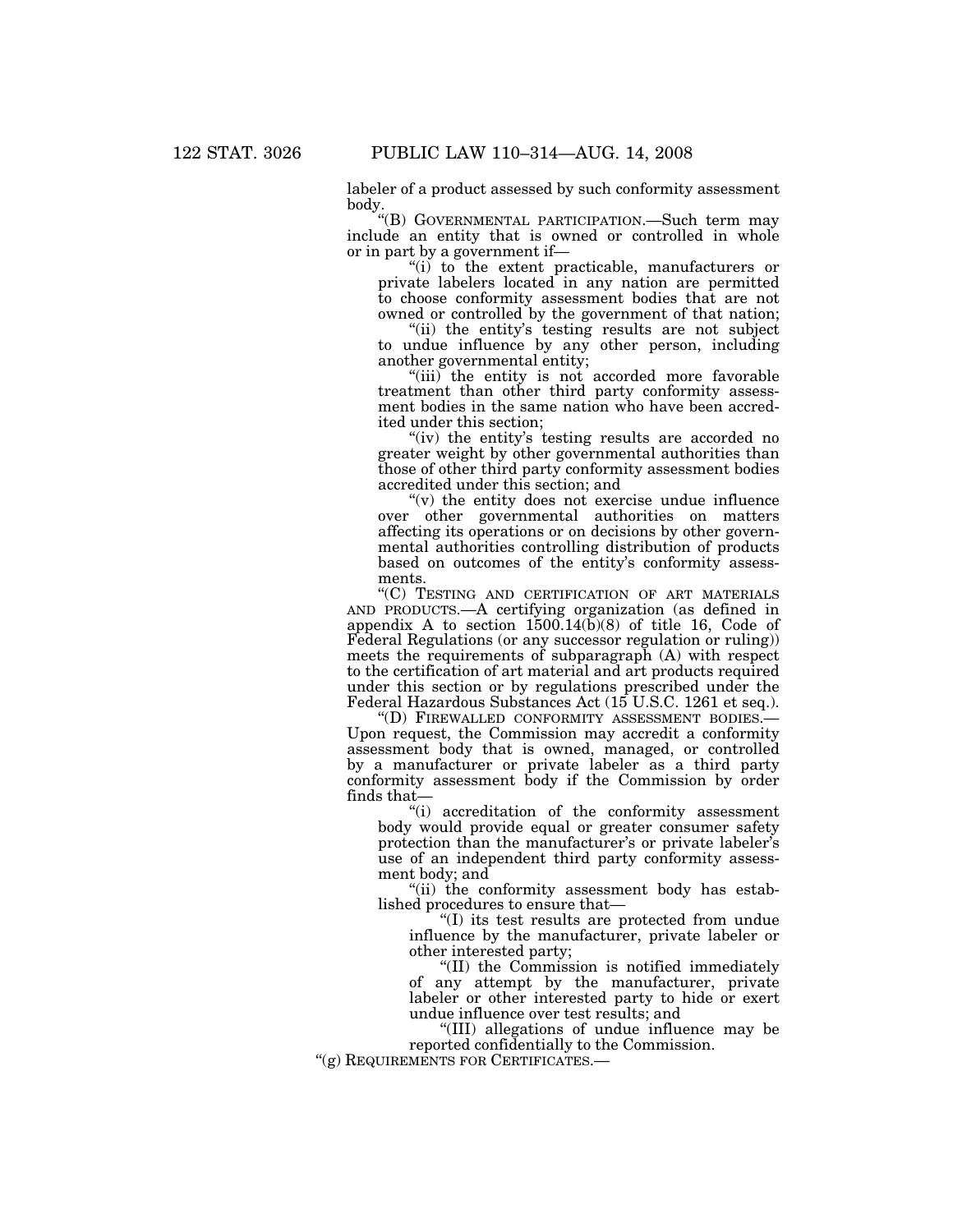"(1) IDENTIFICATION OF ISSUER AND CONFORMITY ASSESS-MENT BODY.—Every certificate required under this section shall identify the manufacturer or private labeler issuing the certificate and any third party conformity assessment body on whose testing the certificate depends. The certificate shall include, at a minimum, the date and place of manufacture, the date and place where the product was tested, each party's name, full mailing address, telephone number, and contact information for the individual responsible for maintaining records of test results.

"(2) ENGLISH LANGUAGE.—Every certificate required under this section shall be legible and all content required by this section shall be in the English language. A certificate may also contain the same content in any other language.

''(3) AVAILABILITY OF CERTIFICATES.—Every certificate required under this section shall accompany the applicable product or shipment of products covered by the same certificate and a copy of the certificate shall be furnished to each distributor or retailer of the product. Upon request, the manufacturer or private labeler issuing the certificate shall furnish a copy of the certificate to the Commission.

(4) ELECTRONIC FILING OF CERTIFICATES FOR IMPORTED PRODUCTS.—In consultation with the Commissioner of Customs, the Commission may, by rule, provide for the electronic filing of certificates under this section up to 24 hours before arrival of an imported product. Upon request, the manufacturer or private labeler issuing the certificate shall furnish a copy to the Commission and to the Commissioner of Customs.

"(h) RULE OF CONSTRUCTION.—Compliance of any children's product with third party testing and certification or general conformity certification requirements under this section shall not be construed to exempt such children's product from any requirement that such product actually be in conformity with all applicable rules, regulation, standards, or ban under any Act enforced by the Commission."

(c) CPSC CONSIDERATION OF EXISTING REQUIREMENTS.—In establishing standards for accreditation of a third party conformity assessment body under section 14(a)(3) of the Consumer Product Safety Act, as added by subsection (a), the Commission may consider standards and protocols for accreditation of such conformity assessment bodies by independent accreditation organizations that are in effect on the date of enactment of this Act, but shall ensure that the protocols, standards, and requirements prescribed under such section  $14(a)(3)$  incorporate, as the standard for accreditation, the most current scientific and technological standards and techniques available.

(d) CONFORMING AMENDMENTS.—Section 14(b) (15 U.S.C.  $2063(b)$ ) is amended—

(1) by striking ''consumer products which are subject to consumer product safety standards under this Act'' and inserting ''any product which is subject to a consumer product safety rule under this Act, or a similar rule, regulation, standard, or ban under any other Act enforced by the Commission,"; and

 $(2)$  by striking "or testing programs." and inserting ", unless the Commission, by rule, requires testing by an independent

15 USC 2063 note.

Records.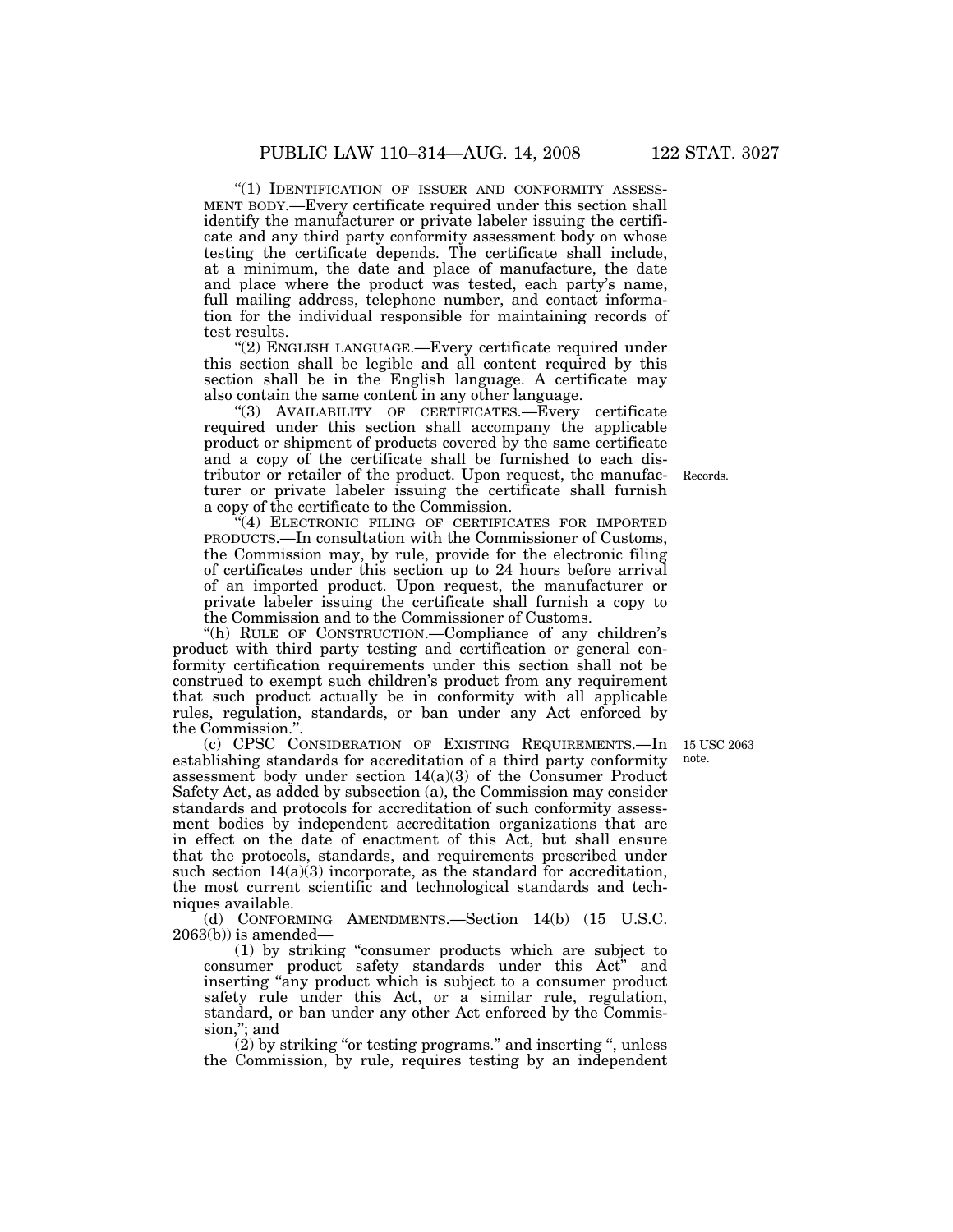third party for a particular rule, regulation, standard, or ban, or for a particular class of products.''.

#### **SEC. 103. TRACKING LABELS FOR CHILDREN'S PRODUCTS.**

(a) IN GENERAL.—Section  $14(a)$  (15 U.S.C. 2063(a)), as amended by section 102 of this Act, is further amended by adding at the end the following:

"(5) Effective 1 year after the date of enactment of the Consumer Product Safety Improvement Act of 2008, the manufacturer of a children's product shall place permanent, distinguishing marks on the product and its packaging, to the extent practicable, that will enable—

 $(A)$  the manufacturer to ascertain the location and date of production of the product, cohort information (including the batch, run number, or other identifying characteristic), and any other information determined by the manufacturer to facilitate ascertaining the specific source of the product by reference to those marks; and

''(B) the ultimate purchaser to ascertain the manufacturer or private labeler, location and date of production of the product, and cohort information (including the batch, run number, or other identifying characteristic).''.

(b) LABEL INFORMATION.—Section  $14(c)$  (15 U.S.C. 2063 $(c)$ ) is amended by redesignating paragraphs (2) and (3) as paragraphs (3) and (4) and by inserting after paragraph (1) the following:

"(2) The cohort information (including the batch, run number, or other identifying characteristic) of the product.".

(c) ADVERTISING, LABELING, AND PACKAGING REPRESENTA- TION.—Section 14 (15 U.S.C. 2063) is further amended by adding at the end the following:

''(d) REQUIREMENT FOR ADVERTISEMENTS.—No advertisement for a consumer product or label or packaging of such product may contain a reference to a consumer product safety rule or a voluntary consumer product safety standard unless such product conforms with the applicable safety requirements of such rule or standard.".

#### **SEC. 104. STANDARDS AND CONSUMER REGISTRATION OF DURABLE NURSERY PRODUCTS.**

(a) SHORT TITLE.—This section may be cited as the ''Danny Keysar Child Product Safety Notification Act''.

 $(1)$  In GENERAL.—The Commission shall—

(A) in consultation with representatives of consumer groups, juvenile product manufacturers, and independent child product engineers and experts, examine and assess the effectiveness of any voluntary consumer product safety standards for durable infant or toddler products; and

(B) in accordance with section 553 of title 5, United States Code, promulgate consumer product safety standards that—

(i) are substantially the same as such voluntary standards; or

(ii) are more stringent than such voluntary standards, if the Commission determines that more stringent standards would further reduce the risk of injury associated with such products.

(2) TIMETABLE FOR RULEMAKING.—Not later than 1 year after the date of enactment of this Act, the Commission shall

Danny Keysar Child Product Safety Notification Act. 15 USC 2056a.

Deadlines.

Effective date.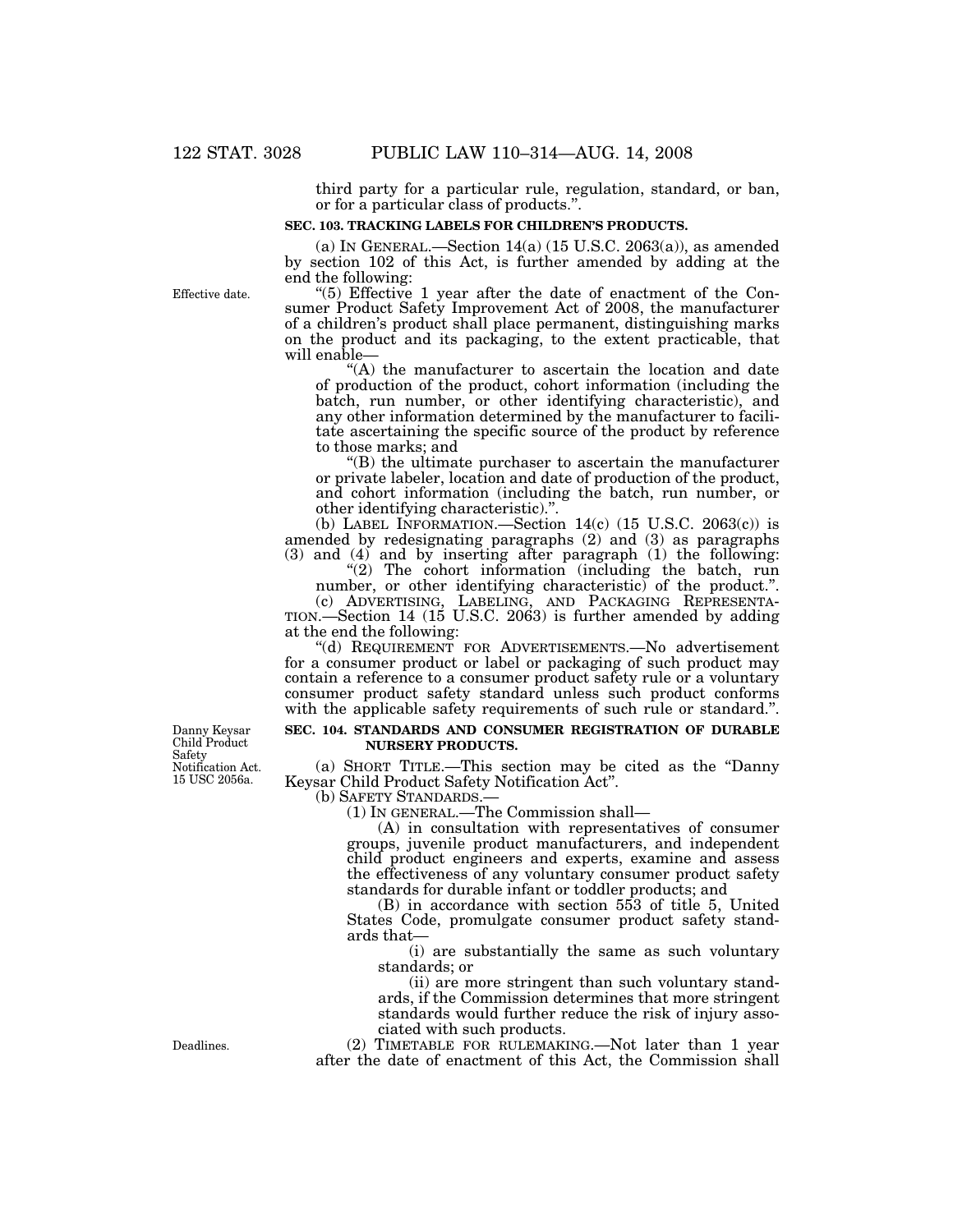commence the rulemaking required under paragraph (1) and shall promulgate standards for no fewer than 2 categories of durable infant or toddler products every 6 months thereafter, beginning with the product categories that the Commission determines to be of highest priority, until the Commission has promulgated standards for all such product categories. Thereafter, the Commission shall periodically review and revise the standards set forth under this subsection to ensure that such standards provide the highest level of safety for such products that is feasible.

(3) JUDICIAL REVIEW.—Any person adversely affected by such standards may file a petition for review under the procedures set forth in section  $1\bar{1}(g)$  of the Consumer Product Safety Act  $(15 \text{ U.S.C. } 2060(g))$ , as added by section 236 of this Act. (c) CRIBS.—

(1) IN GENERAL.—It shall be a violation of section  $19(a)(1)$ of the Consumer Product Safety Act (15 U.S.C. 2068(a)(1)) for any person to which this subsection applies to manufacture, sell, contract to sell or resell, lease, sublet, offer, provide for use, or otherwise place in the stream of commerce a crib that is not in compliance with a standard promulgated under subsection (b).

(2) PERSONS TO WHICH SUBSECTION APPLIES.—This subsection applies to any person that—

(A) manufactures, distributes in commerce, or contracts to sell cribs;

(B) based on the person's occupation, holds itself out as having knowledge or skill peculiar to cribs, including child care facilities and family child care homes;

(C) is in the business of contracting to sell or resell, lease, sublet, or otherwise place cribs in the stream of commerce; or

(D) owns or operates a place of public accommodation affecting commerce (as defined in section 4 of the Federal Fire Prevention and Control Act of 1974 (15 U.S.C. 2203) applied without regard to the phrase ''not owned by the Federal Government'').

(3) CRIB DEFINED.—In this subsection, the term ''crib'' includes—

(A) new and used cribs;

(B) full-sized or nonfull-sized cribs; and

(C) portable cribs and crib-pens.

(d) CONSUMER REGISTRATION REQUIREMENT.—

(1) RULEMAKING.—Notwithstanding any provision of Deadline. chapter 6 of title 5, United States Code, or the Paperwork Reduction Act of 1980 (44 U.S.C. 3501 et seq.), not later than 1 year after the date of enactment of this Act, the Commission shall, pursuant to its authority under section 16(b) of the Consumer Product Safety Act (15 U.S.C. 2065(b)), promulgate a final consumer product safety rule to require each manufacturer of a durable infant or toddler product—

(A) to provide consumers with a postage-paid consumer registration form with each such product;

(B) to maintain a record of the names, addresses, email addresses, and other contact information of consumers who register their ownership of such products with the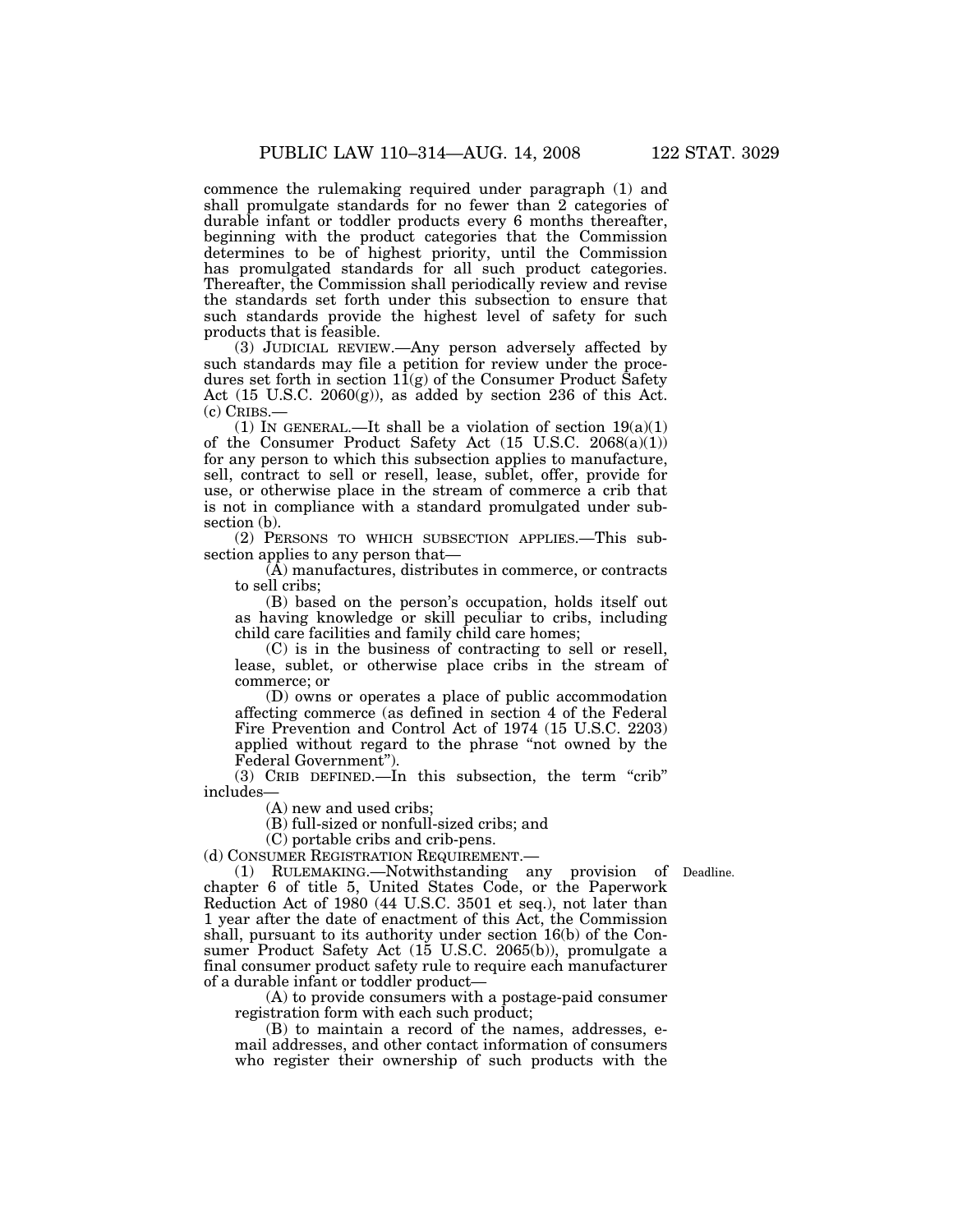manufacturer in order to improve the effectiveness of manufacturer campaigns to recall such products; and

(C) to permanently place the manufacturer name and contact information, model name and number, and the date of manufacture on each durable infant or toddler product.

(2) REQUIREMENTS FOR REGISTRATION FORM.—The registration form required to be provided to consumers under paragraph  $(1)$  shall-

(A) include spaces for a consumer to provide the consumer's name, address, telephone number, and e-mail address;

(B) include space sufficiently large to permit easy, legible recording of all desired information;

(C) be attached to the surface of each durable infant or toddler product so that, as a practical matter, the consumer must notice and handle the form after purchasing the product;

(D) include the manufacturer's name, model name and number for the product, and the date of manufacture;

(E) include a message explaining the purpose of the registration and designed to encourage consumers to complete the registration;

(F) include an option for consumers to register through the Internet; and

(G) include a statement that information provided by the consumer shall not be used for any purpose other than to facilitate a recall of or safety alert regarding that product.

In issuing regulations under this section, the Commission may prescribe the exact text and format of the required registration form.

(3) RECORD KEEPING AND NOTIFICATION REQUIREMENTS.— The rules required under this section shall require each manufacturer of a durable infant or toddler product to maintain a record of registrants for each product manufactured that includes all of the information provided by each consumer registered, and to use such information to notify such consumers in the event of a voluntary or involuntary recall of or safety alert regarding such product. Each manufacturer shall maintain such a record for a period of not less than 6 years after the date of manufacture of the product. Consumer information collected by a manufacturer under this Act may not be used by the manufacturer, nor disseminated by such manufacturer to any other party, for any purpose other than notification to such consumer in the event of a product recall or safety alert.

(4) STUDY.—The Commission shall conduct a study at such time as it considers appropriate on the effectiveness of the consumer registration forms required by this section in facilitating product recalls and whether such registration forms should be required for other children's products. Not later than 4 years after the date of enactment of this Act, the Commission shall report its findings to the appropriate Congressional committees.

(e) USE OF ALTERNATIVE RECALL NOTIFICATION TECHNOLOGY.—

Deadline. Reports.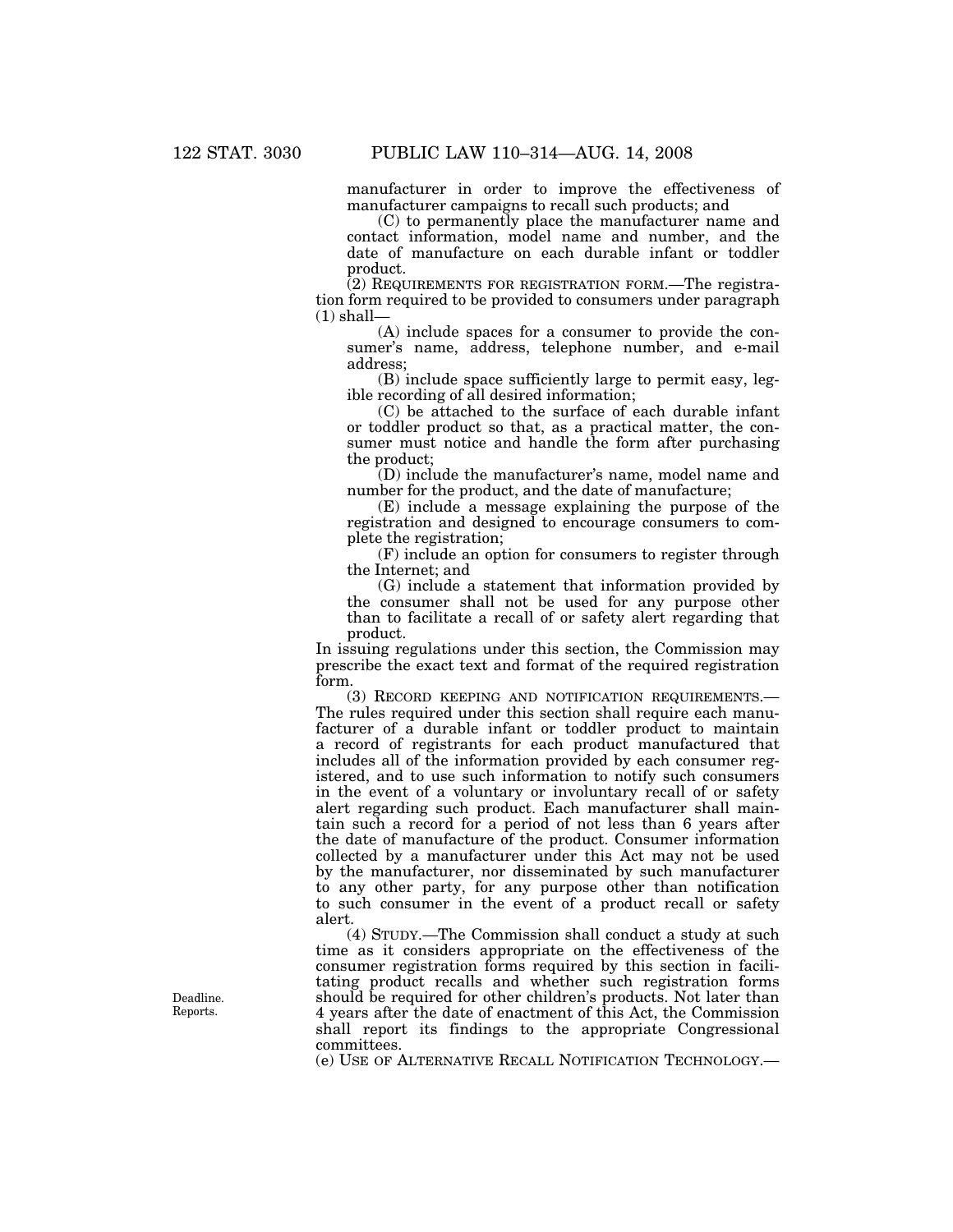(1) TECHNOLOGY ASSESSMENT AND REPORT.—The Commission shall—

> Effective date. Review.

(A) beginning 2 years after a rule is promulgated under subsection (d), regularly review recall notification technology and assess the effectiveness of such technology in facilitating recalls of durable infant or toddler products; and

(B) not later than 3 years after the date of enactment of this Act and periodically thereafter as the Commission considers appropriate, transmit a report on such assessments to the appropriate Congressional committees.

(2) DETERMINATION.—If, based on the assessment required by paragraph (1), the Commission determines by rule that a recall notification technology is likely to be as effective or more effective in facilitating recalls of durable infant or toddler products as the registration forms required by subsection (d), the Commission—

(A) shall submit to the appropriate Congressional committees a report on such determination; and

(B) shall permit a manufacturer of durable infant or toddler products to use such technology in lieu of such registration forms to facilitate recalls of durable infant or toddler products.

(f) DEFINITION OF DURABLE INFANT OR TODDLER PRODUCT.— As used in this section, the term ''durable infant or toddler product''—

(1) means a durable product intended for use, or that may be reasonably expected to be used, by children under the age of 5 years; and

 $(2)$  includes-

(A) full-size cribs and nonfull-size cribs;

(B) toddler beds;

(C) high chairs, booster chairs, and hook-on chairs;

(D) bath seats;

(E) gates and other enclosures for confining a child;

(F) play yards;

(G) stationary activity centers;

(H) infant carriers;

(I) strollers;

(J) walkers;

(K) swings; and

(L) bassinets and cradles.

# **SEC. 105. LABELING REQUIREMENT FOR ADVERTISING TOYS AND GAMES.**

Section 24 of the Federal Hazardous Substances Act (15 U.S.C. 1278) is amended—

(1) by redesignating subsections (c) and (d) as subsections (d) and (e), respectively; and

(2) by inserting after subsection (b) the following: "(c) ADVERTISING.—

 $"(1)$  REQUIREMENT.—

''(A) CAUTIONARY STATEMENT.—Any advertisement by a retailer, manufacturer, importer, distributor, or private labeler (including advertisements on Internet websites or in catalogues or other printed materials) that provides a direct means for the purchase or order of a product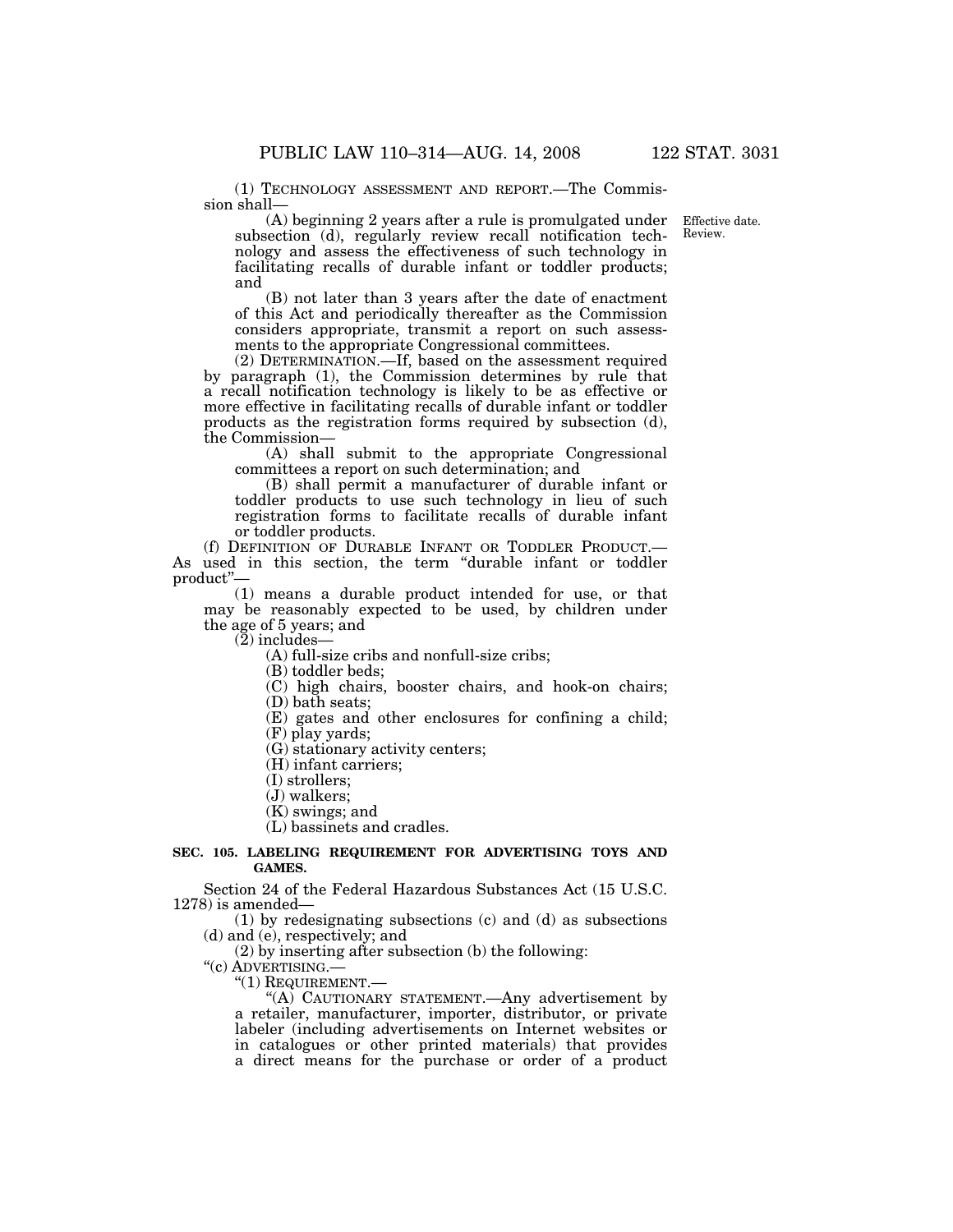for which a cautionary statement is required under subsection (a) or (b) shall include the appropriate cautionary statement displayed on or immediately adjacent to that advertisement, as modified by regulations issued under paragraph (3).<br>"(B) APPLICATION TO RETAILERS.—

"(i) REQUIREMENT TO INFORM.—A manufacturer, importer, distributor, or private labeler that provides such a product to a retailer shall inform the retailer of any cautionary statement requirement applicable to the product.

" $(iii)$  RETAILER'S REQUIREMENT TO INQUIRE.— $A$ retailer is not in violation of subparagraph (A) if the retailer requested information from the manufacturer, importer, distributor, or private labeler as to whether the cautionary statement required by subparagraph (A) applies to the product that is the subject of the advertisement and the manufacturer, importer, distributor, or private labeler provided false information or did not provide such information.

''(C) DISPLAY.—The cautionary statement required by subparagraph (A) shall be prominently displayed—

"(i) in the primary language used in the advertisement;

"(ii) in conspicuous and legible type in contrast by typography, layout, or color with other material printed or displayed in such advertisement; and

''(iii) in a manner consistent with part 1500 of title 16, Code of Federal Regulations.

''(D) DEFINITIONS.—In this subsection:

"(i) The terms 'manufacturer', 'distributor', and 'private labeler' have the meaning given those terms in section 3 of the Consumer Product Safety Act (15 U.S.C. 2052).

"(ii) The term 'retailer' has the meaning given that term in section 3 of the Consumer Product Safety Act (15 U.S.C. 2052), but does not include an individual whose selling activity is intermittent and does not constitute a trade or business.

"(2) EFFECTIVE DATE.—The requirement in paragraph  $(1)$ shall take effect—

''(A) with respect to advertisements on Internet websites, 120 days after the date of enactment of the Consumer Product Safety Improvement Act of 2008; and

 $\mathrm{``(B)}$  with respect to catalogues and other printed materials, 180 days after such date of enactment.

''(3) RULEMAKING.—Notwithstanding any provision of chapter 6 of title 5, United States Code, or the Paperwork Reduction Act of 1980 (44 U.S.C. 3501 et seq.), the Commission shall, not later than 90 days after the date of enactment of the Consumer Product Safety Improvement Act of 2008, promulgate regulations to effectuate this section with respect to catalogues and other printed material. The Commission may, under such regulations, provide a grace period of no more than 180 days for catalogues and other printed material printed prior to the effective date of paragraph (1) during which time distribution of such catalogues and other printed material shall

Deadlines.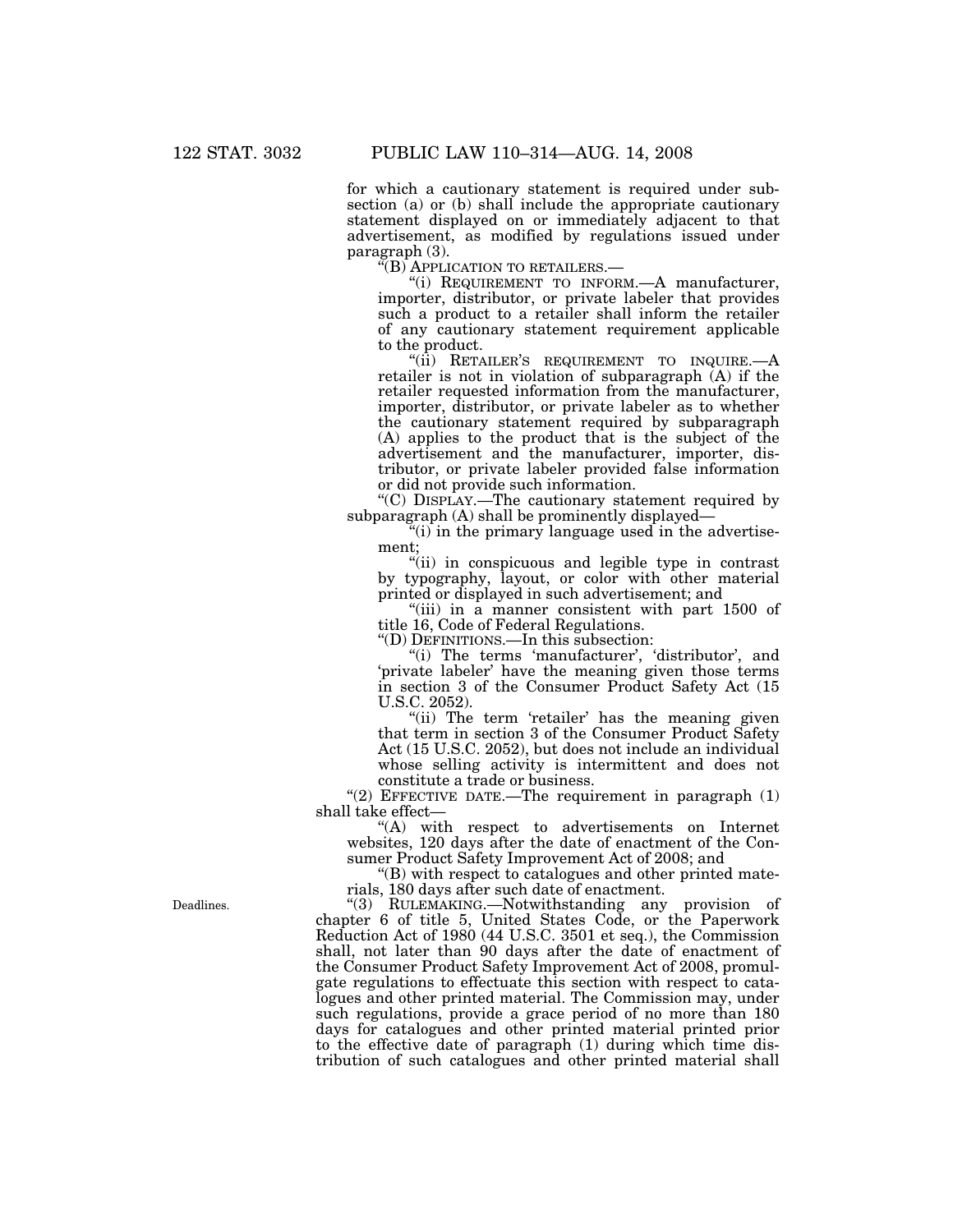not be considered a violation of such paragraph. The Commission may promulgate regulations concerning the size and placement of the cautionary statement required by paragraph (1) of this subsection as appropriate relative to the size and placement of the advertisements in such catalogues and other printed material. The Commission shall promulgate regulations that clarify the applicability of these requirements to catalogues and other printed material distributed solely between businesses and not to individual consumers.

"(4) ENFORCEMENT.—The requirements in paragraph  $(1)$ shall be treated as a consumer product safety standard promulgated under section 9 of the Consumer Product Safety Act  $(15 \text{ U.S.C. } 2056)$ . The publication or distribution of any advertisement that is not in compliance with paragraph  $(i)$ shall be treated as a prohibited act under section  $19(a)(1)$ of such Act (15 U.S.C. 2068).''.

# **SEC. 106. MANDATORY TOY SAFETY STANDARDS.**

(a) IN GENERAL.—Beginning 180 days after the date of enactment of this Act, the provisions of ASTM International Standard F963–07 Consumer Safety Specifications for Toy Safety (ASTM F963), as it exists on the date of enactment of this Act (except for section 4.2 and Annex 4 or any provision that restates or incorporates an existing mandatory standard or ban promulgated by the Commission or by statute) shall be considered to be consumer product safety standards issued by the Commission under section 9 of the Consumer Product Safety Act (15 U.S.C. 2058).

(b) RULEMAKING FOR SPECIFIC TOYS, COMPONENTS AND RISKS.—

(1) EVALUATION.—Not later than 1 year after the date Deadline. of enactment of this Act, the Commission, in consultation with representatives of consumer groups, juvenile product manufacturers, and independent child product engineers and experts, shall examine and assess the effectiveness of ASTM F963 or its successor standard (except for section 4.2 and Annex 4), as it relates to safety requirements, safety labeling requirements, and test methods related to—

(A) internal harm or injury hazards caused by the ingestion or inhalation of magnets in children's products;

(B) toxic substances;

(C) toys with spherical ends;

(D) hemispheric-shaped objects;

(E) cords, straps, and elastics; and

(F) battery-operated toys.

(2) RULEMAKING.—Within 1 year after the completion of Deadline. the assessment required by paragraph (1), the Commission shall promulgate rules in accordance with section 553 of title 5, United States Code, that—

(A) take into account other children's product safety rules; and

(B) are more stringent than such standards, if the Commission determines that more stringent standards would further reduce the risk of injury of such toys.

(c) PERIODIC REVIEW.—The Commission shall periodically review and revise the rules set forth under this section to ensure that such rules provide the highest level of safety for such products that is feasible.

Effective date. 15 USC 2056b.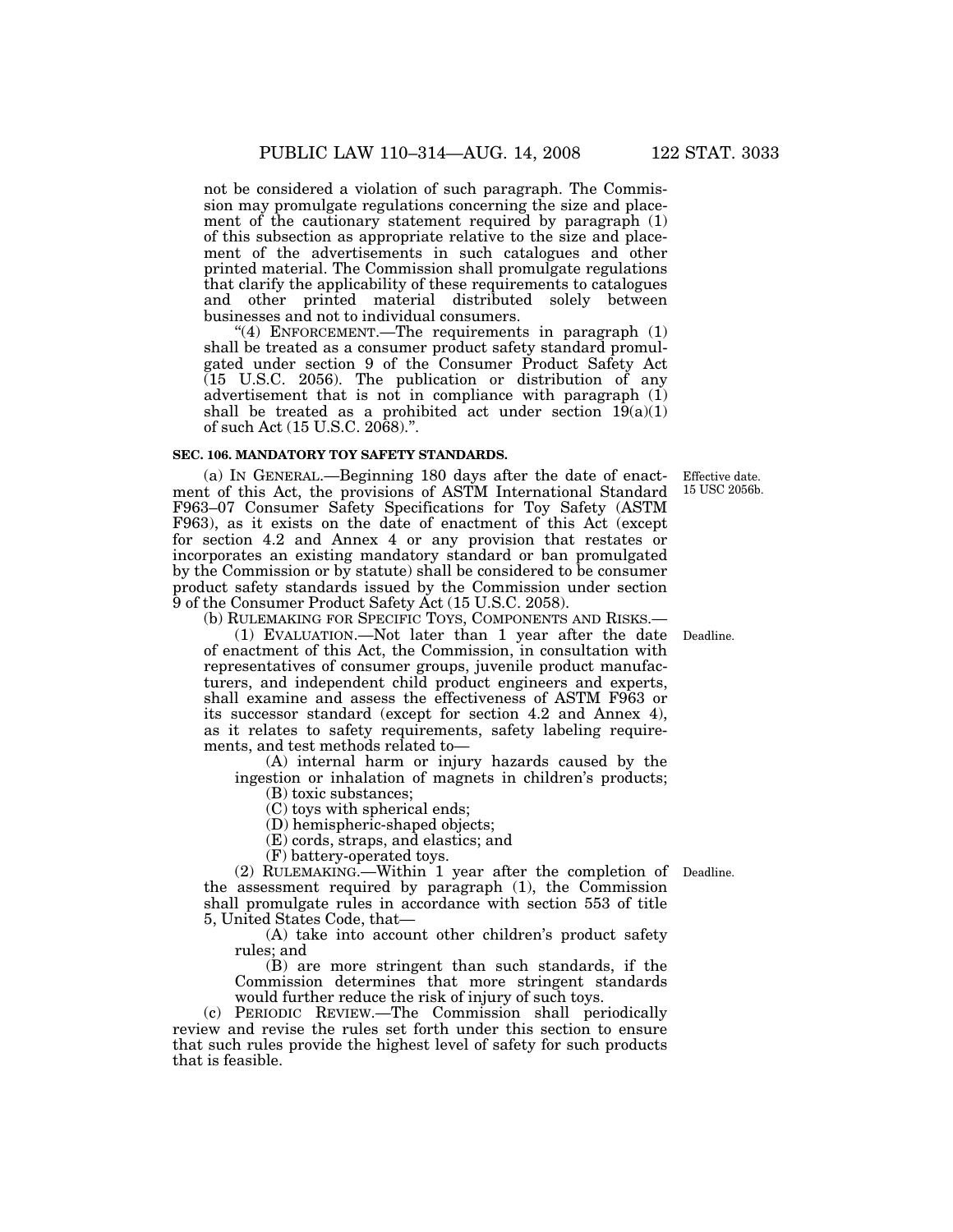(d) CONSIDERATION OF REMAINING ASTM STANDARDS.—After promulgating the rules required by subsection (b), the Commission shall—

(1) in consultation with representatives of consumer groups, juvenile product manufacturers, and independent child product engineers and experts, examine and assess the effectiveness of ASTM F963 (and alternative health protective requirements to prevent or minimize flammability of children's products) or its successor standard, and shall assess the adequacy of such standards in protecting children from safety hazards; and (2) in accordance with section 553 of title 5, United States

Code, promulgate consumer product safety rules that—

(A) take into account other children's product safety rules; and

(B) are more stringent than such standards, if the Commission determines that more stringent standards would further reduce the risk of injury associated with such toys.

(e) PRIORITIZATION.—The Commission shall promulgate rules beginning with the product categories that the Commission determines to be of highest priority, until the Commission has promulgated standards for all such product categories.

(f) TREATMENT AS CONSUMER PRODUCT SAFETY STANDARDS.— Rules issued under this section shall be considered consumer product safety standards issued by the Commission under section 9 of the Consumer Product Safety Act (15 U.S.C. 2058).

(g) REVISIONS.—If ASTM International (or its successor entity) proposes to revise ASTM F963–07, or a successor standard, it shall notify the Commission of the proposed revision. The Commission shall incorporate the revision or a section of the revision into the consumer product safety rule. The revised standard shall be considered to be a consumer product safety standard issued by the Consumer Product Safety Commission under section 9 of the Consumer Product Safety Act (15 U.S.C. 2058), effective 180 days after the date on which ASTM International notifies the Commission of the revision unless, within 90 days after receiving that notice, the Commission notifies ASTM International that it has determined that the proposed revision does not improve the safety of the consumer product covered by the standard. If the Commission so notifies ASTM International with respect to a proposed revision of the standard, the existing standard shall continue to be considered to be a consumer product safety rule without regard to the proposed revision.

(h) RULEMAKING TO CONSIDER EXEMPTION FROM PREEMPTION.—

(1) EXEMPTION OF STATE LAW FROM PREEMPTION.—Upon application of a State or political subdivision of a State, the Commission shall, after notice and opportunity for oral presentation of views, consider a rulemaking to exempt from the provisions of section 26(a) of the Consumer Product Safety Act (under such conditions as it may impose in the rule) any proposed safety standard or regulation which is described in such application and which is designed to protect against a risk of injury associated with a children's product subject to the consumer product safety standards described in subsection (a) or any rule promulgated under this section. The Commission shall grant such an exemption if the State or political subdivision standard or regulation—

Regulations.

Notification.

Regulations.

Effective dates.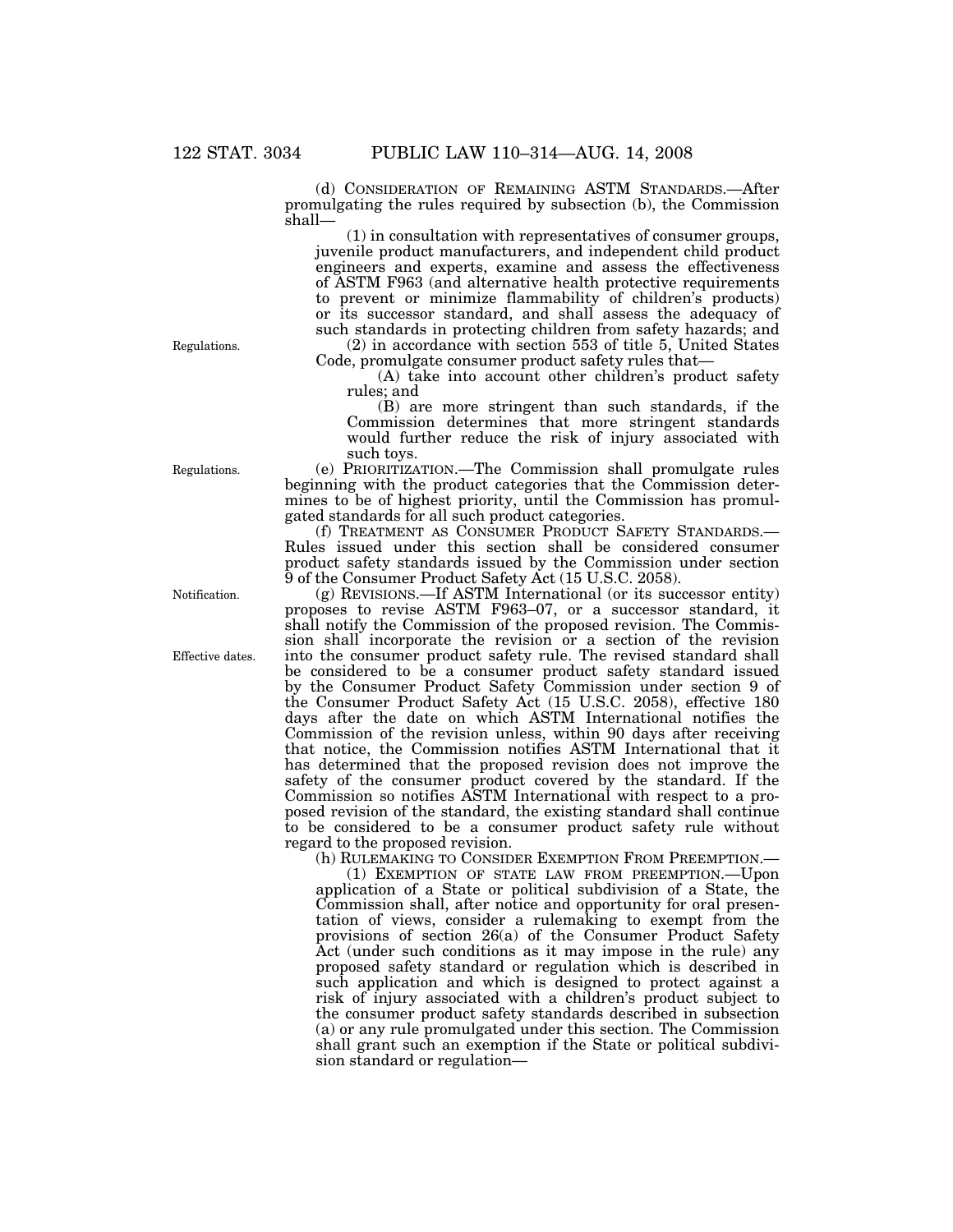(A) provides a significantly higher degree of protection from such risk of injury than the consumer product safety standard or rule under this section; and

(B) does not unduly burden interstate commerce.

In determining the burden, if any, of a State or political subdivision standard or regulation on interstate commerce, the Commission shall consider and make appropriate (as determined by the Commission in its discretion) findings on the technological and economic feasibility of complying with such standard or regulation, the cost of complying with such standard or regulation, the geographic distribution of the consumer product to which the standard or regulation would apply, the probability of other States or political subdivisions applying for an exemption under this subsection for a similar standard or regulation, and the need for a national, uniform standard under this Act for such consumer product.

Deadline.

(2) EFFECT OF STANDARDS ON ESTABLISHED STATE LAWS.— Nothing in this section or in section 26 of the Consumer Product Safety Act (15 U.S.C. 2075) shall prevent a State or political subdivision of a State from continuing in effect a safety requirement applicable to a toy or other children's product that is designed to deal with the same risk of injury as the consumer product safety standards established by this section and that is in effect on the day before the date of enactment of this Act, if such State or political subdivision has filed such requirement with the Commission within 90 days after the date of enactment of this Act, in such form and in such manner as the Commission may require.

(i) JUDICIAL REVIEW.—The issuance of any rule under this section is subject to judicial review as provided in section 11(g) of the Consumer Product Safety Act (15 U.S.C. 2060(g)), as added by section 236 of this Act.

# **SEC. 107. STUDY OF PREVENTABLE INJURIES AND DEATHS IN MINORITY CHILDREN RELATED TO CONSUMER PRODUCTS.**

(a) IN GENERAL.—Not later than 90 days after the date of Deadline. enactment of this Act, the Comptroller General shall initiate a study, by the Government Accountability Office or by contract through an independent entity, to assess disparities in the risks and incidence of preventable injuries and deaths among children of minority populations, including Black, Hispanic, American Indian, Alaska Native, Native Hawaiian, and Asian/Pacific Islander children in the United States. The Comptroller General shall consult with the Commission as necessary.

(b) REQUIREMENTS.—The study shall examine the racial disparities of the rates of preventable injuries and deaths related to suffocation, poisonings, and drownings, including those associated with the use of cribs, mattresses and bedding materials, swimming pools and spas, and toys and other products intended for use by children.

(c) REPORT.—Not later than 1 year after the date of enactment of this Act, the Comptroller General shall report the findings to the appropriate Congressional committees. The report shall include—

(1) the Comptroller General's findings on the incidence of preventable risks of injuries and deaths among children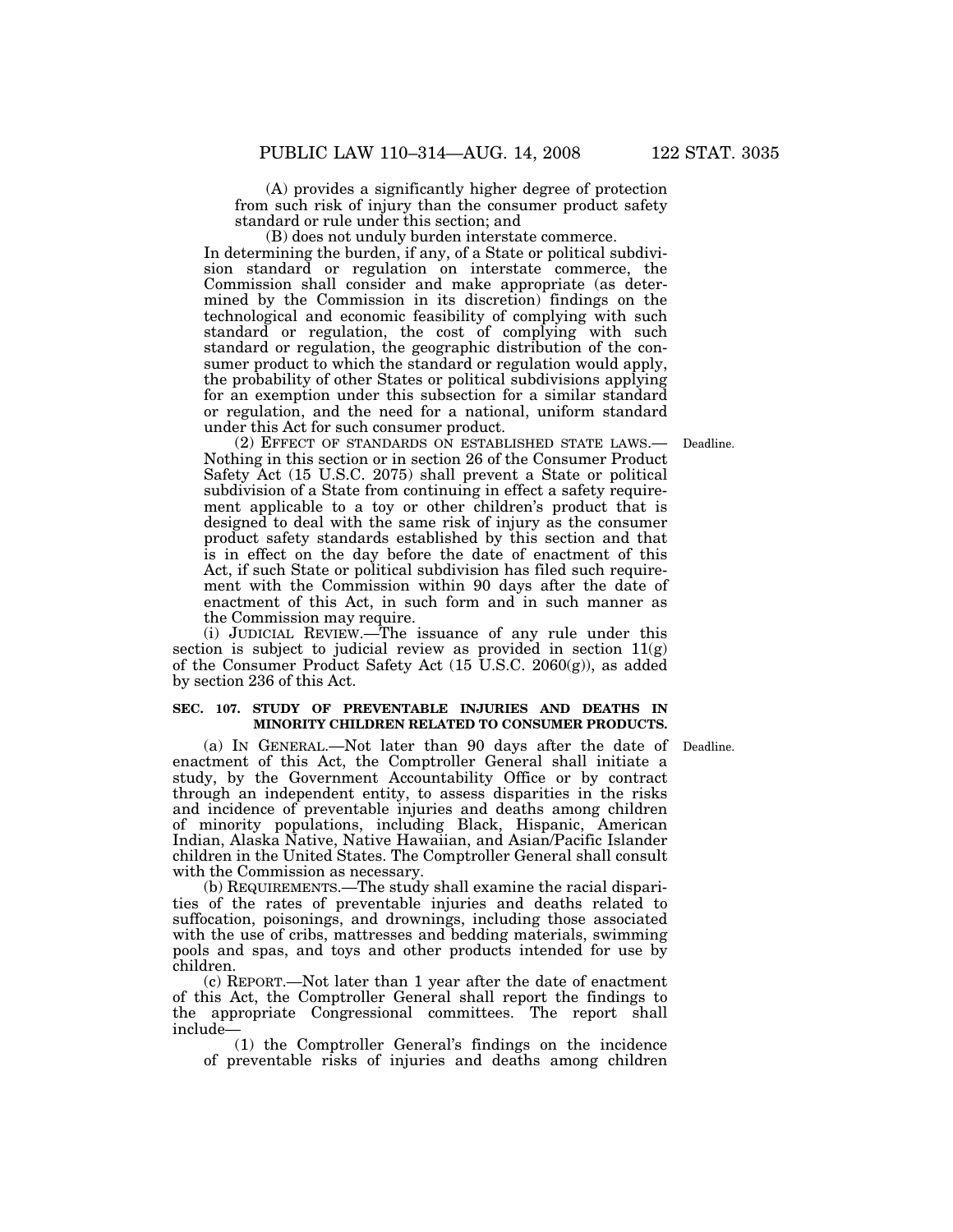of minority populations and recommendations for minimizing such risks;

(2) recommendations for public outreach, awareness, and prevention campaigns specifically aimed at racial minority populations; and

(3) recommendations for education initiatives that may reduce statistical disparities.

15 USC 2057c.

Effective date.

#### **SEC. 108. PROHIBITION ON SALE OF CERTAIN PRODUCTS CONTAINING SPECIFIED PHTHALATES.**

(a) PROHIBITION ON THE SALE OF CERTAIN PRODUCTS CON- TAINING PHTHALATES.—Beginning on the date that is 180 days after the date of enactment of this Act, it shall be unlawful for any person to manufacture for sale, offer for sale, distribute in commerce, or import into the United States any children's toy or child care article that contains concentrations of more than 0.1 percent of di-(2-ethylhexyl) phthalate (DEHP), dibutyl phthalate (DBP), or benzyl butyl phthalate (BBP).

(b) PROHIBITION ON THE SALE OF ADDITIONAL PRODUCTS CON-TAINING CERTAIN PHTHALATES.—

(1) INTERIM PROHIBITION.—Beginning on the date that is 180 days after the date of enactment of this Act and until a final rule is promulgated under paragraph (3), it shall be unlawful for any person to manufacture for sale, offer for sale, distribute in commerce, or import into the United States any children's toy that can be placed in a child's mouth or child care article that contains concentrations of more than 0.1 percent of diisononyl phthalate (DINP), diisodecyl phthalate (DIDP), or di-n-octyl phthalate (DnOP).

(2) CHRONIC HAZARD ADVISORY PANEL.—

(A) APPOINTMENT.—Not earlier than 180 days after the date of enactment of this Act, the Commission shall begin the process of appointing a Chronic Hazard Advisory Panel pursuant to the procedures of section 28 of the Consumer Product Safety Act (15 U.S.C. 2077) to study the effects on children's health of all phthalates and phthalate alternatives as used in children's toys and child care articles.

(B) EXAMINATION.—The panel shall, within 18 months after its appointment under subparagraph (A), complete an examination of the full range of phthalates that are used in products for children and shall—

(i) examine all of the potential health effects (including endocrine disrupting effects) of the full range of phthalates;

(ii) consider the potential health effects of each of these phthalates both in isolation and in combination with other phthalates;

(iii) examine the likely levels of children's, pregnant women's, and others' exposure to phthalates, based on a reasonable estimation of normal and foreseeable use and abuse of such products;

(iv) consider the cumulative effect of total exposure to phthalates, both from children's products and from other sources, such as personal care products;

(v) review all relevant data, including the most recent, best-available, peer-reviewed, scientific studies

Effective date.

Deadlines.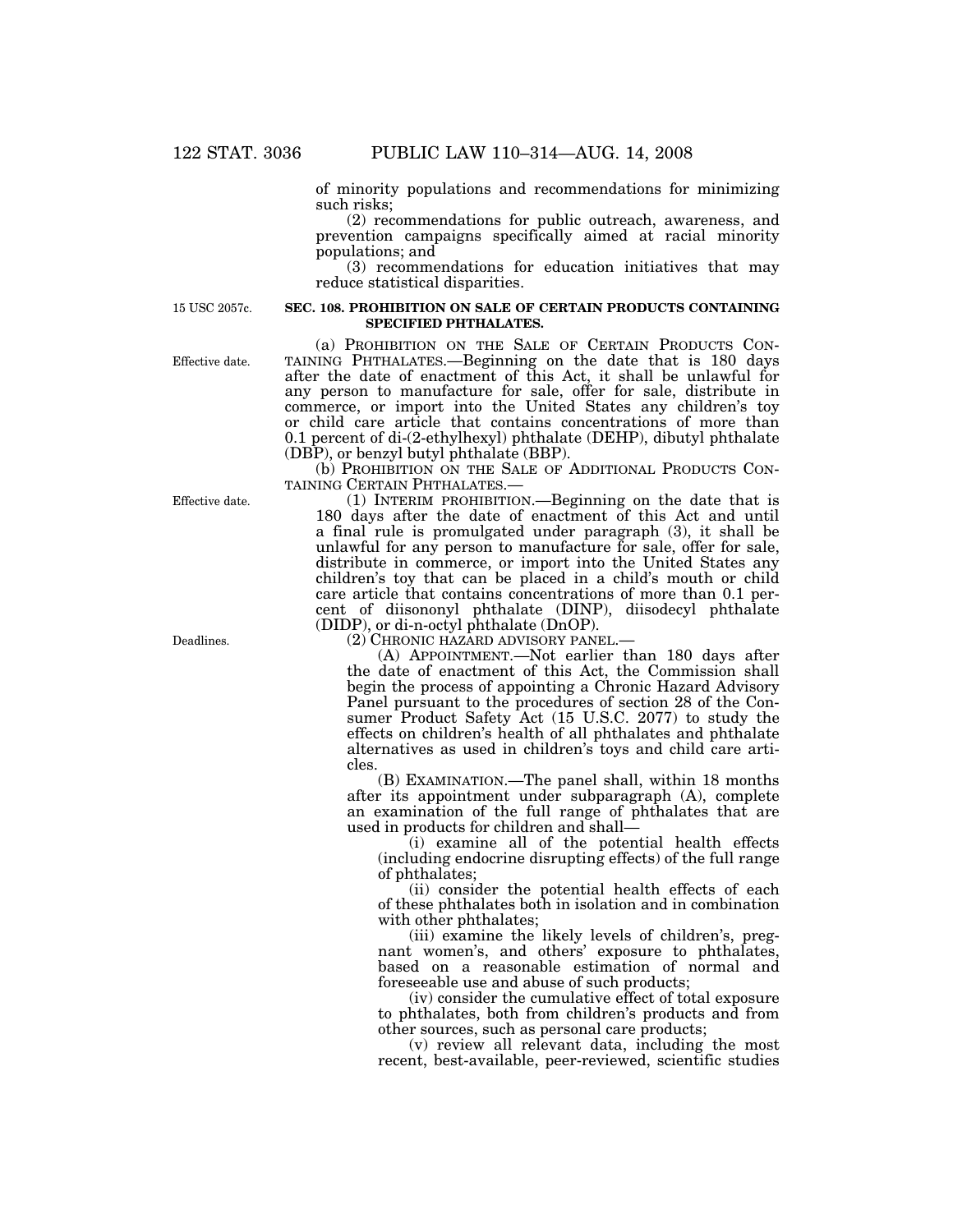of these phthalates and phthalate alternatives that employ objective data collection practices or employ other objective methods;

(vi) consider the health effects of phthalates not only from ingestion but also as a result of dermal, hand-to-mouth, or other exposure;

(vii) consider the level at which there is a reasonable certainty of no harm to children, pregnant women, or other susceptible individuals and their offspring, considering the best available science, and using sufficient safety factors to account for uncertainties regarding exposure and susceptibility of children, pregnant women, and other potentially susceptible individuals; and

(viii) consider possible similar health effects of phthalate alternatives used in children's toys and child care articles.

The panel's examinations pursuant to this paragraph shall be conducted *de novo*. The findings and conclusions of any previous Chronic Hazard Advisory Panel on this issue and other studies conducted by the Commission shall be reviewed by the panel but shall not be considered determinative.

(C) REPORT.—Not later than 180 days after completing its examination, the panel appointed under subparagraph (A) shall report to the Commission the results of the examination conducted under this section and shall make recommendations to the Commission regarding any phthalates (or combinations of phthalates) in addition to those identified in subsection (a) or phthalate alternatives that the panel determines should be declared banned hazardous substances.

Deadline.

(3) PERMANENT PROHIBITION BY RULE.—Not later than 180 days after receiving the report of the panel under paragraph  $(2)$  $(C)$ , the Commission shall, pursuant to section 553 of title 5, United States Code, promulgate a final rule to—

(A) determine, based on such report, whether to continue in effect the prohibition under paragraph (1), in order to ensure a reasonable certainty of no harm to children, pregnant women, or other susceptible individuals with an adequate margin of safety; and

(B) evaluate the findings and recommendations of the Chronic Hazard Advisory Panel and declare any children's product containing any phthalates to be a banned hazardous product under section 8 of the Consumer Product Safety Act (15 U.S.C. 2057), as the Commission determines necessary to protect the health of children.

(c) TREATMENT OF VIOLATION.—A violation of subsection (a) or (b)(1) or any rule promulgated by the Commission under subsection  $(b)(3)$  shall be treated as a violation of section  $19(a)(1)$ of the Consumer Product Safety Act (15 U.S.C. 2068(a)(1)).

(d) TREATMENT AS CONSUMER PRODUCT SAFETY STANDARDS; EFFECT ON STATE LAWS.—Subsections (a) and (b)(1) and any rule promulgated under subsection (b)(3) shall be considered consumer product safety standards under the Consumer Product Safety Act. Nothing in this section or the Consumer Product Safety Act (15 U.S.C. 2051 et seq.) shall be construed to preempt or otherwise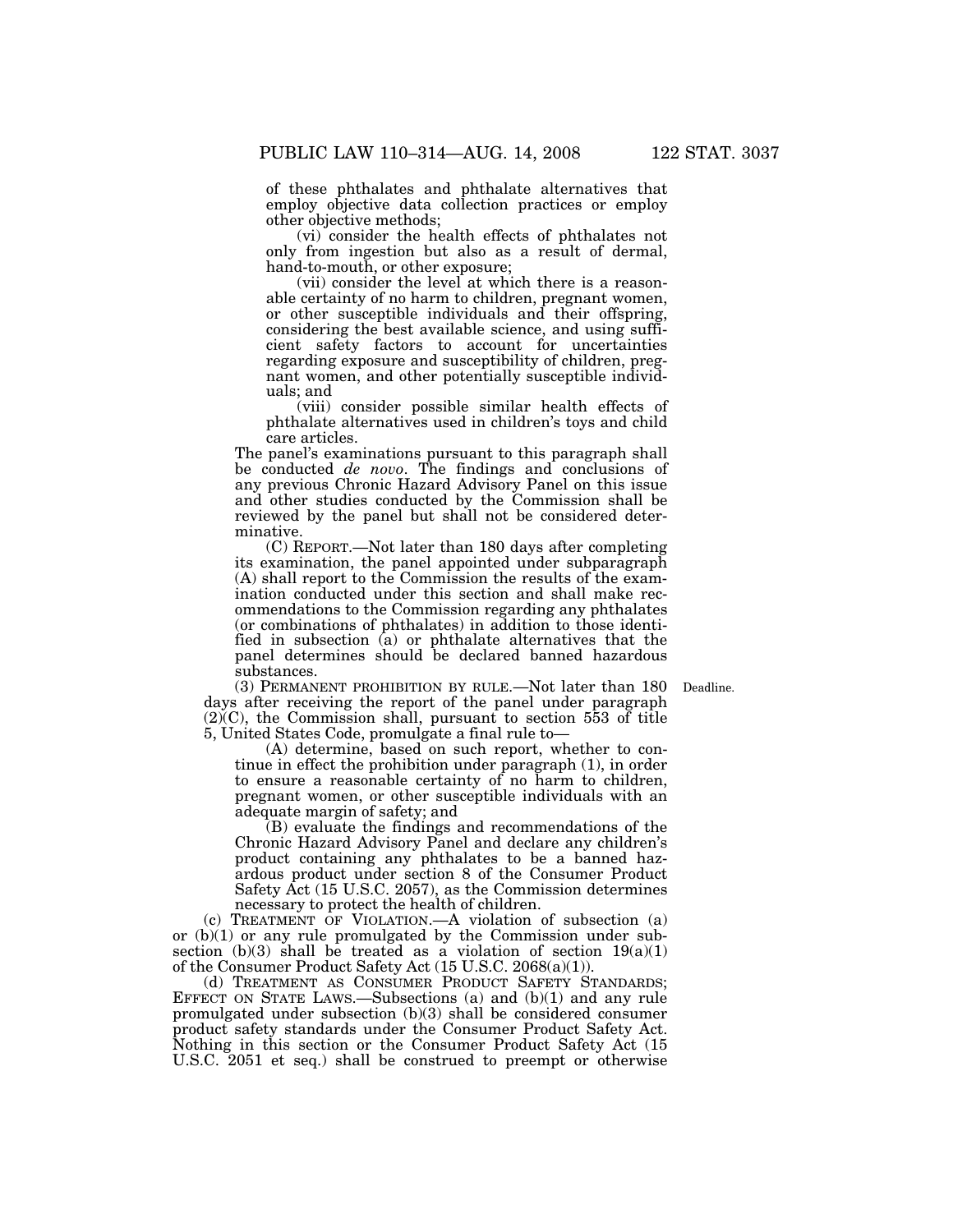affect any State requirement with respect to any phthalate alternative not specifically regulated in a consumer product safety standard under the Consumer Product Safety Act.

(e) DEFINITIONS.— (1) DEFINED TERMS.—As used in this section:

(A) The term ''phthalate alternative'' means any common substitute to a phthalate, alternative material to a phthalate, or alternative plasticizer.

(B) The term "children's toy" means a consumer product designed or intended by the manufacturer for a child 12 years of age or younger for use by the child when the child plays.

(C) The term ''child care article'' means a consumer product designed or intended by the manufacturer to facilitate sleep or the feeding of children age 3 and younger, or to help such children with sucking or teething.

(D) The term ''consumer product'' has the meaning given such term in section  $3(a)(1)$  of the Consumer Product Safety Act (15 U.S.C. 2052(a)(1)).

(2) DETERMINATION GUIDELINES.—

(A) AGE.—In determining whether products described in paragraph (1) are designed or intended for use by a child of the ages specified, the following factors shall be considered:

(i) A statement by a manufacturer about the intended use of such product, including a label on such product if such statement is reasonable.

(ii) Whether the product is represented in its packaging, display, promotion, or advertising as appropriate for use by children of the ages specified.

(iii) Whether the product is commonly recognized by consumers as being intended for use by a child of the ages specified.

(iv) The Age Determination guidelines issued by the Commission staff in September 2002 and any successor to such guidelines.

(B) TOY THAT CAN BE PLACED IN A CHILD'S MOUTH.— For purposes of this section a toy can be placed in a child's mouth if any part of the toy can actually be brought to the mouth and kept in the mouth by a child so that it can be sucked and chewed. If the children's product can only be licked, it is not regarded as able to be placed in the mouth. If a toy or part of a toy in one dimension is smaller than 5 centimeters, it can be placed in the mouth.

# **TITLE II—CONSUMER PRODUCT SAFETY COMMISSION REFORM**

# **Subtitle A—Administrative Improvements**

# **SEC. 201. REAUTHORIZATION OF THE COMMISSION.**

(a) AUTHORIZATION OF APPROPRIATIONS.—Subsection (a) of section 32 (15 U.S.C. 2081) is amended to read as follows:

''(a) GENERAL AUTHORIZATION OF APPROPRIATIONS.—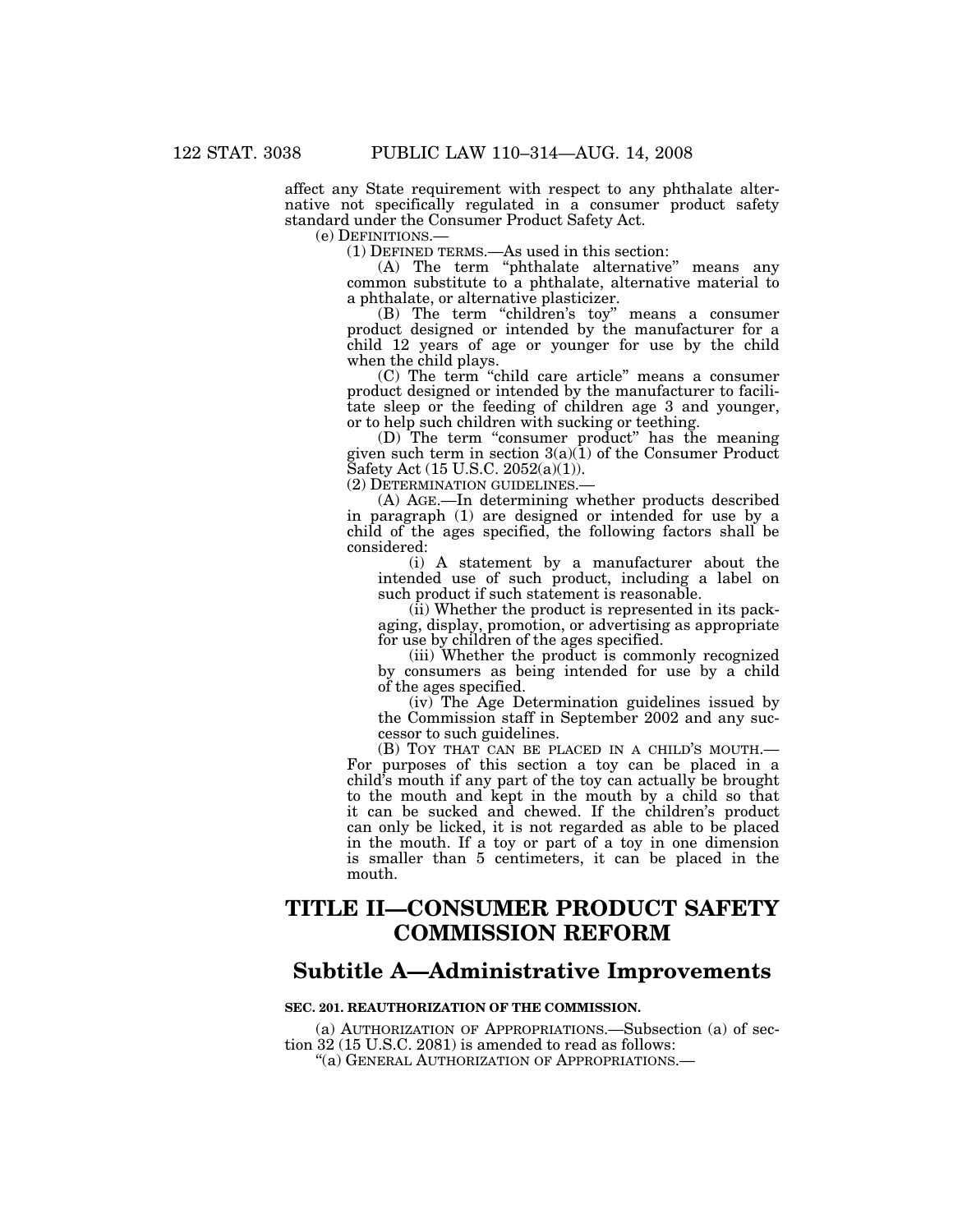''(1) IN GENERAL.—There are authorized to be appropriated to the Commission for the purpose of carrying out the provisions of this Act and any other provision of law the Commission is authorized or directed to carry out—

''(A) \$118,200,000 for fiscal year 2010;

''(B) \$115,640,000 for fiscal year 2011;

''(C) \$123,994,000 for fiscal year 2012;

''(D) \$131,783,000 for fiscal year 2013; and

''(E) \$136,409,000 for fiscal year 2014.

''(2) TRAVEL ALLOWANCE.—From amounts appropriated pursuant to paragraph (1), there shall be made available \$1,200,000 for fiscal year 2010, \$1,248,000 for fiscal year 2011, \$1,297,000 for fiscal year 2012, \$1,350,000 for fiscal year 2013, and \$1,403,000 for fiscal year 2014, for travel, subsistence, and related expenses incurred in furtherance of the official duties of Commissioners and employees with respect to attendance at meetings or similar functions, which shall be used by the Commission for such purposes in lieu of acceptance of payment or reimbursement for such expenses from any person—

''(A) seeking official action from, doing business with, or conducting activities regulated by, the Commission; or

''(B) whose interests may be substantially affected by the performance or nonperformance of the Commissioner's

or employee's official duties.''.

(b) REPORT.—Not later than 180 days after the date of enactment of this Act, the Commission shall transmit to the appropriate Congressional committees a report of its plans to allocate the funding authorized by subsection (a). Such report shall include—

(1) the number of full-time investigators and other fulltime equivalents the Commission intends to employ;

(2) efforts by the Commission to develop standards for training product safety inspectors and technical staff employed by the Commission;

(3) efforts and policies of the Commission to encourage Commission scientific staff to seek appropriate publishing opportunities in peer-reviewed journals and other media; and

(4) the efforts of the Commission to reach and educate retailers of second-hand products and informal sellers, such as thrift shops and yard sales, concerning consumer product safety rules and product recalls, especially those relating to durable nursery products, in order to prevent the resale of any products that have been recalled, including the development of educational materials for distribution not later than 1 year after the date of enactment of this Act.

(c) CONFORMING AMENDMENTS.—Section 32 (15 U.S.C. 2081) is further amended by striking subsection (b) and redesignating subsection (c) as subsection (b) and inserting after such subsection designation the following: ''LIMITATION.—''.

# **SEC. 202. FULL COMMISSION REQUIREMENT; INTERIM QUORUM; PER-SONNEL.**

15 USC 2053 note.

(a) TEMPORARY QUORUM.—Notwithstanding section 4(d) of the Consumer Product Safety Act (15 U.S.C. 2053(d)), 2 members of the Commission, if they are not affiliated with the same political party, shall constitute a quorum for the transaction of business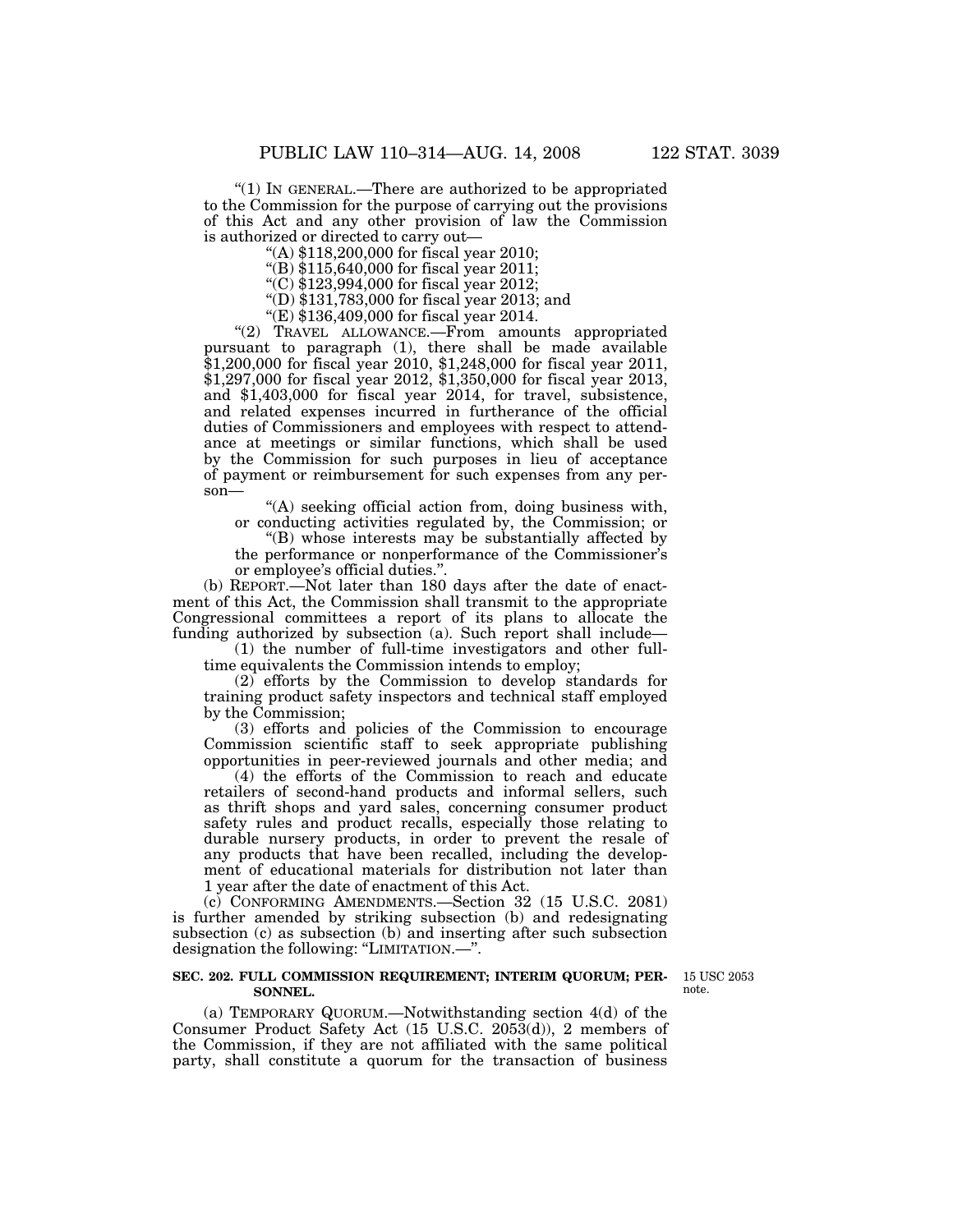for the 1 year period beginning on the date of enactment of this Act.

(b) REPEAL OF QUORUM LIMITATION.—

(1) REPEAL.—Title III of Public Law 102–389 is amended by striking the first proviso in the item captioned ''CONSUMER PRODUCT SAFETY COMMISSION, SALARIES AND EXPENSES" (15 U.S.C. 2053 note).

(2) EFFECTIVE DATE.—The amendment made by paragraph (1) shall take effect 1 year after the date of enactment of this Act.<br>(c) PERSONNEL.-

(1) PROFESSIONAL STAFF.—The Commission shall increase the number of full-time personnel employed by the Commission to at least 500 by October 1, 2013, subject to the availability of appropriations.

(2) PORTS OF ENTRY; OVERSEAS INSPECTORS.—As part of the 500 full-time employees required by paragraph  $(1)$ , the Commission shall hire personnel to be assigned to duty stations at United States ports of entry, or to inspect overseas manufacturing facilities, subject to the availability of appropriations.

# **SEC. 203. SUBMISSION OF COPY OF CERTAIN DOCUMENTS TO CON-GRESS.**

15 USC 2076 note.

Deadline.

15 USC 2053 note.

> (a) IN GENERAL.—Notwithstanding any rule, regulation, or order to the contrary, the Commission shall comply with the requirements of section 27(k) of the Consumer Product Safety Act (15 U.S.C. 2076(k)) with respect to budget recommendations, legislative recommendations, testimony, and comments on legislation submitted by the Commission to the President or the Office of Management and Budget after the date of enactment of this Act.

> (b) REINSTATEMENT OF REQUIREMENT.—Section 3003(d) of Public Law 104–66 (31 U.S.C. 1113 note) is amended—

(1) by striking "or" after the semicolon in paragraph  $(31)$ ;

(2) by redesignating paragraph (32) as (33); and

(3) by inserting after paragraph (31) the following:

" $(32)$  section  $27(k)$  of the Consumer Product Safety Act  $(15 \text{ U.S.C. } 2076 \text{ (k)});$  or".

### **SEC. 204. EXPEDITED RULEMAKING.**

(a) ANPR REQUIREMENT.—

(1) IN GENERAL.—Section 9 (15 U.S.C. 2058) is amended— (A) by striking ''shall be commenced'' in subsection

(a) and inserting ''may be commenced''; (B) by striking ''in the notice'' in subsection (b) and

inserting "in a notice";

(C) by striking ''unless, not less than 60 days after publication of the notice required in subsection (a), the'' in subsection (c) and inserting "unless the";

(D) by striking ''an advance notice of proposed rulemaking under subsection (a) relating to the product involved,'' in the third sentence of subsection (c) and inserting ''the notice,''; and

(E) by striking ''Register.'' in the matter following paragraph  $(4)$  of subsection  $(c)$  and inserting "Register. Nothing" in this subsection shall preclude any person from submitting an existing standard or portion of a standard as a proposed consumer product safety standard.''.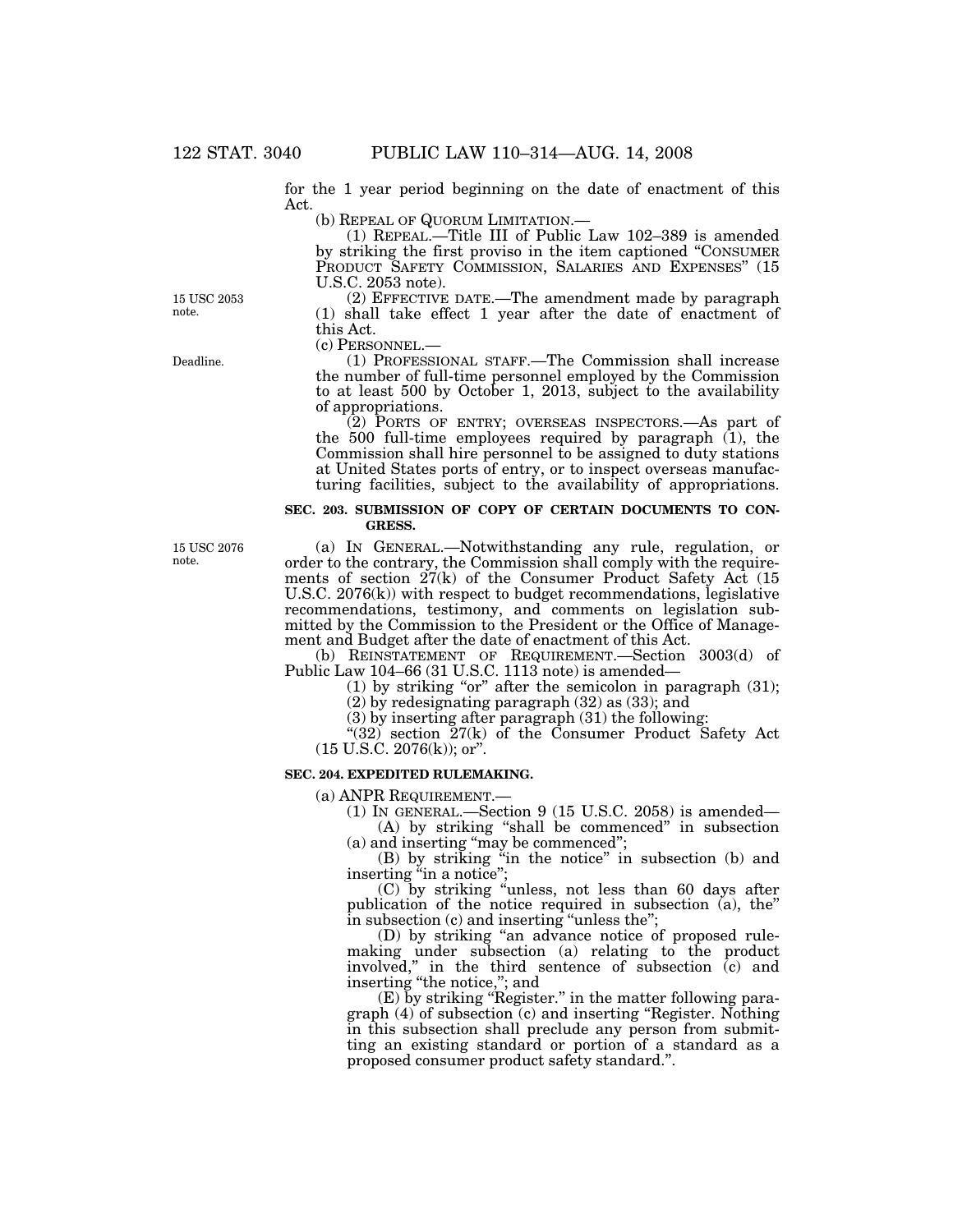(2) CONFORMING AMENDMENT.—Section 5(a)(3) (15 U.S.C.  $2054(a)(3)$  is amended by striking "an advance notice of proposed rulemaking or''.

(b) RULEMAKING UNDER FEDERAL HAZARDOUS SUBSTANCES ACT.— (1) IN GENERAL.—Section 3(a) of the Federal Hazardous

Substances Act  $(15 \text{ U.S.C. } 1262(a))$  is amended to read as follows:

"(a) RULEMAKING.—<br>"(1) IN GENERAL.—Whenever in the judgment of the Commission such action will promote the objectives of this Act by avoiding or resolving uncertainty as to its application, the Commission may by regulation declare to be a hazardous substance, for the purposes of this Act, any substance or mixture of substances, which it finds meets the requirements of section  $2(f)(1)(A)$ .

''(2) PROCEDURE.—Proceedings for the issuance, amendment, or repeal of regulations under this subsection and the admissibility of the record of such proceedings in other proceedings, shall be governed by the provisions of subsections (f) through (i) of this section.''.

(2) PROCEDURE.—Section  $2(q)(2)$  of the Federal Hazardous Substances Act  $(15 \text{ U.S.C. } 1261(q)(2))$  is amended by striking ''Proceedings for the issuance, amendment, or repeal of regulations pursuant to clause (B) of subparagraph (1) of this paragraph shall be governed by the provisions of sections 701(e), (f), and (g) of the Federal Food, Drug, and Cosmetic Act: Provided, That if'' and inserting ''Proceedings for the issuance, amendment, or repeal of regulations pursuant to clause (B) of subparagraph (1) of this paragraph shall be governed by the provisions of subsections (f) through (i) of section 3 of this Act, except that if''.

(3) ANPR REQUIREMENT.—Section 3 of the Federal Hazardous Substances Act (15 U.S.C. 1262) is amended—

(A) by striking ''shall be commenced'' in subsection (f) and inserting ''may be commenced'';

(B) by striking "in the notice" in subsection  $(g)(1)$  and inserting "in a notice";

(C) by striking ''unless, not less than 60 days after publication of the notice required in subsection (f), the'' in subsection (h) and inserting ''unless the''; and

(D) by striking ''Committee on Commerce'' and all that follows through "Representatives." in subsection (h), and inserting ''appropriate Congressional committees. Nothing in this subsection shall preclude any person from submitting an existing standard or portion of a standard as a proposed regulation.''

(4) OTHER CONFORMING AMENDMENTS.—The Federal Hazardous Substances Act (15 U.S.C. 1261 et seq.) is amended—

(A) by striking paragraphs (c) and (d) of section 2 and inserting the following:

"(c) The term 'Commission' means the Consumer Product Safety Commission."

(B) by striking ''Secretary'' each place it appears and inserting ''Commission'' except—

(i) in section  $10(b)$  (15 U.S.C. 1269(b));

(ii) in section 14 (15 U.S.C. 1273); and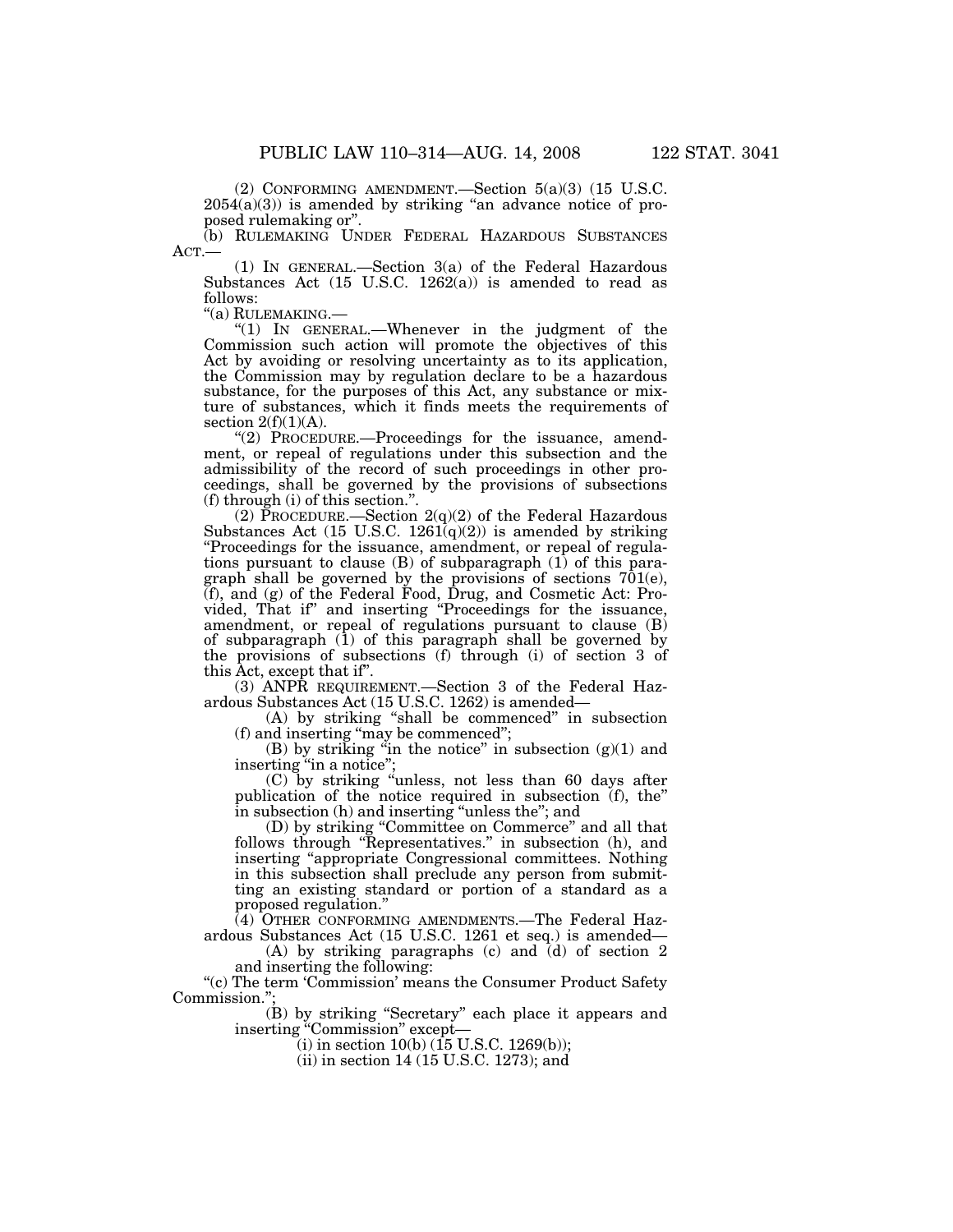15 USC 1263, 1270, 1272.

15 USC 1261, 1262, 1273.

15 USC 1263 *et al*.

(iii) in section  $21(a)$  (15 U.S.C. 1276(a));

(C) by striking ''Department'' each place it appears, except in sections  $5(c)(6)(D)(i)$  and  $14(b)$  (15 U.S.C.  $1264(c)(6)(D)(i)$  and  $1273(b)$ , and inserting "Commission";

(D) by striking ''he'' and ''his'' each place they appear in reference to the Secretary and inserting "it" and "its", respectively;

(E) by striking ''Secretary of Health, Education, and Welfare'' each place it appears in section 10(b) (15 U.S.C. 1269(b)) and inserting "Commission";

(F) by striking ''Secretary of Health, Education, and Welfare'' each place it appears in section 14 (15 U.S.C. 1273) and inserting "Commission";

(G) by striking ''Department of Health, Education, and Welfare" in section  $14(b)$  (15 U.S.C. 1273(b)) and inserting ''Commission'';

(H) by striking ''Consumer Product Safety Commission'' each place it appears and inserting "Commission";

(I) by striking ''(hereinafter in this section referred to as the 'Commission')" in section  $14(d)$  (15 U.S.C. 1273(d)) and section 20(a)(1) (15 U.S.C. 1275(a)(1)); and

(J) by striking paragraph (5) of section 18(b) (15 U.S.C. 1261 note).

(c) RULEMAKING UNDER FLAMMABLE FABRICS ACT.—

(1) IN GENERAL.—Section 4 of the Flammable Fabrics Act (15 U.S.C. 1193) is amended—

(A) by striking ''shall be commenced'' in subsection (g) and inserting ''may be commenced by a notice of proposed rulemaking or'';

(B) by striking ''unless, not less than 60 days after publication of the notice required in subsection (g), the'' in subsection (i) and inserting ''unless the''; and

(C) by striking ''Committee on Commerce'' and all that follows through "Representatives." in subsection (i), and inserting ''appropriate Congressional committees. Nothing in this subsection shall preclude any person from submitting an existing standard or portion of a standard as a proposed regulation.''

(2) OTHER CONFORMING AMENDMENTS.—The Flammable Fabrics Act (15 U.S.C. 1193) is amended—

(A) by striking paragraph (i) of section 2 (15 U.S.C. 1191(i)) and inserting the following:

"(i) The term 'Commission' means the Consumer Product Safety Commission.'';

(B) by striking ''Secretary of Commerce'' each place it appears and inserting "Commission";

(C) by striking ''Secretary'' each place it appears and inserting ''Commission'', except in sections 9 and 14 (15 U.S.C. 1198 and 1201);

(D) by striking ''he'' and ''his'' each place either such word appears in reference to the Secretary and inserting "it" and "its", respectively;

(E) by striking paragraph (5) of section 4(e) (15 U.S.C.  $1193(e)$ ) and redesignating paragraph (6) as paragraph (5);

(F) by striking ''Consumer Product Safety Commission (hereinafter in this section referred to as the 'Commission') in section 15 (15 U.S.C. 1202)" and inserting "Commission";

15 USC 1193, 1204. 15 USC 1193, 1201.

15 USC 1193.

15 USC 1202.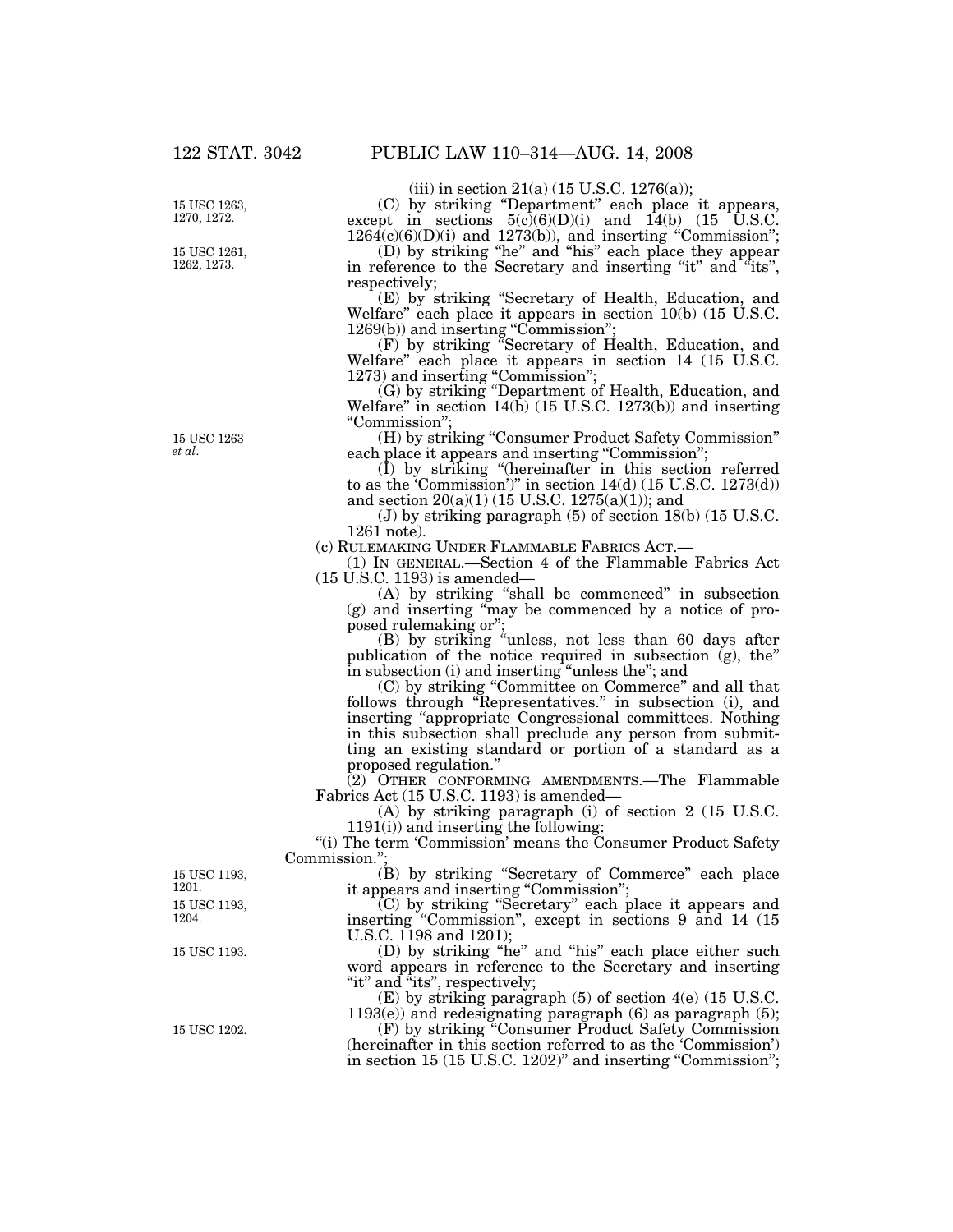(G) by amending subsection (d) of section 16 (15 U.S.C. 1203) to read as follows:

"(d) In this section, a reference to a flammability standard or other regulation for a fabric, related material, or product in effect under this Act includes a standard of flammability continued in effect by section 11 of the Act of December 14, 1967 (Public Law 90–189).''; and

(H) by striking ''Consumer Product Safety Commission'' in section 17 (15 U.S.C. 1204) and inserting ''Commission''.

#### **SEC. 205. INSPECTOR GENERAL AUDITS AND REPORTS.**

(a) IMPROVEMENTS BY THE COMMISSION.—The Inspector General of the Commission shall conduct reviews and audits to assess—

(1) the Commission's capital improvement efforts, including improvements and upgrades of the Commission's information technology architecture and systems and the development of the database of publicly available information on incidents involving injury or death required under section 6A of the Consumer Product Safety Act, as added by section 212 of this Act; and

(2) the adequacy of procedures for accrediting conformity assessment bodies as authorized by section 14(a)(3) of the Consumer Product Safety Act (15 U.S.C. 2063(a)(3)), as amended by this Act, and overseeing the third party testing required by such section.

(b) EMPLOYEE COMPLAINTS.—Within 1 year after the date of Deadline. enactment of this Act, the Inspector General shall conduct a review of—

(1) complaints received by the Inspector General from employees of the Commission about failures of other employees to enforce the rules or regulations of the Consumer Product Safety Act or any other Act enforced by the Commission or otherwise carry out their responsibilities under such Acts if such alleged failures raise issues of conflicts of interest, ethical violations, or the absence of good faith; and

(2) actions taken by the Commission to address such failures and complaints, including an assessment of the timeliness and effectiveness of such actions.

(c) PUBLIC INTERNET WEBSITE LINKS.—Not later than 30 days after the date of enactment of this Act, the Commission shall establish and maintain—

(1) a direct link on the homepage of its Internet website to the Internet webpage of the Commission's Office of Inspector General; and

(2) a mechanism on the webpage of the Commission's Office of Inspector General by which individuals may anonymously report cases of waste, fraud, or abuse with respect to the Commission.

(d) REPORTS.—

(1) ACTIVITIES AND NEEDS OF INSPECTOR GENERAL.—Not later than 60 days after the date of enactment of this Act, the Inspector General of the Commission shall transmit a report to the appropriate Congressional committees on the activities of the Inspector General, any structural barriers which prevent the Inspector General from providing robust oversight of the activities of the Commission, and any additional authority or resources that would facilitate more effective oversight.

Deadline. Web site.

Reviews.

Reviews.

15 USC 2076b.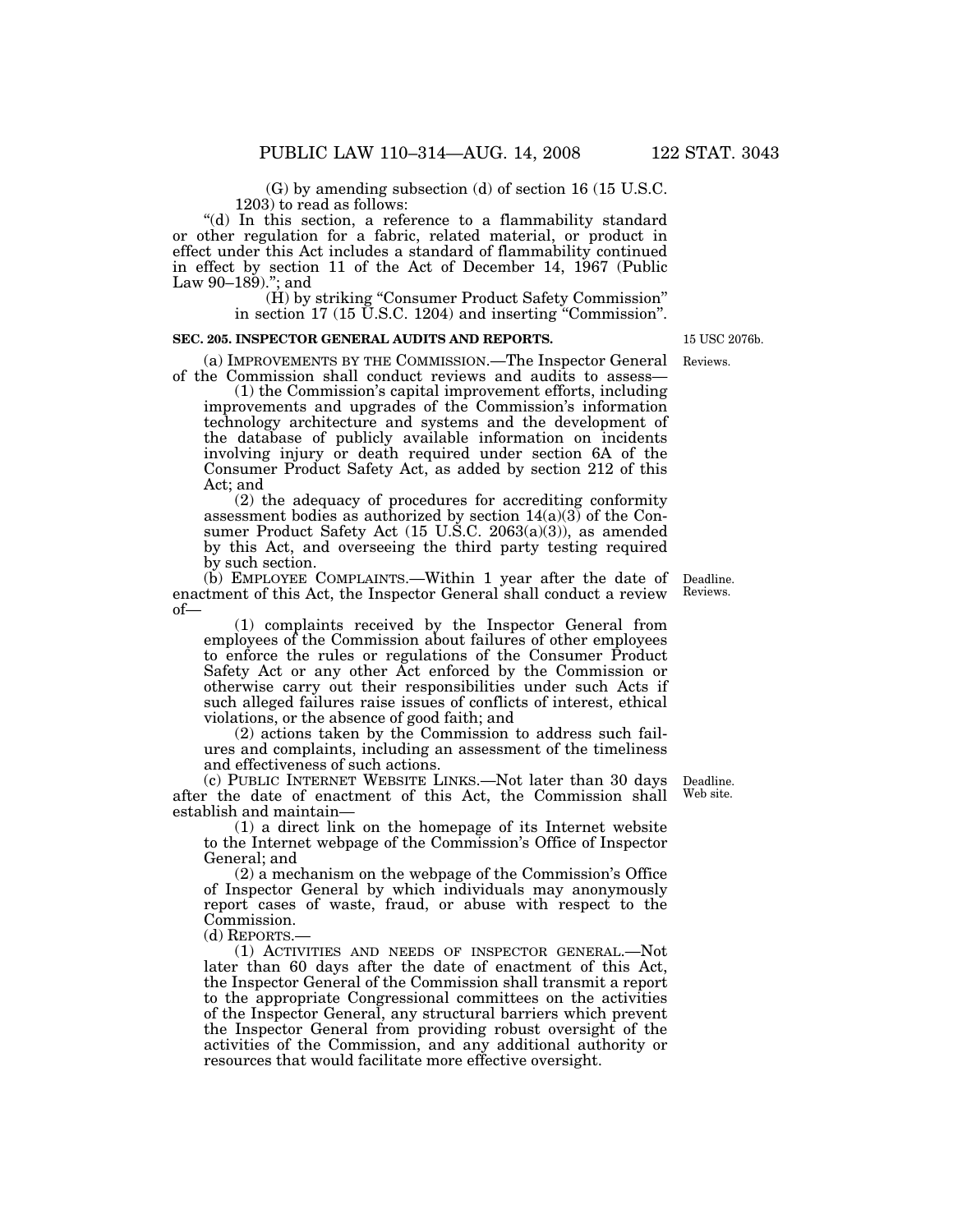Effective date.

(2) REVIEWS OF IMPROVEMENTS AND EMPLOYEE COM-PLAINTS.—Beginning for fiscal year 2010, the Inspector General of the Commission shall include in an annual report to the appropriate Congressional committees the Inspector General's findings, conclusions, and recommendations from the reviews and audits under subsections (a) and (b).

#### **SEC. 206. INDUSTRY-SPONSORED TRAVEL BAN.**

(a) IN GENERAL.—The Act (15 U.S.C. 1251 et seq.) is amended by adding at the end the following new section:

15 USC 2086.

### **''SEC. 39. PROHIBITION ON INDUSTRY-SPONSORED TRAVEL.**

''Notwithstanding section 1353 of title 31, United States Code, and section 27(b)(6) of this Act, no Commissioner or employee of the Commission shall accept travel, subsistence, or related expenses with respect to attendance by a Commissioner or employee at any meeting or similar function relating to official duties of a Commissioner or an employee, from a person—

''(1) seeking official action from, doing business with, or conducting activities regulated by, the Commission; or

" $(2)$  whose interests may be substantially affected by the performance or nonperformance of the Commissioner's or employee's official duties.''.

(b) CLERICAL AMENDMENT.—The table of contents in section 1 (15 U.S.C. 2051 note) is amended by inserting at the end the following:

''Sec. 39. Prohibition on industry-sponsored travel.''.

#### **SEC. 207. SHARING OF INFORMATION WITH FEDERAL, STATE, LOCAL, AND FOREIGN GOVERNMENT AGENCIES.**

Section 29 (15 U.S.C. 2078) is amended by adding at the end the following:

''(f) SHARING OF INFORMATION WITH FEDERAL, STATE, LOCAL, AND FOREIGN GOVERNMENT AGENCIES.—

''(1) AGREEMENTS AND CONDITIONS.—Notwithstanding the requirements of subsections (a)(3) and (b) of section 6, relating to public disclosure of information, the Commission may make information obtained by the Commission available to any Federal, State, local, or foreign government agency upon the prior certification of an appropriate official of any such agency, either by a prior agreement or memorandum of understanding with the Commission or by other written certification, that such material will be maintained in confidence and will be used only for official law enforcement or consumer protection purposes, if—

"(A) the agency has set forth a bona fide legal basis for its authority to maintain the material in confidence;

''(B) the materials are to be used for purposes of investigating, or engaging in enforcement proceedings related to, possible violations of—

''(i) laws regulating the manufacture, importation, distribution, or sale of defective or unsafe consumer products, or other practices substantially similar to practices prohibited by any law administered by the Commission;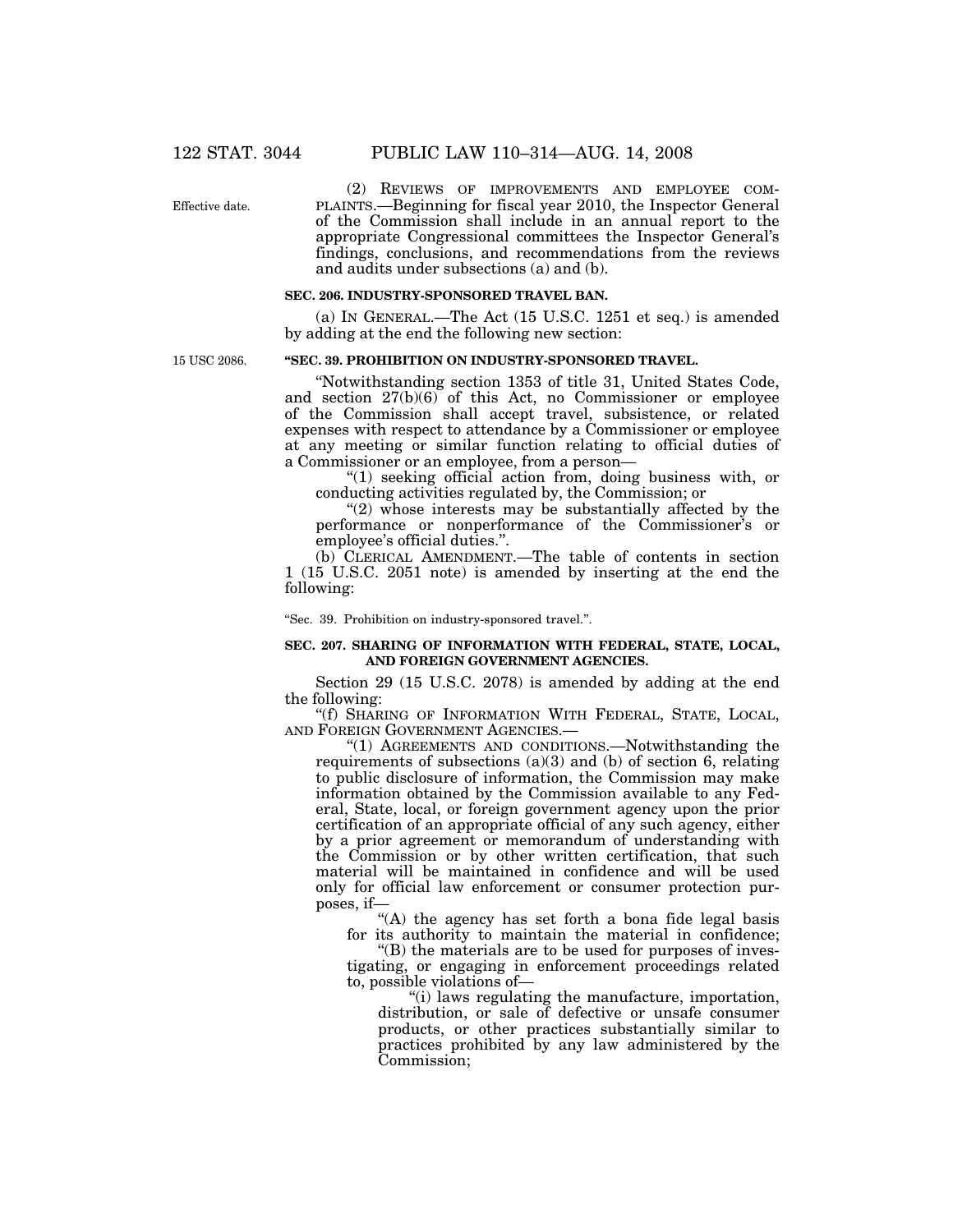''(ii) a law administered by the Commission, if

disclosure of the material would further a Commission investigation or enforcement proceeding; or

"(iii) with respect to a foreign law enforcement agency, with the approval of the Attorney General, other foreign criminal laws, if such foreign criminal laws are offenses defined in or covered by a criminal mutual legal assistance treaty in force between the government of the United States and the foreign law enforcement agency's government; and

 $(C)$  in the case of a foreign government agency, such agency is not from a foreign state that the Secretary of State has determined, in accordance with section 6(j) of the Export Administration Act of 1979 (50 U.S.C. App. 2405(j)), has repeatedly provided support for acts of international terrorism, unless and until such determination is rescinded pursuant to section  $6(j)(4)$  of that Act (50) U.S.C. App.  $2405(i)(4)$ .

''(2) ABROGATION OF AGREEMENTS.—The Commission may abrogate any agreement or memorandum of understanding with another agency if the Commission determines that the other agency has failed to maintain in confidence any information provided under such agreement or memorandum of understanding, or has used any such information for purposes other than those set forth in such agreement or memorandum of understanding.

''(3) ADDITIONAL RULES AGAINST DISCLOSURE.—Except as provided in paragraph (4), the Commission shall not be required to disclose under section 552 of title 5, United States Code, or any other provision of law—

"(A) any material obtained from a foreign government agency, if the foreign government agency has requested confidential treatment, or has precluded such disclosure under other use limitations, as a condition of providing the material;

''(B) any material reflecting a consumer complaint obtained from any other foreign source, if that foreign source supplying the material has requested confidential treatment as a condition of providing the material; or

''(C) any material reflecting a consumer complaint submitted to a Commission reporting mechanism sponsored in part by foreign government agencies.

 $\mathcal{L}(4)$  LIMITATION.—Nothing in this subsection authorizes the Commission to withhold information from the Congress or prevent the Commission from complying with an order of a court of the United States in an action commenced by the United States or the Commission.

''(5) DEFINITION.—In this subsection, the term 'foreign government agency' means—

''(A) any agency or judicial authority of a foreign government, including a foreign state, a political subdivision of a foreign state, or a multinational organization constituted by and comprised of foreign states, that is vested with law enforcement or investigative authority in civil, criminal, or administrative matters; and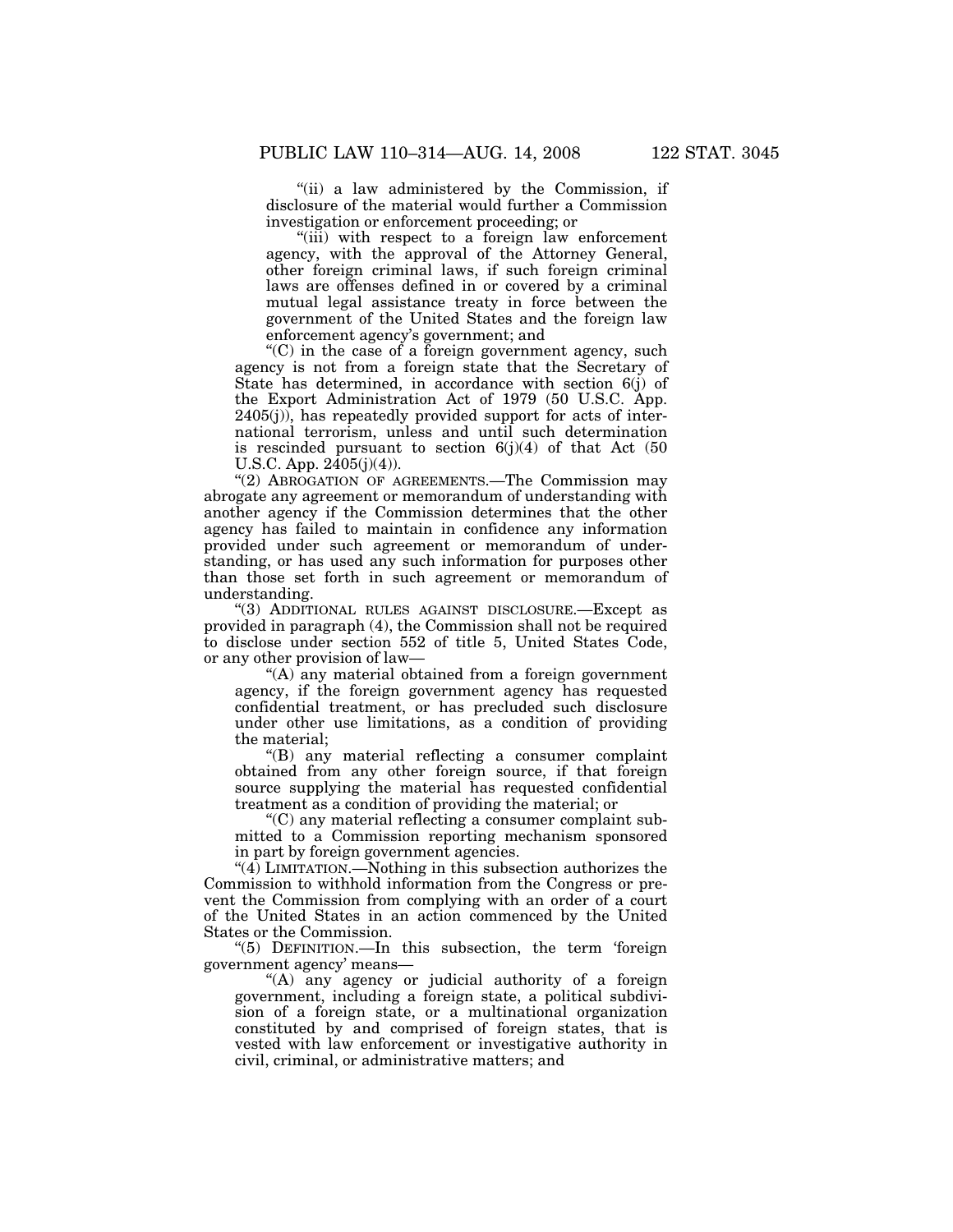''(B) any multinational organization, to the extent that it is acting on behalf of an entity described in subparagraph (A).

''(g) NOTIFICATION TO STATE HEALTH DEPARTMENTS.—Whenever the Commission is notified of any voluntary corrective action taken by a manufacturer (or a retailer in the case of a retailer selling a product under its own label) in consultation with the Commission, or issues an order under section  $15(c)$  or (d) with respect to any product, the Commission shall notify each State's health department (or other agency designated by the State) of such voluntary corrective action or order.''.

15 USC 2053a.

#### **SEC. 208. EMPLOYEE TRAINING EXCHANGES.**

(a) IN GENERAL.—The Commission may—

(1) retain or employ officers or employees of foreign government agencies on a temporary basis pursuant to section 4 of the Consumer Product Safety Act (15 U.S.C. 2053) or section 3101 or 3109 of title 5, United States Code; and

(2) detail officers or employees of the Commission to work on a temporary basis for appropriate foreign government agencies for the purpose of providing or receiving training.

(b) RECIPROCITY AND REIMBURSEMENT.—The Commission may execute the authority contained in subsection (a) with or without reimbursement in money or in kind, and with or without reciprocal arrangements by or on behalf of the foreign government agency involved. Any amounts received as reimbursement for expenses incurred by the Commission under this section shall be credited to the appropriations account from which such expenses were paid.

(c) STANDARDS OF CONDUCT.—An individual retained or employed under subsection (a)(1) shall be considered to be a Federal employee while so retained or employed, only for purposes of—

(1) injury compensation as provided in chapter 81 of title 5, United States Code, and tort claims liability under chapter 171 of title 28, United States Code;

(2) the Ethics in Government Act (5 U.S.C. App.) and the provisions of chapter 11 of title 18, United States Code; and

(3) any other statute or regulation governing the conduct of Federal employees.

# **SEC. 209. ANNUAL REPORTING REQUIREMENT.**

(a) IN GENERAL.—Section  $27(j)$  (15 U.S.C.  $2076(j)$ ) is amended— (1) in the matter preceding paragraph (1), by striking ''The

Commission'' and inserting ''Notwithstanding section 3003 of the Federal Reports Elimination and Sunset Act of 1995 (31 U.S.C. 1113 note), the Commission''; and

(2) by redesignating paragraphs (5) through (11) as paragraphs (7) through (13), respectively, and inserting after paragraph (4) the following:

''(5) the number and a summary of recall orders issued under section 12 or 15 during such year and a summary of voluntary corrective actions taken by manufacturers in consultation with the Commission of which the Commission has notified the public, and an assessment of such orders and actions;

''(6) beginning not later than 1 year after the date of enactment of the Consumer Product Safety Improvement Act of 2008—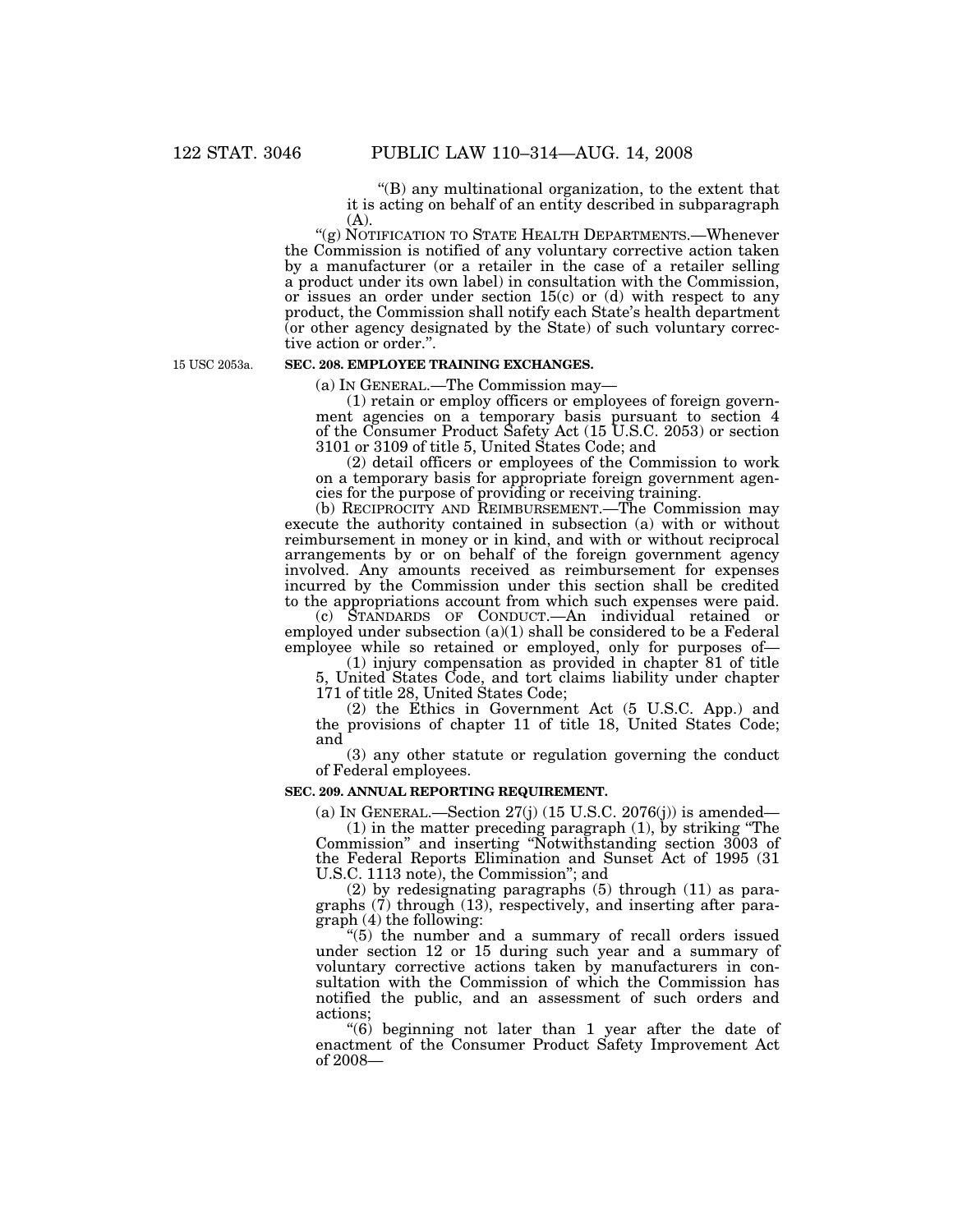''(A) progress reports and incident updates with respect to action plans implemented under section 15(d);

''(B) statistics with respect to injuries and deaths associated with products that the Commission determines present a substantial product hazard under section 15(c); and

 $C$ ) the number and type of communication from consumers to the Commission with respect to each product with respect to which the Commission takes action under section  $15(d)$ ;".

(b) EFFECTIVE DATE.—The amendments made by this section 15 USC 2076 shall apply with respect to reports submitted for fiscal year 2009 and thereafter.

# **Subtitle B—Enhanced Enforcement Authority**

#### **SEC. 211. PUBLIC DISCLOSURE OF INFORMATION.**

Section 6 (15 U.S.C. 2055) is amended—

(1) by inserting ''A manufacturer or private labeler shall submit any such mark within 15 calendar days after the date on which it receives the Commission's offer.'' after ''paragraph  $(2)$ ." in subsection  $(a)(3)$ ;

 $(2)$  by striking "30 days" in subsection  $(b)(1)$  and inserting ''15 days'';

(3) by striking "finds that the public" in subsection  $(b)(1)$ and inserting ''publishes a finding that the public'';

(4) by striking ''notice and publishes such a finding in the Federal Register)," in subsection  $(b)(1)$  and inserting  $"notice$ ),";

 $(5)$  by striking "10 days" in subsection  $(b)(2)$  and inserting ''5 days'';

 $(6)$  by striking "finds that the public" in subsection  $(b)(2)$ and inserting ''publishes a finding that the public'';

(7) by striking ''notice and publishes such finding in the Federal Register." in subsection (b)(2) and inserting "notice.";  $(8)$  in subsection  $(b)$ –

(A) by striking " $(3)$ " and inserting " $(3)(A)$ "; and

(B) by adding at the end thereof the following:

 $*(B)$  If the Commission determines that the public health and safety requires expedited consideration of an action brought under subparagraph (A), the Commission may file a request with the District Court for such expedited consideration. If the Commission files such a request, the District Court shall—

''(i) assign the matter for hearing at the earliest possible date;

"(ii) give precedence to the matter, to the greatest extent practicable, over all other matters pending on the docket of the court at the time;

''(iii) expedite consideration of the matter to the greatest extent practicable; and

"(iv) grant or deny the requested injunction within Deadline. 30 days after the date on which the Commission's request was filed with the court.'';

Deadline.

note.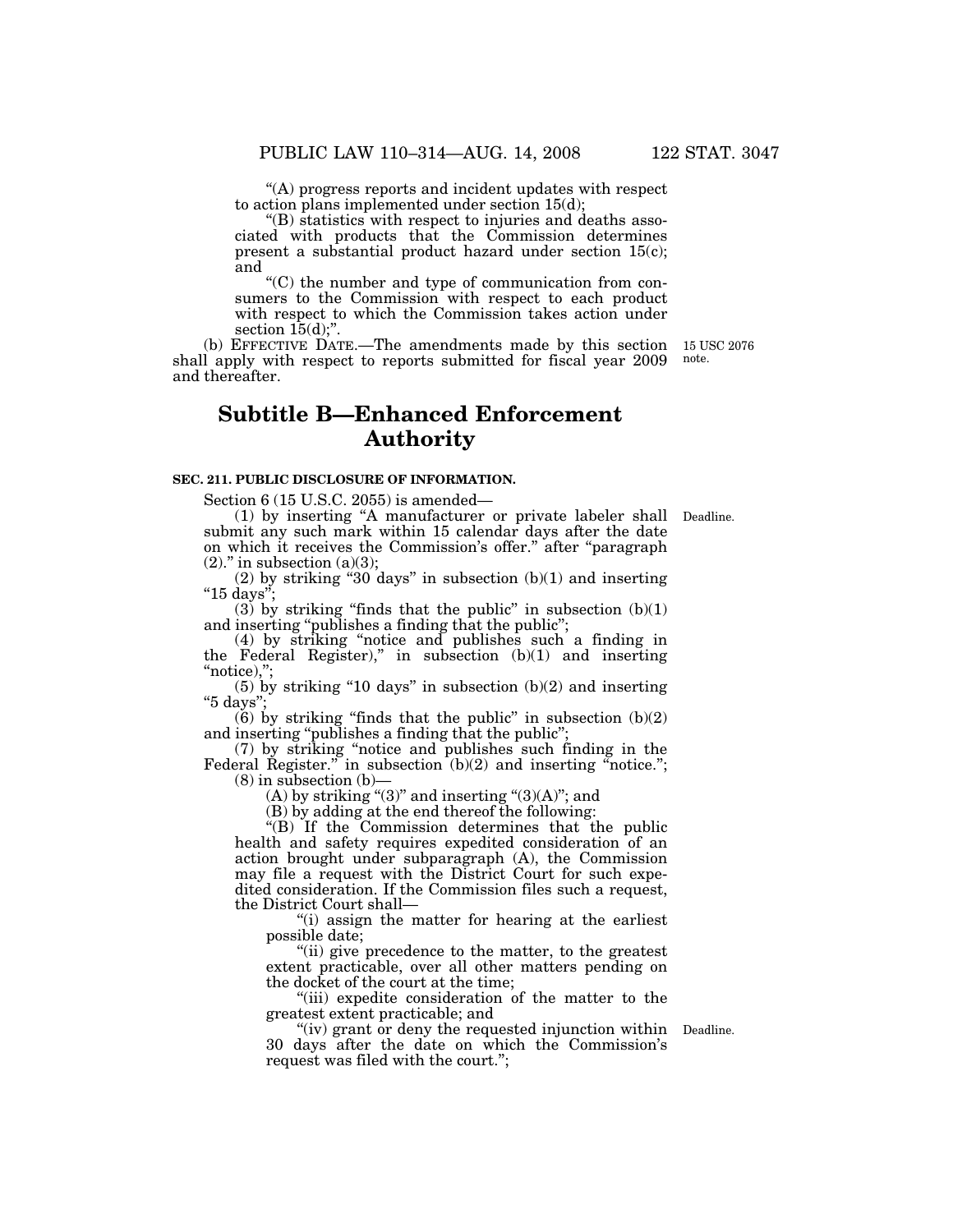(9) by striking ''section 19 (related to prohibited acts);'' in subsection (b)(4) and inserting "any consumer product safety rule or provision of this Act or similar rule or provision of any other Act enforced by the Commission;'';

(10) by striking ''or'' after the semicolon in subsection  $(b)(5)(B);$ 

 $(11)$  by striking "disclosure." in subsection  $(b)(5)(C)$  and inserting "disclosure; or";

(12) by inserting in subsection (b)(5) after subparagraph (C) the following:

''(D) the Commission publishes a finding that the public health and safety requires public disclosure with a lesser period of notice than is required under paragraph (1).''; and

(13) in the matter following subparagraph (D) of subsection  $(b)(5)$  (as added by paragraph  $(12)$  of this section), by striking "section 19(a)," and inserting "any consumer product safety rule or provision under this Act or similar rule or provision of any other Act enforced by the Commission,''.

## **SEC. 212. ESTABLISHMENT OF A PUBLIC CONSUMER PRODUCT SAFETY DATABASE.**

(a) IN GENERAL.—The Act is amended by inserting after section 6 (15 U.S.C. 2055) the following:

# **''SEC. 6A. PUBLICLY AVAILABLE CONSUMER PRODUCT SAFETY INFORMATION DATABASE.**

''(a) DATABASE REQUIRED.— ''(1) IN GENERAL.—Subject to the availability of appropriations, the Commission shall, in accordance with the requirements of this section, establish and maintain a database on the safety of consumer products, and other products or substances regulated by the Commission, that is—

"(A) publicly available;

''(B) searchable; and

''(C) accessible through the Internet website of the Commission.

''(2) SUBMISSION OF DETAILED IMPLEMENTATION PLAN TO CONGRESS.—Not later than 180 days after the date of enactment of the Consumer Product Safety Improvement Act of 2008, the Commission shall transmit to the appropriate Congressional committees a detailed plan for establishing and maintaining the database required by paragraph (1), including plans for the operation, content, maintenance, and functionality of the database. The plan shall detail the integration of the database into the Commission's overall information technology improvement objectives and plans. The plan submitted under this subsection shall include a detailed implementation schedule for the database, and plans for a public awareness campaign to be conducted by the Commission to increase consumer awareness of the database.

''(3) DATE OF INITIAL AVAILABILITY.—Not later than 18 months after the date on which the Commission submits the plan required by paragraph (2), the Commission shall establish the database required by paragraph (1).

''(b) CONTENT AND ORGANIZATION.—

"(1) CONTENTS.—Except as provided in subsection  $(c)(4)$ , the database shall include the following:

Web site.

15 USC 2055a.

Deadline.

Deadline.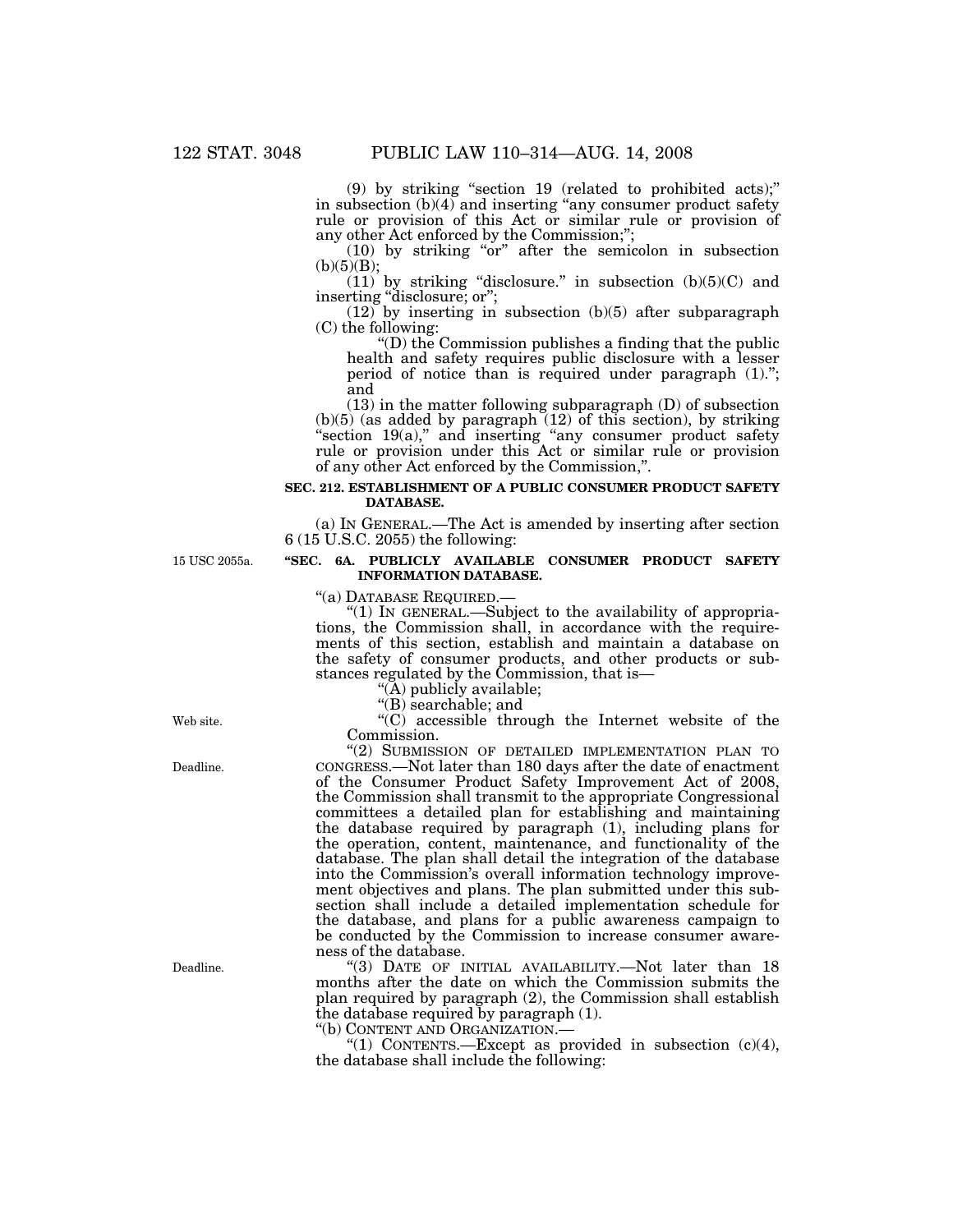''(A) Reports of harm relating to the use of consumer products, and other products or substances regulated by the Commission, that are received by the Commission from—

''(i) consumers;

"(ii) local, State, or Federal government agencies;

"(iii) health care professionals;

"(iv) child service providers; and

''(v) public safety entities.

''(B) Information derived by the Commission from notice under section 15(c) or any notice to the public relating to a voluntary corrective action taken by a manufacturer, in consultation with the Commission, of which action the Commission has notified the public.

''(C) The comments received by the Commission under subsection  $(c)(2)(A)$  to the extent requested under subsection  $(c)(2)(B)$ .

"(2) SUBMISSION OF INFORMATION.—In implementing the database, the Commission shall establish the following:

''(A) Electronic, telephonic, and paper-based means of submitting, for inclusion in the database, reports described in paragraph  $(1)(A)$  of this subsection.

" $(B)$  A requirement that any report described in para $graph$   $(1)(A)$  submitted for inclusion in such database include, at a minimum—

''(i) a description of the consumer product (or other product or substance regulated by the Commission) concerned;

''(ii) identification of the manufacturer or private labeler of the consumer product (or other product or substance regulated by the Commission);

"(iii) a description of the harm relating to the use of the consumer product (or other product or substance regulated by the Commission);

''(iv) contact information for the person submitting the report; and

 $f(v)$  a verification by the person submitting the information that the information submitted is true and accurate to the best of the person's knowledge and that the person consents that such information be included in the database.

''(3) ADDITIONAL INFORMATION.—In addition to the reports received under paragraph (1), the Commission shall include in the database, consistent with the requirements of section 6(a) and (b), any additional information it determines to be in the public interest.

" $(4)$  Organization of Database.—The Commission shall categorize the information available on the database in a manner consistent with the public interest and in such manner as it determines to facilitate easy use by consumers and shall ensure, to the extent practicable, that the database is sortable and accessible by—

"(A) the date on which information is submitted for inclusion in the database;

''(B) the name of the consumer product (or other product or substance regulated by the Commission);

''(C) the model name;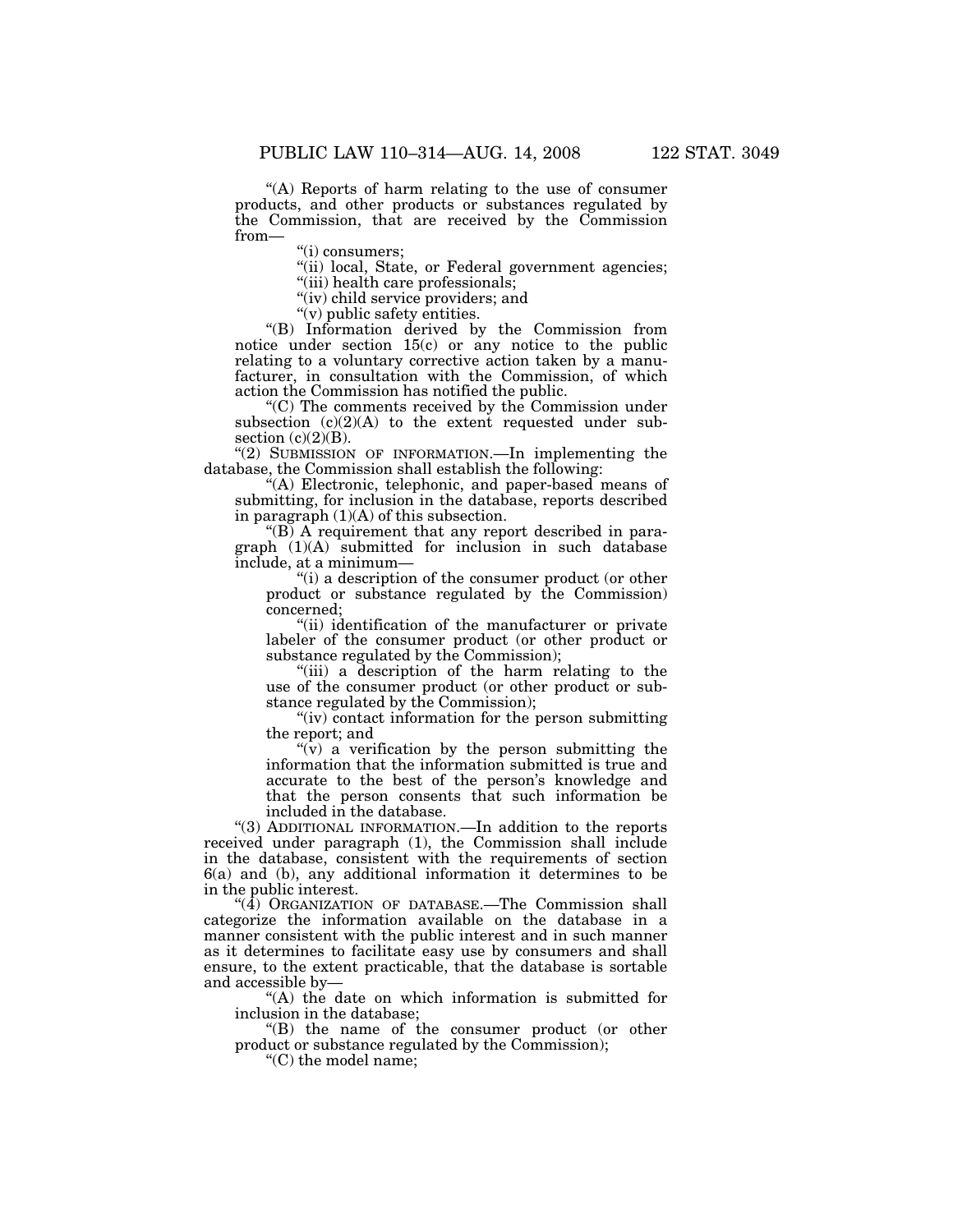"(D) the manufacturer's or private labeler's name; and  $\mathcal{F}(E)$  such other elements as the Commission considers in the public interest.

''(5) NOTICE REQUIREMENTS.—The Commission shall provide clear and conspicuous notice to users of the database that the Commission does not guarantee the accuracy, completeness, or adequacy of the contents of the database.

"(6) AVAILABILITY OF CONTACT INFORMATION.—The Commission may not disclose, under this section, the name, address, or other contact information of any individual or entity that submits to the Commission a report described in paragraph (1)(A), except that the Commission may provide such information to the manufacturer or private labeler of the product with the express written consent of the person submitting the information. Consumer information provided to a manufacturer or private labeler under this section may not be used or disseminated to any other party for any purpose other than verifying a report submitted under paragraph  $(1)(A)$ .

''(c) PROCEDURAL REQUIREMENTS.—

''(1) TRANSMISSION OF REPORTS TO MANUFACTURERS AND PRIVATE LABELERS.—Not later than 5 business days after the Commission receives a report described in subsection  $(b)(1)(A)$ which includes the information required by subsection  $(b)(2)(B)$ , the Commission shall to the extent practicable transmit the report, subject to subsection (b)(6), to the manufacturer or private labeler identified in the report.

"(2) OPPORTUNITY TO COMMENT.-

''(A) IN GENERAL.—If the Commission transmits a report under paragraph (1) to a manufacturer or private labeler, the Commission shall provide such manufacturer or private labeler an opportunity to submit comments to the Commission on the information contained in such report.

''(B) REQUEST FOR INCLUSION IN DATABASE.—A manufacturer or private labeler may request the Commission to include its comments in the database.

''(C) CONFIDENTIAL MATTER.—

''(i) IN GENERAL.—If the Commission transmits a report received under paragraph (1) to a manufacturer or private labeler, the manufacturer or private labeler may review the report for confidential information and request that portions of the report identified as confidential be so designated.

''(ii) REDACTION.—If the Commission determines that the designated information contains, or relates to, a trade secret or other matter referred to in section 1905 of title 18, United States Code, or that is subject to section 552(b)(4) of title 5, United States Code, the Commission shall redact the designated information in the report before it is placed in the database.

''(iii) REVIEW.—If the Commission determines that the designated information is not confidential under clause (ii), the Commission shall notify the manufacturer or private labeler and include the information in the database. The manufacturer or private labeler may bring an action in the district court of the United States in the district in which the complainant resides,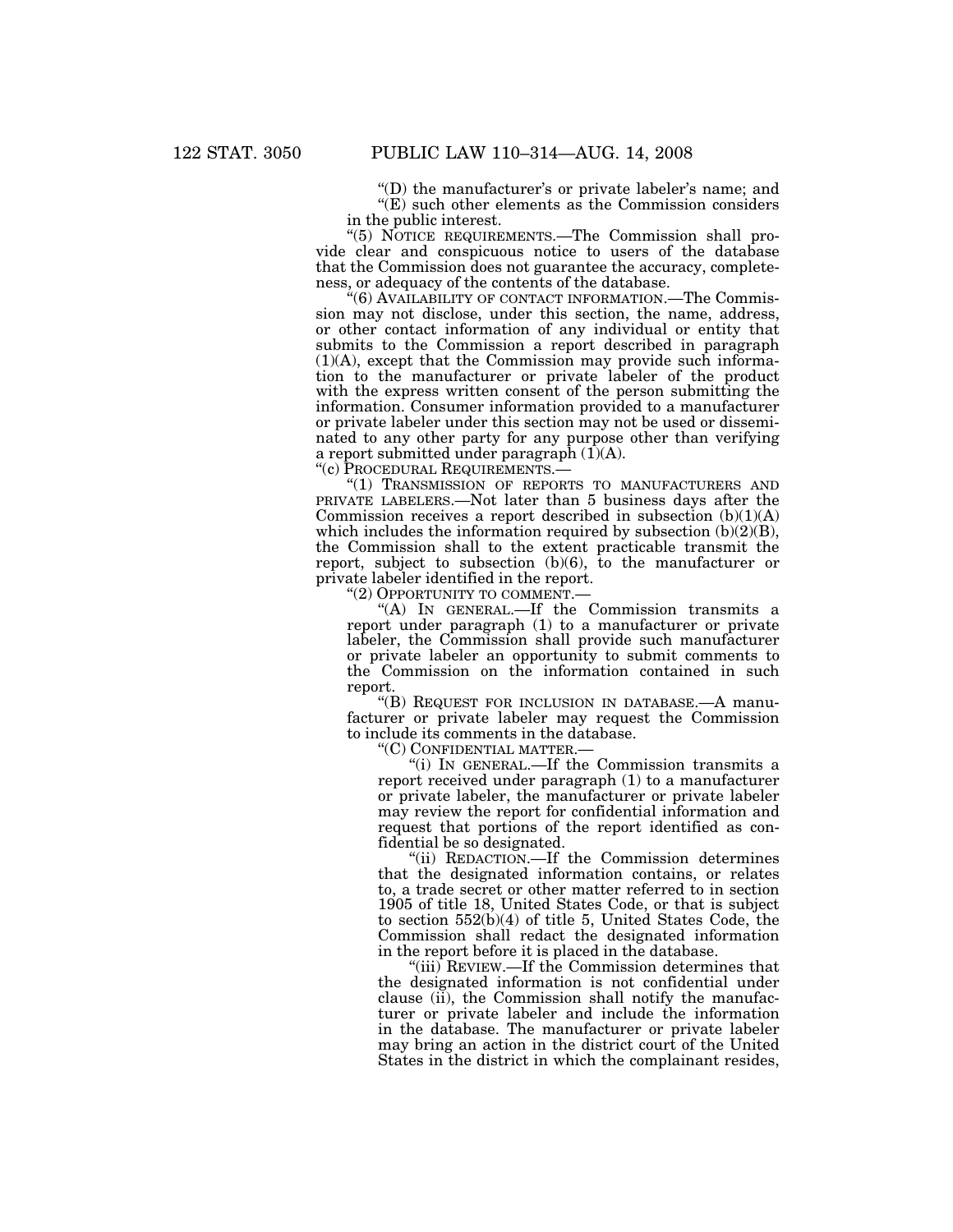or has its principal place of business, or in the United States District Court for the District of Columbia, to seek removal of the information from the database.<br>"(3) PUBLICATION OF REPORTS AND COMMENTS.—

"(A) REPORTS.—Except as provided in paragraph  $(4)(A)$ , if the Commission receives a report described in subsection  $(b)(1)(A)$ , the Commission shall make the report available in the database not later than the 10th business day after the date on which the Commission transmits the report under paragraph (1) of this subsection.

''(B) COMMENTS.—Except as provided in paragraph (4)(A), if the Commission receives a comment under paragraph (2)(A) with respect to a report described in subsection  $(b)(1)(A)$  and a request with respect to such comment under paragraph  $(2)(B)$  of this subsection, the Commission shall make such comment available in the database at the same time as such report or as soon as practicable thereafter. ''(4) INACCURATE INFORMATION.—

''(A) INACCURATE INFORMATION IN REPORTS AND COM-MENTS RECEIVED.—If, prior to making a report described in subsection (b)(1)(A) or a comment described in paragraph (2) of this subsection available in the database, the Commission determines that the information in such report or comment is materially inaccurate, the Commission shall—

''(i) decline to add the materially inaccurate information to the database;

"(ii) correct the materially inaccurate information in the report or comment and add the report or comment to the database; or

"(iii) add information to correct inaccurate information in the database.

"(B) INACCURATE INFORMATION IN DATABASE.—If the Deadline. Commission determines, after investigation, that information previously made available in the database is materially inaccurate or duplicative of information in the database, the Commission shall, not later than 7 business days after such determination—

> $(i)$  remove such information from the database; ''(ii) correct such information; or

''(iii) add information to correct inaccurate informa-

tion in the database.

''(d) ANNUAL REPORT.—The Commission shall submit to the appropriate Congressional committees an annual report on the database, including—

''(1) the operation, content, maintenance, functionality, and cost of the database for the reporting year; and

" $(2)$  the number of reports and comments for the year-

"(A) received by the Commission under this section; ''(B) posted on the database; and

 $\operatorname{C}$  corrected on or removed from the database.

''(e) GAO STUDY.—Within 2 years after the date on which the Commission establishes the database under this section, the Comptroller General shall submit a report to the appropriate Congressional committees containing—

" $(1)$  an analysis of the general utility of the database, including—

Deadline. Reports.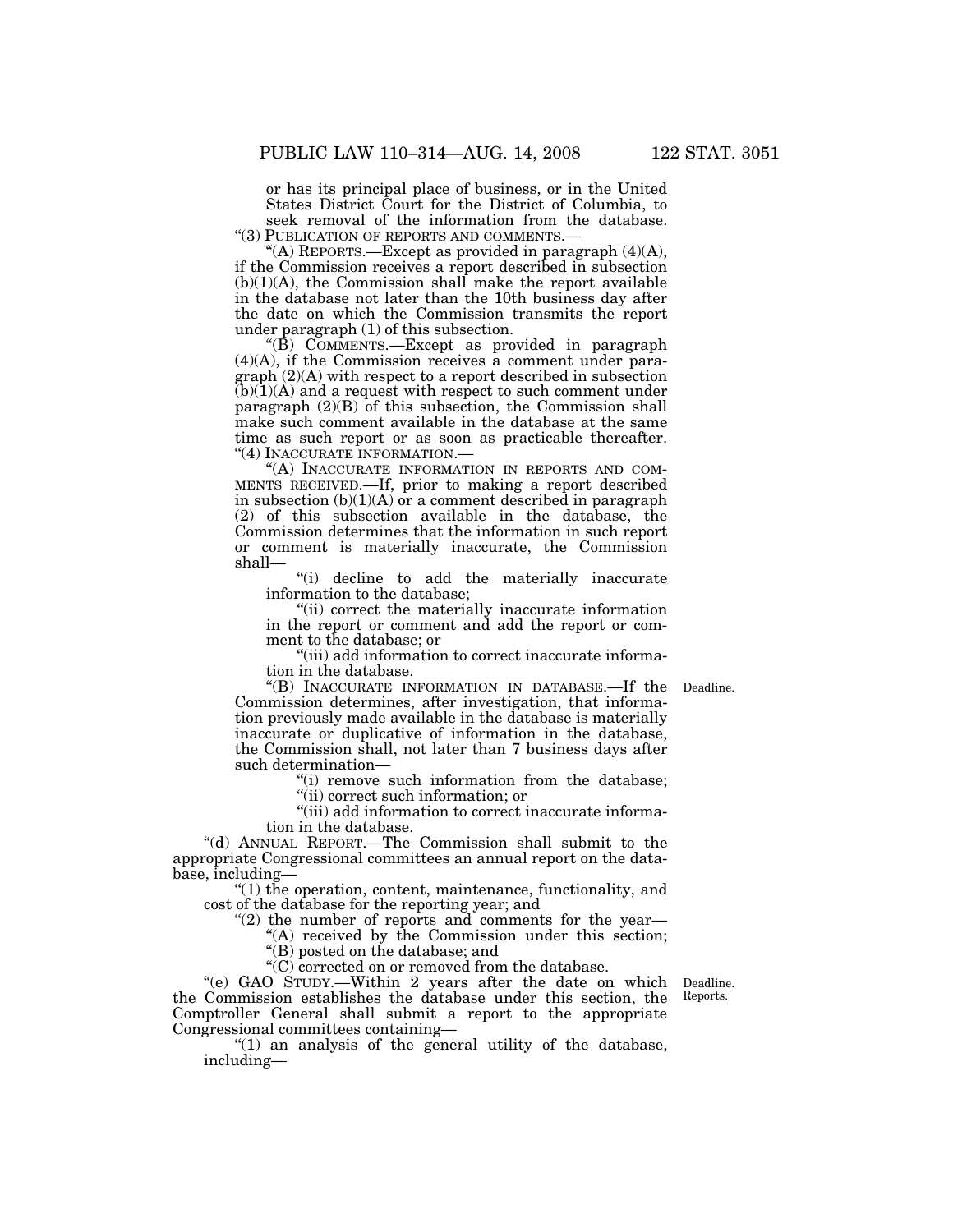"(A) an assessment of the extent of use of the database" by consumers, including whether the database is accessed by a broad range of the public and whether consumers find the database to be useful; and

''(B) efforts by the Commission to inform the public about the database; and

 $(2)$  recommendations for measures to increase use of the database by consumers and to ensure use by a broad range of the public.

''(f) APPLICATION OF CERTAIN NOTICE AND DISCLOSURE REQUIRE- MENTS.—

"(1) IN GENERAL.—The provisions of section  $6(a)$  and  $(b)$ shall not apply to the disclosure under this section of a report described in subsection  $(b)(1)(A)$  of this section.

''(2) CONSTRUCTION.—Paragraph (1) shall not be construed to exempt from the requirements of section  $6(a)$  and (b) information received by the Commission under—

"(A) section  $15(b)$ ; or

''(B) any other mandatory or voluntary reporting program established between a retailer, manufacturer, or private labeler and the Commission.

"(g) HARM DEFINED.—In this section, the term 'harm' means— ''(1) injury, illness, or death; or

 $''(2)$  risk of injury, illness, or death, as determined by the Commission.''.

15 USC 2053 note.

(b) UPGRADE OF COMMISSION INFORMATION TECHNOLOGY SYS-TEMS.—The Commission shall expedite efforts to upgrade and improve the information technology systems in use by the Commission on the date of enactment of this Act.

(c) CLERICAL AMENDMENT.—The table of contents in section 1 (15 U.S.C. 2051 note), as amended by section 206, is amended by inserting after the item relating to section 6 the following new item:

''Sec. 6A. Publicly available consumer product safety information database.''.

# **SEC. 213. PROHIBITION ON STOCKPILING UNDER OTHER COMMISSION-ENFORCED STATUTES.**

Section  $9(g)(2)$  (15 U.S.C. 2058 $(g)(2)$ ) is amended—

(1) by inserting ''or to which a rule under this Act or similar rule, regulation, standard, or ban under any other Act enforced by the Commission applies," after "applies,"; and

(2) by striking ''consumer product safety rule'' the second, third, and fourth places it appears, and inserting "rule, regulation, standard, or ban''.

# **SEC. 214. ENHANCED RECALL AUTHORITY AND CORRECTIVE ACTION PLANS.**

(a) ENHANCED RECALL AUTHORITY.—Section 15 (15 U.S.C. 2064) is amended—

(1) in subsection (a)(1), by inserting ''under this Act or a similar rule, regulation, standard, or ban under any other Act enforced by the Commission'' after ''consumer product safety rule'';

 $(2)$  in subsection  $(b)$ —

(A) by striking ''consumer product distributed in commerce," and inserting "consumer product, or other product or substance over which the Commission has jurisdiction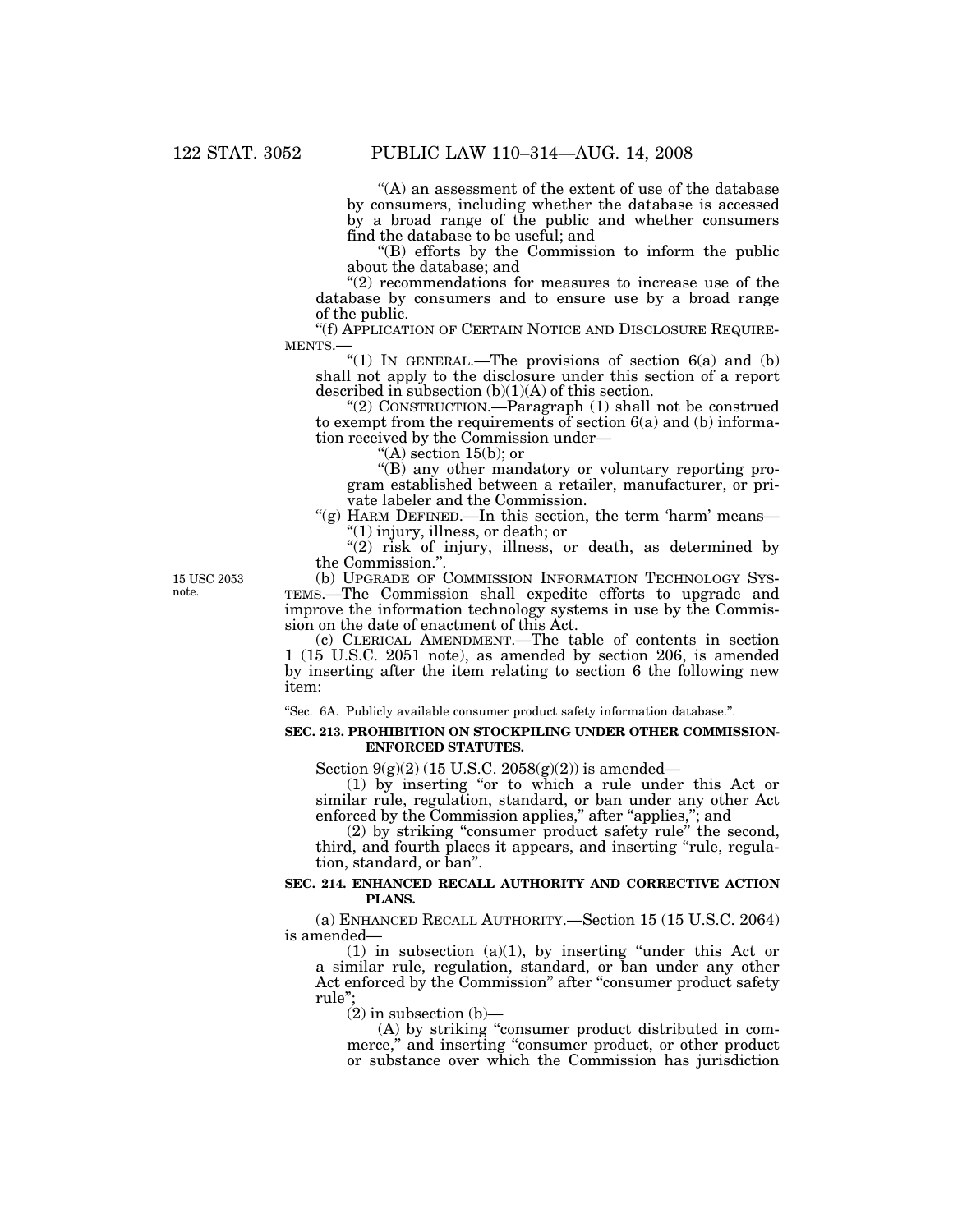under any other Act enforced by the Commission (other than motor vehicle equipment as defined in section 30102(a)(7) of title 49, United States Code), distributed in commerce,'';

(B) by redesignating paragraphs (2) and (3) as paragraphs (3) and (4), respectively;

(C) by inserting after paragraph (1) the following:

"(2) fails to comply with any other rule, regulation, standard, or ban under this Act or any other Act enforced by the Commission;''; and

(D) by adding at the end the following: ''A report provided under paragraph (2) may not be used as the basis for criminal prosecution of the reporting person under section 5 of the Federal Hazardous Substances Act (15 U.S.C. 1264), except for offenses which require a showing of intent to defraud or mislead.''.

 $(3)$  in subsection  $(c)$ –

 $(A)$  by inserting " $(1)$ " after the subsection designation;

(B) by inserting ''or if the Commission, after notifying the manufacturer, determines a product to be an imminently hazardous consumer product and has filed an action under section 12," after "from such substantial product hazard,'';

(C) by redesignating paragraphs (1) through (3) as subparagraphs (D) through (F), respectively;

(D) by inserting after ''the following actions:'' the following:

''(A) To cease distribution of the product.

"(B) To notify all persons that transport, store, distribute, or otherwise handle the product, or to which the product has been transported, sold, distributed, or otherwise handled, to cease immediately distribution of the product.

''(C) To notify appropriate State and local public health Notification. officials.'';

 $(E)$  by striking "comply." in subparagraph  $(D)$ , as redesignated, and inserting ''comply, including posting clear and conspicuous notice on its Internet website, providing notice to any third party Internet website on which such manufacturer, retailer, distributor, or licensor has placed the product for sale, and announcements in languages other than English and on radio and television where the Commission determines that a substantial number of consumers to whom the recall is directed may not be reached by other notice.''; and

(F) by adding at the end the following:

"(2) The Commission may require a notice described in paragraph (1) to be distributed in a language other than English if the Commission determines that doing so is necessary to adequately protect the public.

"(3) If a district court determines, in an action filed under section 12, that the product that is the subject of such action is not an imminently hazardous consumer product, the Commission shall rescind any order issued under this subsection with respect to such product.'';

 $(4)$  in subsection  $(f)$ —

(A) by striking "An order" and inserting "(1) Except as provided in paragraph (2), an order''; and

Notification.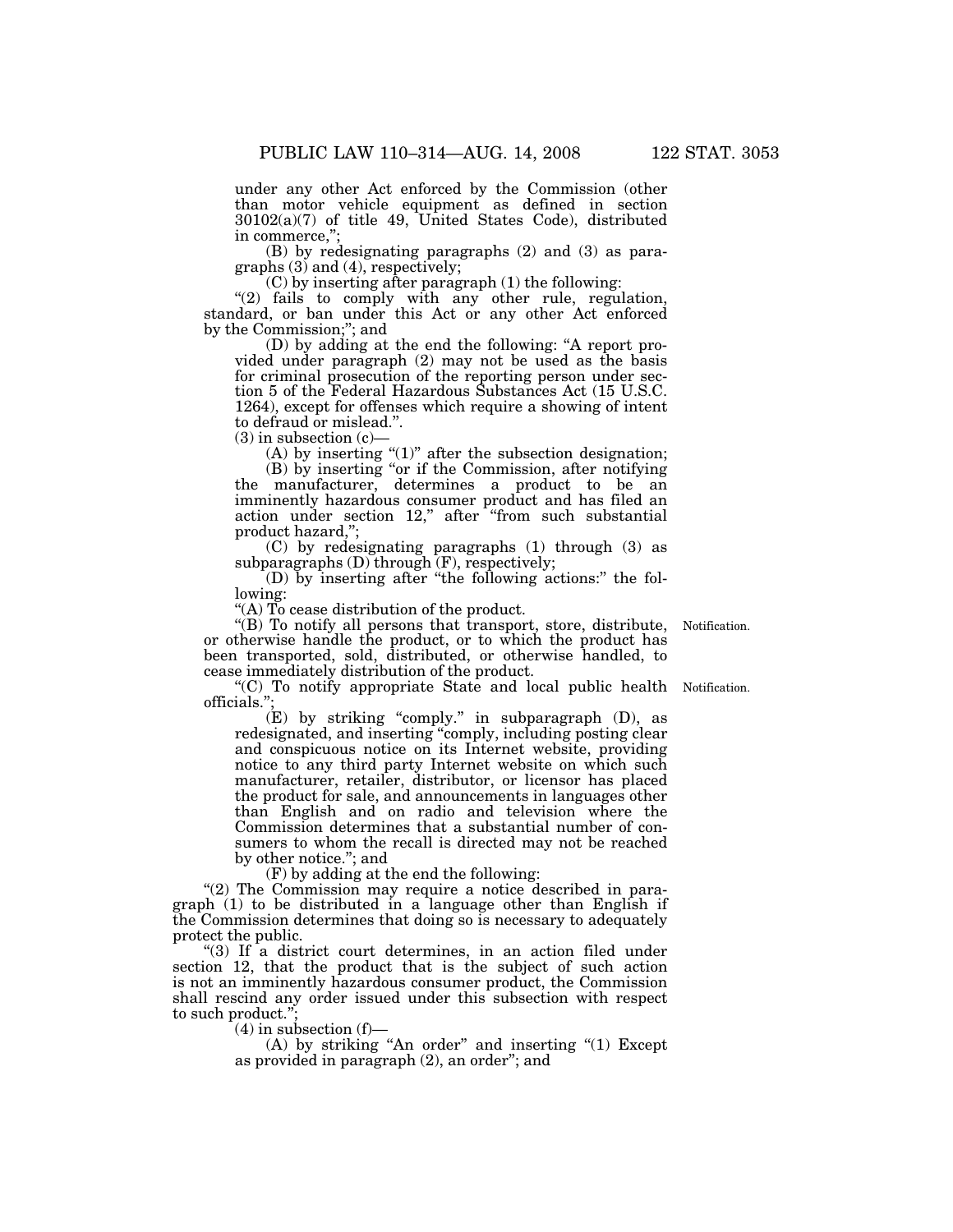(B) by inserting at the end the following:

" $(2)$  The requirement for a hearing in paragraph  $(1)$  shall not apply to an order issued under subsection (c) or (d) relating to an imminently hazardous consumer product with regard to which the Commission has filed an action under section 12."

(b) CORRECTIVE ACTION PLANS.—Section 15(d) (15 U.S.C.  $2064(d)$  is amended—

(1) by inserting " $(1)$ " after the subsection designation;

(2) by inserting ''to provide the notice required by subsection (c) and" after "such product" the first place it appears;

(3) by striking ''whichever of the following actions the person to whom the order is directed elects." and inserting "any one or more of the following actions it determines to be in the public interest:'';

 $(4)$  by redesignating paragraphs  $(1)$ ,  $(2)$ , and  $(3)$  as subparagraphs  $(\dot{A})$ ,  $(B)$ , and  $(C)$ ;

(5) in each of subparagraphs (A) and (B) (as so redesignated), by striking "consumer product safety rule" each place it appears and inserting ''rule, regulation, standard, or ban'';

(6) by striking "more  $(A)$ " in subparagraph  $(C)$ , as redesignated, and inserting "more (i)";

(7) by striking "or  $(B)$ " in subparagraph  $(C)$ , as redesignated, and inserting "or (ii)";

(8) by striking ''An order under this subsection may'' and inserting:

''(2) An order under this subsection shall'';

(9) by striking ''satisfactory to the Commission,'' and inserting "for approval by the Commission,";

(10) by striking ''paragraphs of this subsection under which such person has elected to act" and inserting "subparagraphs" under which such person has been ordered to act"

(11) by striking ''if the person to whom the order is directed elects to take the action described in paragraph (3)'' and insert ''if the Commission orders the action described in subparagraph  $(C)$ ";

(12) by striking ''If an order under this subsection is directed'' and all that follows through ''has the election under this subsection'';

 $(13)$  by striking "described in paragraph  $(3)$ ." and inserting ''described in paragraph (1)(C).''; and

(14) by adding at the end the following:

 $\cdot$ (3)(A) If the Commission approves an action plan, it shall indicate its approval in writing.

''(B) If the Commission finds that an approved action plan is not effective or appropriate under the circumstances, or that the manufacturer, retailer, or distributor is not executing an approved action plan effectively, the Commission may, by order, amend, or require amendment of, the action plan. In determining whether an approved plan is effective or appropriate under the circumstances, the Commission shall consider whether a repair or replacement changes the intended functionality of the product.

''(C) If the Commission determines, after notice and opportunity for comment, that a manufacturer, retailer, or distributor has failed to comply substantially with its obligations under its action plan, the Commission may revoke its approval of the action plan. The manufacturer, retailer, or distributor to which the action plan applies may not distribute in commerce the product to which the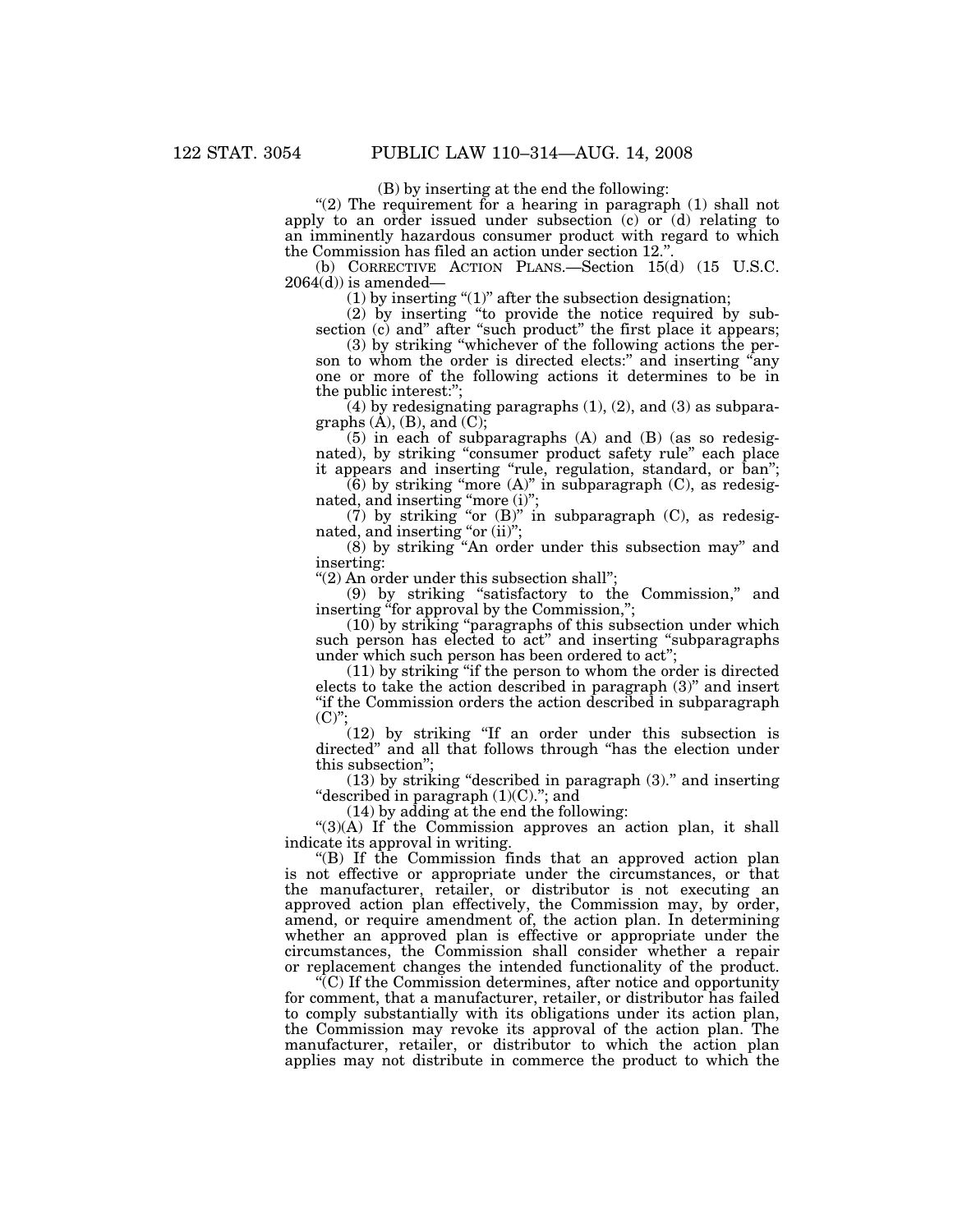action plan relates after receipt of notice of a revocation of the action plan.''.

(c) CONTENT OF NOTICE.—Section 15 (15 U.S.C. 2064) is further amended by adding at the end the following:

''(i) REQUIREMENTS FOR RECALL NOTICES.—

"(1) GUIDELINES.—Not later than 180 days after the date Deadline. of enactment of the Consumer Product Safety Improvement Act of 2008, the Commission shall, by rule, establish guidelines setting forth a uniform class of information to be included in any notice required under an order under subsection (c) or (d) of this section or under section 12. Such guidelines shall include any information that the Commission determines would be helpful to consumers in—

 $(A)$  identifying the specific product that is subject to such an order;

''(B) understanding the hazard that has been identified with such product (including information regarding incidents or injuries known to have occurred involving such product); and

''(C) understanding what remedy, if any, is available to a consumer who has purchased the product.

''(2) CONTENT.—Except to the extent that the Commission determines with respect to a particular product that one or more of the following items is unnecessary or inappropriate under the circumstances, the notice shall include the following:

''(A) description of the product, including—

''(i) the model number or stock keeping unit (SKU) number of the product;

''(ii) the names by which the product is commonly known; and

"(iii) a photograph of the product.

''(B) A description of the action being taken with respect to the product.

 $(C)$  The number of units of the product with respect to which the action is being taken.

''(D) A description of the substantial product hazard and the reasons for the action.

 $"$ (E) An identification of the manufacturers and significant retailers of the product.

" $(F)$  The dates between which the product was manufactured and sold.

''(G) The number and a description of any injuries or deaths associated with the product, the ages of any individuals injured or killed, and the dates on which the Commission received information about such injuries or deaths.

''(H) A description of—

''(i) any remedy available to a consumer;

''(ii) any action a consumer must take to obtain a remedy; and

''(iii) any information a consumer needs in order to obtain a remedy or information about a remedy, such as mailing addresses, telephone numbers, fax numbers, and email addresses.

''(I) Other information the Commission deems appropriate.''.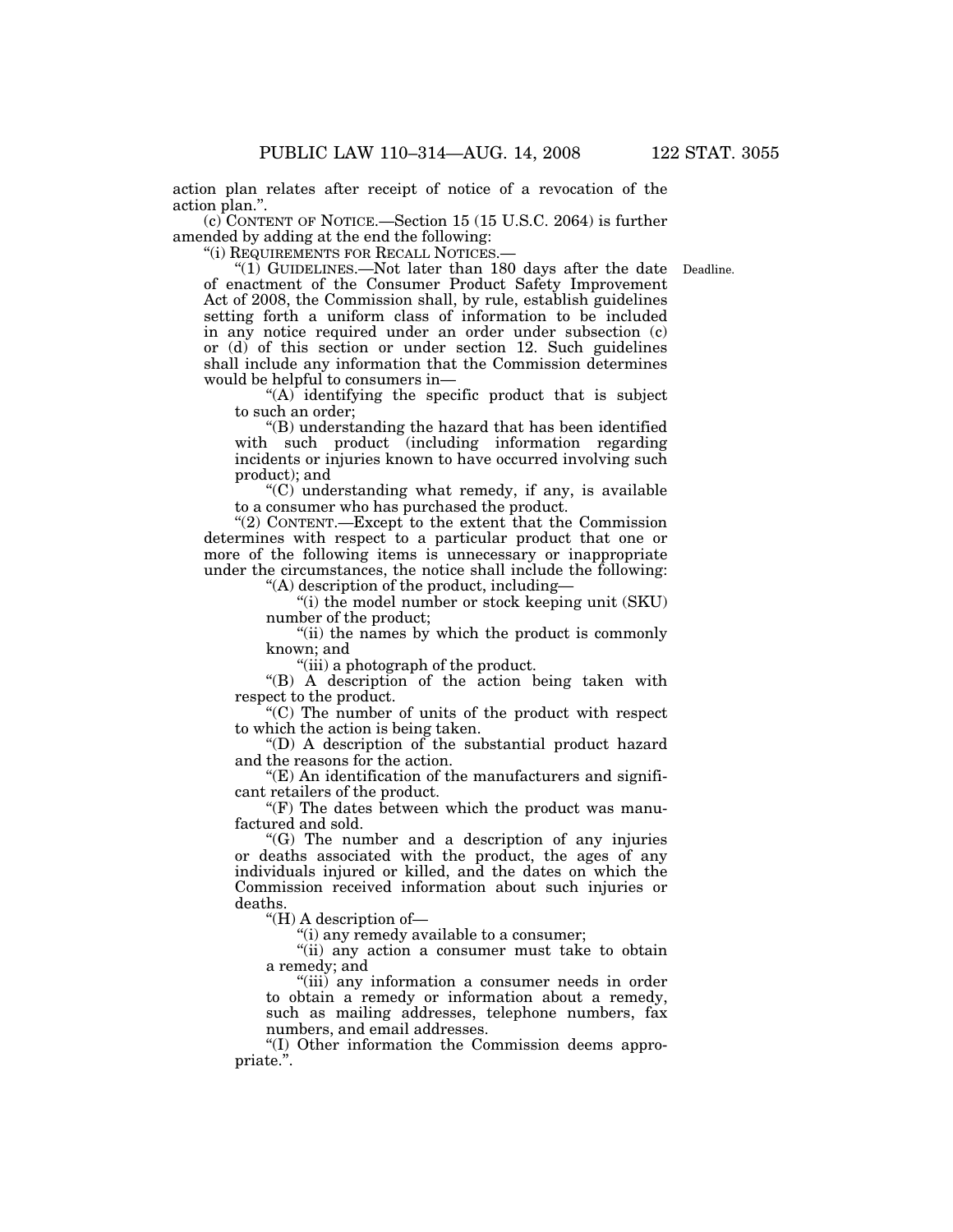# **SEC. 215. INSPECTION OF FIREWALLED CONFORMITY ASSESSMENT BODIES; IDENTIFICATION OF SUPPLY CHAIN.**

(a) INSPECTION OF FIREWALLED CONFORMITY ASSESSMENT BODY.—Section 16(a) (15 U.S.C. 2065(a)) is amended—

(1) by striking "or  $(B)$ " and inserting " $(B)$  any firewalled conformity assessment bodies accredited under section  $14(f)(2)(D)$ , or  $(C)$ " in paragraph  $(1)$ ; and

(2) by inserting ''firewalled conformity assessment body,'' after ''factory,'' in paragraph (2).

(b) IDENTIFICATION OF MANUFACTURERS, IMPORTERS, RETAILERS, AND DISTRIBUTORS.—Section 16 (15 U.S.C. 2065) is further amended by adding at the end thereof the following:<br>"(c) IDENTIFICATION OF MANUFACTURERS, IMPORTERS,

"(c) IDENTIFICATION OF MANUFACTURERS, RETAILERS, AND DISTRIBUTORS.—Upon request by an officer or employee duly designated by the Commission—

 $(1)$  every importer, retailer, or distributor of a consumer product (or other product or substance over which the Commission has jurisdiction under this or any other Act) shall identify the manufacturer of that product by name, address, or such other identifying information as the officer or employee may request, to the extent that such information is known or can be readily determined by the importer, retailer, or distributor; and

 $''(2)$  every manufacturer shall identify by name, address, or such other identifying information as the officer or employee may request—

"(A) each retailer or distributor to which the manufacturer directly supplied a given consumer product (or other product or substance over which the Commission has jurisdiction under this or any other Act);

''(B) each subcontractor involved in the production or fabrication of such product or substance; and

''(C) each subcontractor from which the manufacturer obtained a component thereof.''.

(c) CONFORMING AMENDMENTS.—Section 16 (15 U.S.C. 2065) is further amended—

(1) in subsection (a), by inserting ''INSPECTION.—'' after the subsection designation; and

(2) in subsection (b), by inserting ''RECORDKEEPING.—'' after the subsection designation.

#### **SEC. 216. PROHIBITED ACTS.**

(a) SALE OF RECALLED PRODUCTS.—Section 19(a) (15 U.S.C.  $2068(a)$ ) is amended-

(1) by striking paragraphs (1) and (2) and inserting the following:

" $(1)$  sell, offer for sale, manufacture for sale, distribute in commerce, or import into the United States any consumer product, or other product or substance that is regulated under this Act or any other Act enforced by the Commission, that is not in conformity with an applicable consumer product safety rule under this Act, or any similar rule, regulation, standard, or ban under any other Act enforced by the Commission;

 $(2)$  sell, offer for sale, manufacture for sale, distribute in commerce, or import into the United States any consumer product, or other product or substance that is—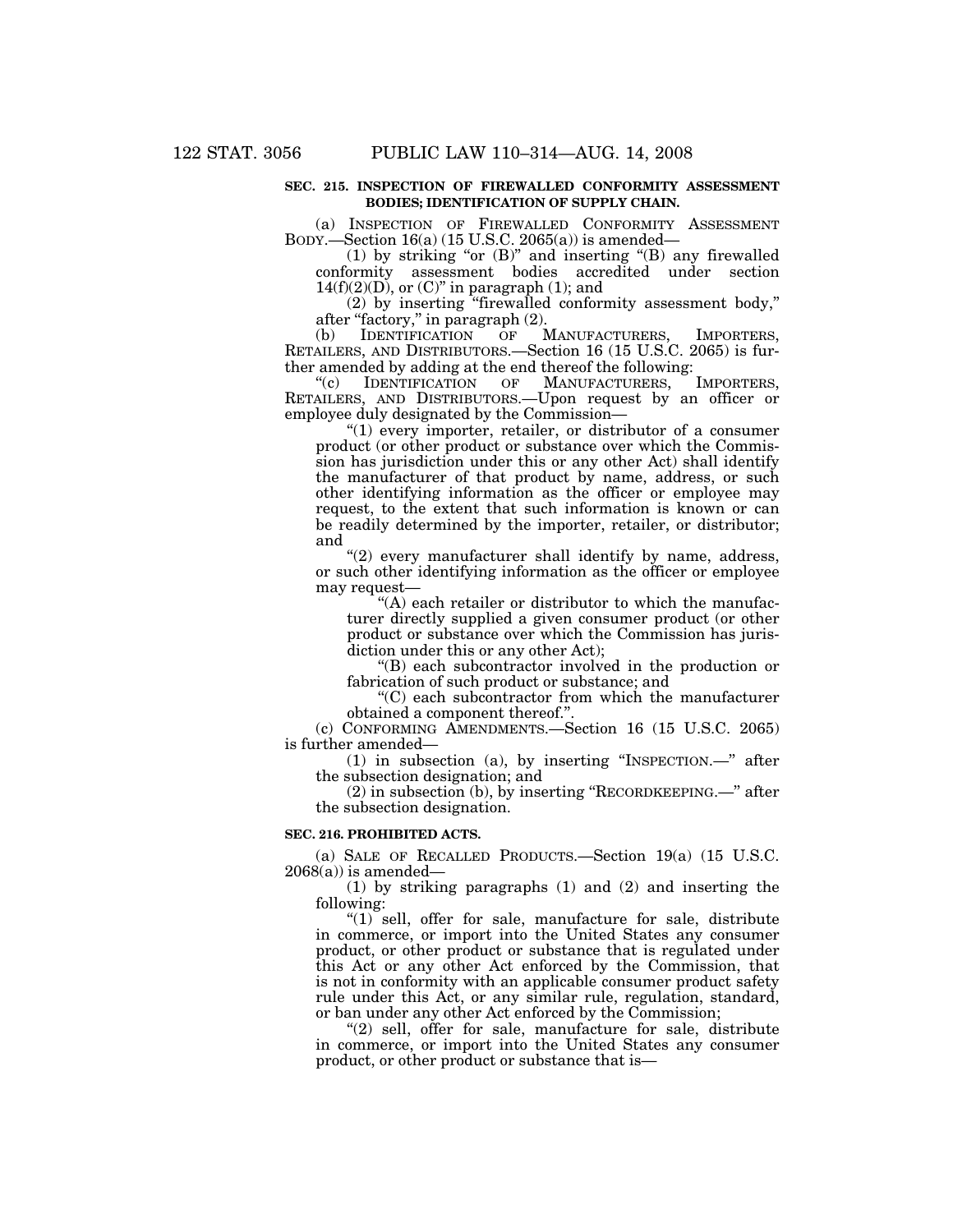''(B) subject to voluntary corrective action taken by the manufacturer, in consultation with the Commission, of which action the Commission has notified the public or if the seller, distributor, or manufacturer knew or should have known of such voluntary corrective action;

''(C) subject to an order issued under section 12 or 15 of this Act; or

''(D) a banned hazardous substance within the meaning of section  $2(q)(1)$  of the Federal Hazardous Substances Act  $(15 \text{ U.S.C. } 1261(q)(1));$ ";

(2) by amending paragraph (6) to read as follows:

''(6) fail to furnish a certificate required by this Act or any other Act enforced by the Commission, or to issue a false certificate if such person in the exercise of due care has reason to know that the certificate is false or misleading in any material respect; or to fail to comply with any requirement of section 14 (including the requirement for tracking labels) or any rule or regulation under such section;''.

 $(3)$  by striking "or" after the semicolon in paragraph  $(7)$ ;

(4) by striking ''and'' after the semicolon in paragraph (8);

(5) by striking ''insulation).'' in paragraph (9) and inserting "insulation);"; and

(6) by striking the period at the end of paragraph (10) and inserting a semicolon; and

(7) by inserting at the end the following:

 $''(12)$  sell, offer for sale, distribute in commerce, or import into the United States any consumer product bearing a registered safety certification mark owned by an accredited conformity assessment body, which mark is known, or should have been known, by such person to be used in a manner unauthorized by the owner of that certification mark;

"(13) misrepresent to any officer or employee of the Commission the scope of consumer products subject to an action required under section 12 or 15, or to make a material misrepresentation to such an officer or employee in the course of an investigation under this Act or any other Act enforced by the Commission; or

"(14) exercise, or attempt to exercise, undue influence on a third party conformity assessment body (as defined in section  $14(f)(2)$ ) with respect to the testing, or reporting of the results of testing, of any product for compliance under this Act or any other Act enforced by the Commission.

"(15) export from the United States for purpose of sale any consumer product, or other product or substance regulated by the Commission (other than a consumer product or substance, the export of which is permitted by the Secretary of the Treasury pursuant to section  $17(e)$  that-

"(A) is subject to an order issued under section 12 or 15 of this Act or is a banned hazardous substance within the meaning of section  $2(q)(1)$  of the Federal Hazardous Substances Act (15 U.S.C.  $1261(q)(1)$ ); or

''(B) is subject to a voluntary corrective action taken by the manufacturer, in consultation with the Commission, of which action the Commission has notified the public; or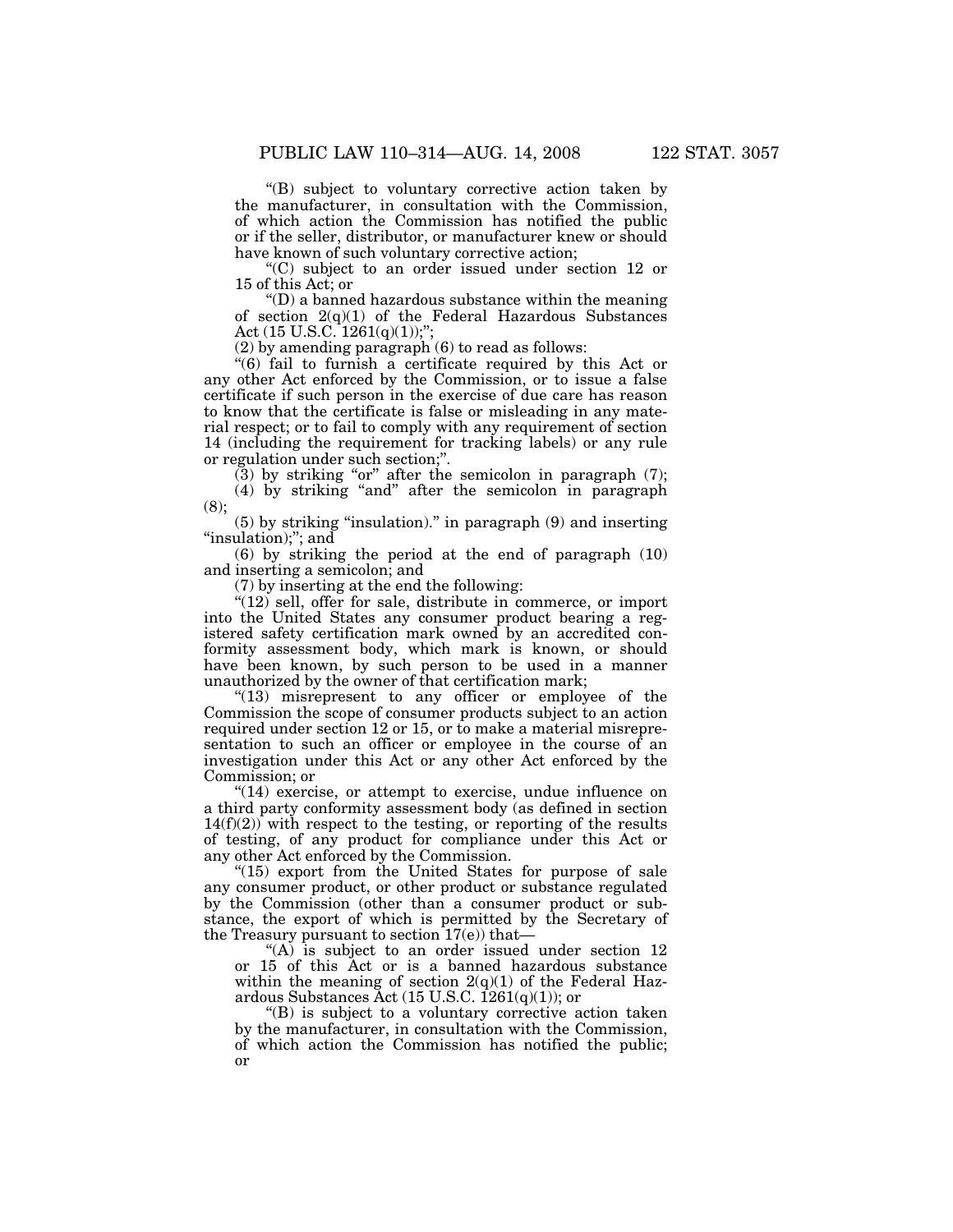"(16) violate an order of the Commission issued under section 18(c).".

(b) CONFORMING AMENDMENT.—Section 17(a)(2) (15 U.S.C.  $2066(a)(2)$ ) is amended to read as follows:

 $(2)$  is not accompanied by a certificate required by this Act or any other Act enforced by the Commission, or is accompanied by a false certificate, if the manufacturer in the exercise of due care has reason to know that the certificate is false or misleading in any material respect, or is not accompanied by any label or certificate (including tracking labels) required under section 14 or any rule or regulation under such section;''.

# **SEC. 217. PENALTIES.**

(a) MAXIMUM CIVIL PENALTIES OF THE CONSUMER PRODUCT SAFETY COMMISSION.—

(1) CONSUMER PRODUCT SAFETY ACT.—Section  $20(a)(1)$  (15) U.S.C.  $2069(a)(1)$  is amended—

 $(A)$  by striking "\$5,000" and inserting "\$100,000";

(B) by striking ''\$1,250,000'' both places it appears and inserting ''\$15,000,000''; and

 $(C)$  by striking "December 1, 1994," in paragraph  $(3)(B)$ and inserting "December 1, 2011,".

(2) FEDERAL HAZARDOUS SUBSTANCES ACT.—Section  $5(c)(1)$ of the Federal Hazardous Substances Act (15 U.S.C. 1264(c)(1)) is amended—

 $(A)$  by striking "\$5,000" in paragraph  $(1)$  and inserting ''\$100,000'';

 $(B)$  by striking "\$1,250,000" both places it appears and inserting " $$15,000,000$ "; and

 $(C)$  by striking "December 1, 1994," in paragraph  $(6)(B)$ and inserting "December 1, 2011,".

(3) FLAMMABLE FABRICS ACT.—Section 5(e)(1) of the Flammable Fabrics Act (15 U.S.C. 1194(e)(1)) is amended—

 $(A)$  by striking "\$5,000" in paragraph  $(1)$  and inserting  $"$100,000"$ 

 $(B)$  by striking "\$1,250,000" and inserting ''\$15,000,000''; and

 $(C)$  by striking "December 1, 1994," in paragraph  $(6)(B)$ and inserting ''December 1, 2011,''.

(4) EFFECTIVE DATE.—The amendments made by this subsection shall take effect on the date that is the earlier of the date on which final regulations are issued under subsection

(b)(2) or 1 year after the date of enactment of this Act.

(b) DETERMINATION OF PENALTIES BY THE CONSUMER PRODUCT SAFETY COMMISSION.—

(1) FACTORS TO BE CONSIDERED.—

(A) CONSUMER PRODUCT SAFETY ACT.—Section 20 (15 U.S.C. 2069) is amended—

(i) in subsection (b)—

(I) by inserting ''the nature, circumstances, extent, and gravity of the violation, including'' after ''shall consider'';

(II) by striking ''products distributed, and'' and inserting ''products distributed,'' ; and

(III) by inserting '', including how to mitigate undue adverse economic impacts on small

15 USC 1194 note.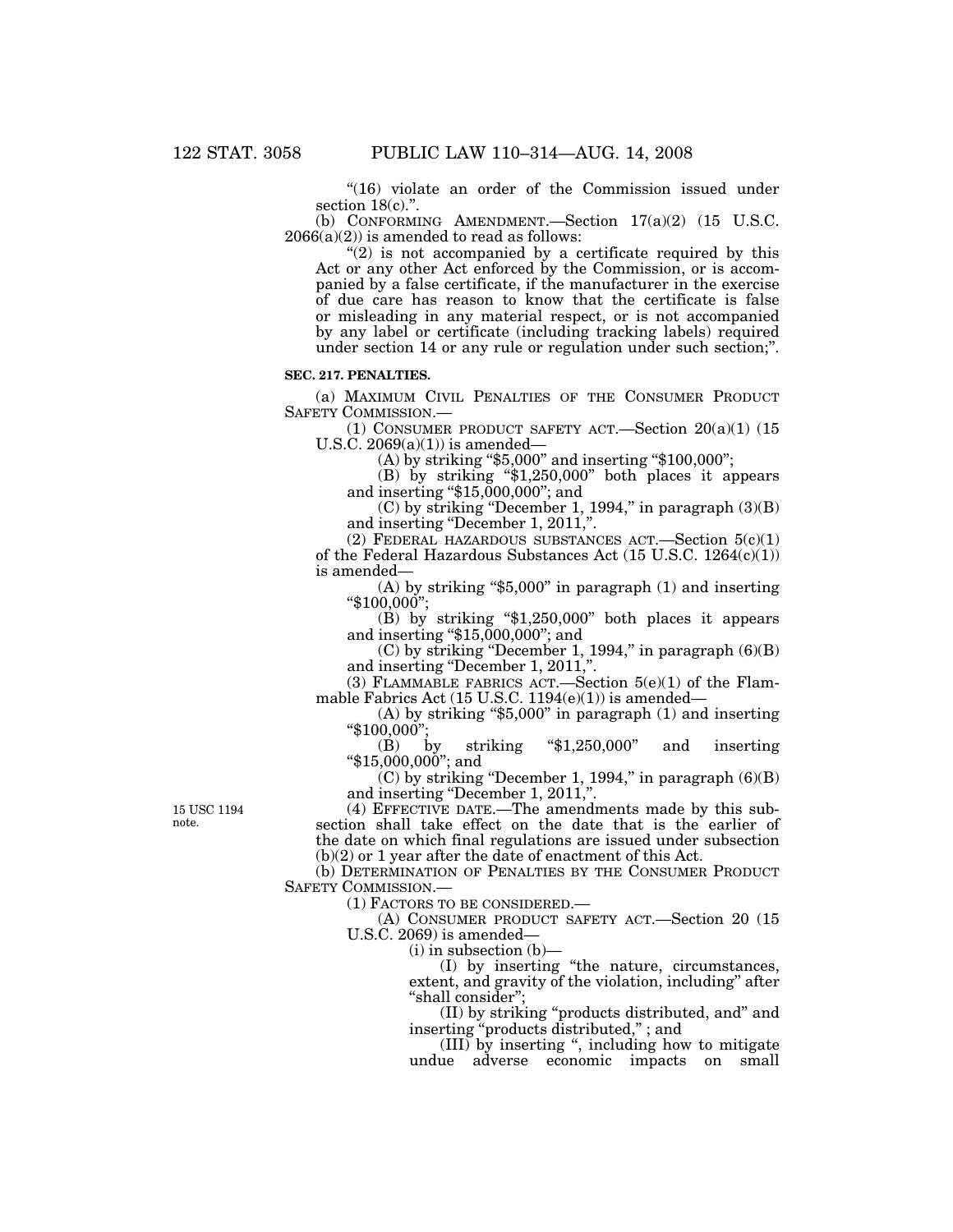$(ii)$  in subsection  $(c)$ —

(I) by inserting '', including how to mitigate undue adverse economic impacts on small businesses, the nature, circumstances, extent, and gravity of the violation, including'' after ''person charged''; and

 $(II)$  by inserting ", and such other factors as appropriate'' after ''products distributed''.

(B) FEDERAL HAZARDOUS SUBSTANCES ACT.—Section 5(c) of the Federal Hazardous Substances Act (15 U.S.C.  $1264(c)$  is amended—

(i) in paragraph (3)—

(I) by inserting ''the nature, circumstances, extent, and gravity of the violation, including'' after ''shall consider'';

(II) by striking ''substance distributed, and'' and inserting ''substance distributed,''; and

(III) by inserting '', including how to mitigate undue adverse economic impacts on small businesses, and such other factors as appropriate'' before the period; and

 $(ii)$  in paragraph  $(4)$ 

 $(I)$  by inserting ", including how to mitigate undue adverse economic impacts on small businesses, the nature, circumstances, extent, and gravity of the violation, including'' after ''person charged''; and

(II) by inserting '', and such other factors as appropriate'' after ''substance distributed''.

(C) FLAMMABLE FABRICS ACT.—Section 5(e) of the Flammable Fabrics Act (15 U.S.C. 1194(e)) is amended—

 $(i)$  in paragraph  $(2)$ —

(I) by striking ''nature and number'' and inserting ''nature, circumstances, extent, and gravity'

(II) by striking ''absence of injury, and'' and inserting ''absence of injury,''; and

(III) by inserting '', and such other factors as appropriate'' before the period; and

(ii) in paragraph (3)—

(I) by striking ''nature and number'' and inserting ''nature, circumstances, extent, and gravity'';

(II) by striking ''absence of injury, and'' and inserting ''absence of injury,''; and

(III) by inserting '', and such other factors as appropriate'' before the period.

(2) CIVIL PENALTY CRITERIA.—Not later than 1 year after the date of enactment of this Act, and in accordance with the procedures of section 553 of title 5, United States Code, the Commission shall issue a final regulation providing its interpretation of the penalty factors described in section  $\tilde{20}$ (b) of the Consumer Product Safety Act (15 U.S.C. 2069(b)), section 5(c)(3) of the Federal Hazardous Substances Act (15 U.S.C.

Deadline. Regulations. 15 USC 2069 note.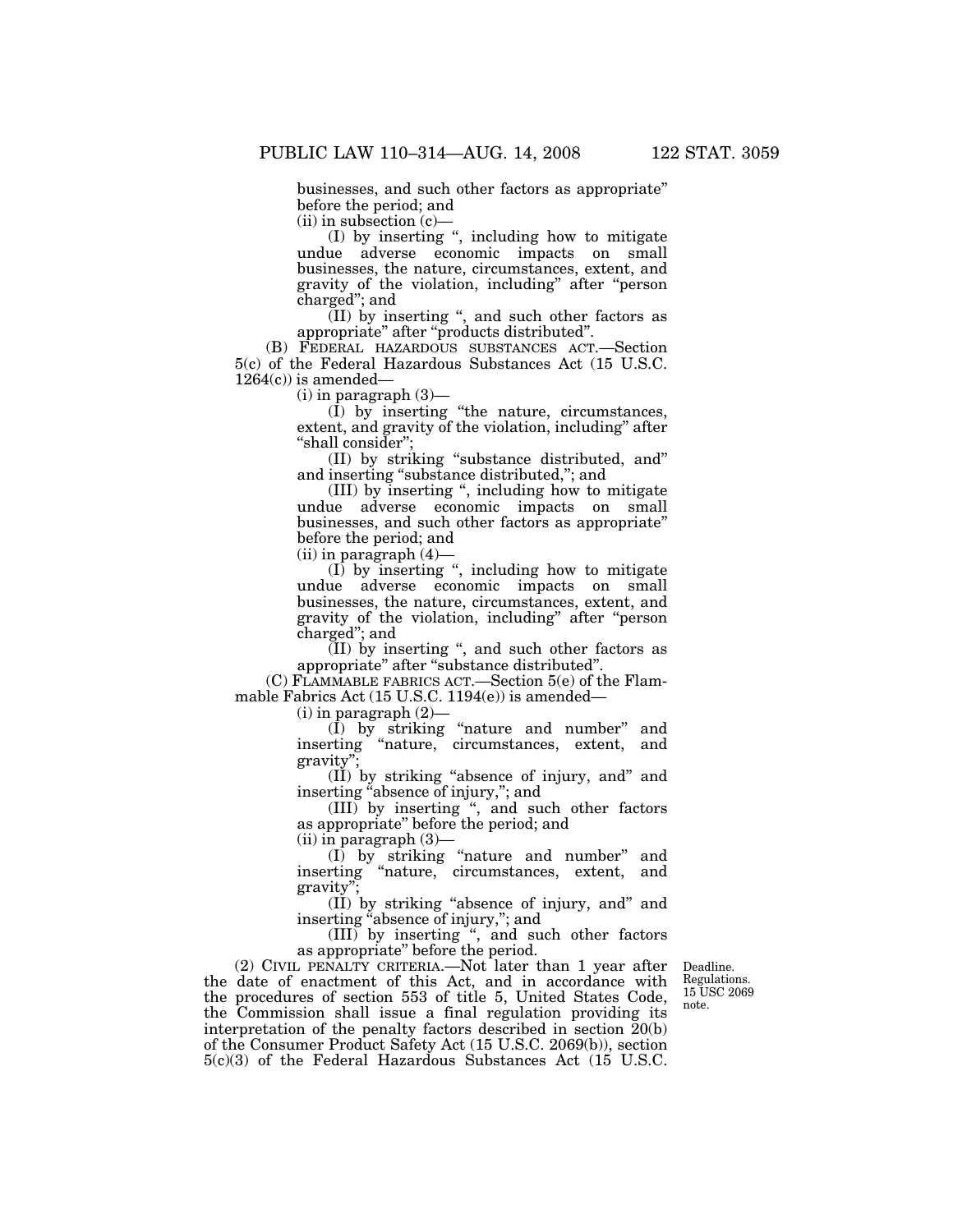$1264(c)(3)$ , and section  $5(e)(2)$  of the Flammable Fabrics Act  $(15 \text{ U.S.C. } 1194(e)(2))$ , as amended by subsection (a).<br>(c) CRIMINAL PENALTIES.—

(1) IN GENERAL.—Section  $21(a)$  (15 U.S.C. 2070(a)) is amended to read as follows:

''(a) Violation of section 19 of this Act is punishable by—

" $(1)$  imprisonment for not more than 5 years for a knowing and willful violation of that section;

 $(2)$  a fine determined under section 3571 of title 18, United States Code; or

" $(3)$  both.".

(2) DIRECTORS, OFFICERS, AND AGENTS.—Section 21(b) (15 U.S.C. 2070(b)) is amended by striking "19, and who has knowledge of notice of noncompliance received by the corporation from the Commission," and inserting "19".<br>
(3) UNDER THE FEDERAL HAZARDOUS SUBSTANCES ACT.-

Section 5(a) of the Federal Hazardous Substances Act (15 U.S.C.  $1264(a)$  is amended by striking "one year, or a fine of not more than \$3,000, or both such imprisonment and fine.'' and inserting ''5 years, a fine determined under section 3571 of title 18, United States Code, or both.''.

(4) UNDER THE FLAMMABLE FABRICS ACT.—Section 7 of the Flammable Fabrics Act (15 U.S.C. 1196) is amended to read as follows:

#### ''PENALTIES

''SEC. 7. Violation of section 3 or 8(b) of this Act, or failure to comply with section  $15(c)$  of this Act, is punishable by-

''(1) imprisonment for not more than 5 years for a knowing and willful violation of that section;

 $"(2)$  a fine determined under section 3571 of title 18, United States Code; or

" $(3)$  both."

(d) CRIMINAL PENALTIES TO INCLUDE ASSET FORFEITURE.—Section 21 (15 U.S.C. 2070) is amended by adding at the end thereof the following:

" $(c)(1)$  In addition to the penalties provided by subsection (a), the penalty for a criminal violation of this Act or any other Act enforced by the Commission may include the forfeiture of assets associated with the violation.

Definition.

" $(2)$  In this subsection, the term 'criminal violation' means a violation of this Act or any other Act enforced by the Commission for which the violator is sentenced to pay a fine, be imprisoned, or both.''.

# **SEC. 218. ENFORCEMENT BY STATE ATTORNEYS GENERAL.**

(a) IN GENERAL.—Section 24 (15 U.S.C. 2073) is amended— (1) by striking ''**PRIVATE**'' in the section heading and inserting ''**ADDITIONAL**'';

(2) by inserting "(a) In GENERAL.—" before "Any interested person''; and

(3) by adding at the end the following:

''(b) STATE ATTORNEY GENERAL ENFORCEMENT.—

"(1) RIGHT OF ACTION.—Except as provided in paragraph (5), the attorney general of a State, or other authorized State officer, alleging a violation of section  $19(a)(1)$ ,  $(2)$ ,  $(5)$ ,  $(6)$ ,  $(7)$ , (9), or (12) of this Act that affects or may affect such State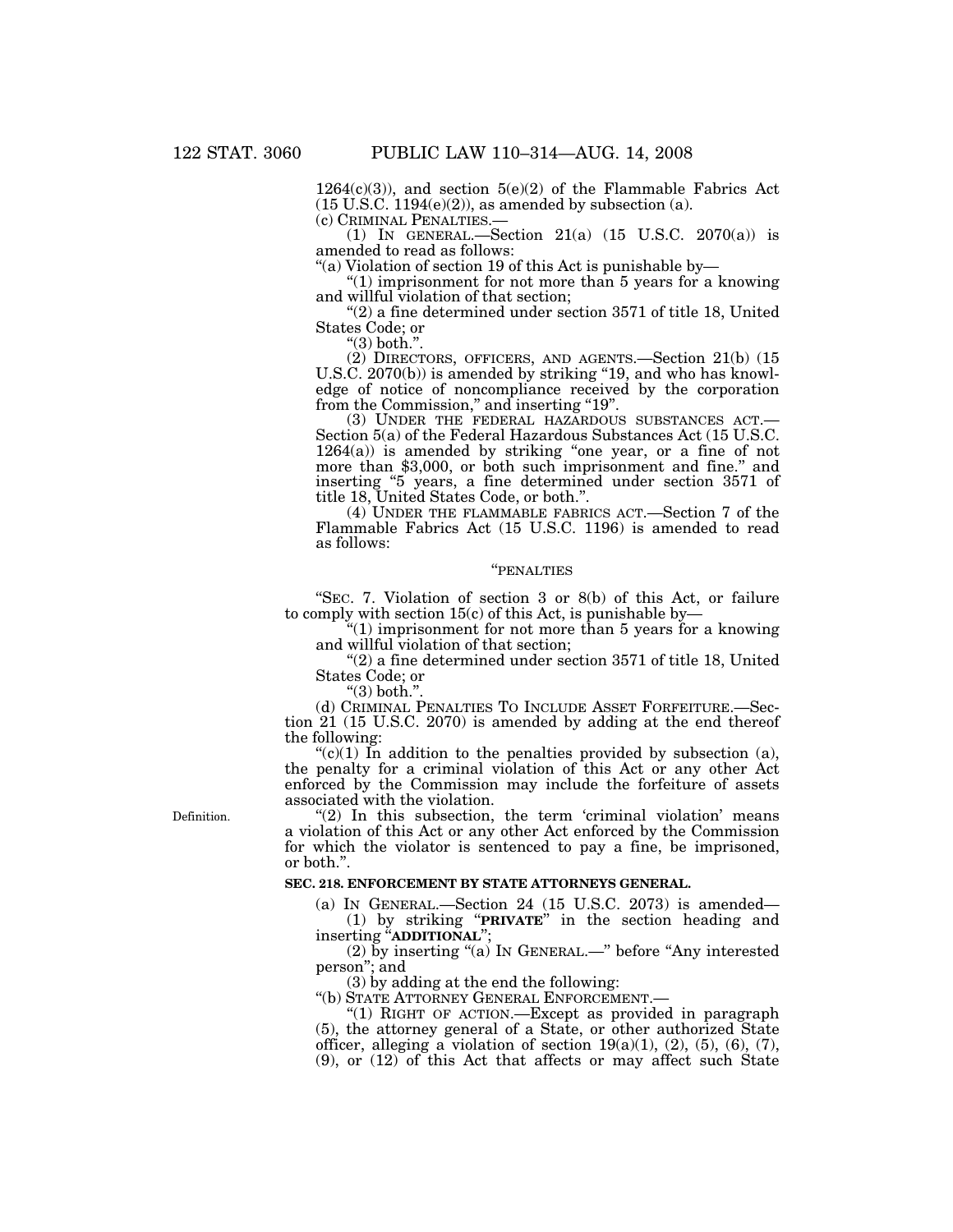or its residents may bring an action on behalf of the residents of the State in any United States district court for the district in which the defendant is found or transacts business to obtain appropriate injunctive relief.<br>"(2) INITIATION OF CIVIL ACTION.—

A State shall provide written notice to the Commission regarding any civil action under paragraph (1). Except when proceeding under subparagraph  $(\tilde{C})$ , the State shall provide the notice at least 30 days before the date on which the State intends to initiate the civil action by filing a complaint. "(A) NOTICE TO COMMISSION REQUIRED IN ALL CASES.— Deadline.

''(B) FILING OF COMPLAINT.—A State may initiate the civil action by filing a complaint—

''(i) at any time after the date on which the 30 day period ends; or

 $\hat{f}$ (ii) earlier than such date if the Commission consents to an earlier initiation of the civil action by the State.

''(C) ACTIONS INVOLVING SUBSTANTIAL PRODUCT HAZARD.—Notwithstanding subparagraph (B), a State may initiate a civil action under paragraph (1) by filing a complaint immediately after notifying the Commission of the State's determination that such immediate action is necessary to protect the residents of the State from a substantial product hazard (as defined in section 15(a)).

''(D) FORM OF NOTICE.—The written notice required by this paragraph may be provided by electronic mail, facsimile machine, or any other means of communication accepted by the Commission.

''(E) COPY OF COMPLAINT.—A State shall provide a copy of the complaint to the Commission upon filing the complaint or as soon as possible thereafter.

''(3) INTERVENTION BY THE COMMISSION.—The Commission may intervene in such civil action and upon intervening—

 $(A)$  be heard on all matters arising in such civil action; and

''(B) file petitions for appeal of a decision in such civil action.

"(4) CONSTRUCTION.—Nothing in this section, section 5(d) of the Federal Hazardous Substances Act (15 U.S.C. 1264(d)), section 9 of the Poison Prevention Packaging Act of 1970, or section 5(a) of the Flammable Fabrics Act (15 U.S.C. 1194(d)) shall be construed—

''(A) to prevent the attorney general of a State, or other authorized State officer, from exercising the powers conferred on the attorney general, or other authorized State officer, by the laws of such State; or

''(B) to prohibit the attorney general of a State, or other authorized State officer, from proceeding in State or Federal court on the basis of an alleged violation of any civil or criminal statute of that State.

''(5) LIMITATION.—No separate suit shall be brought under this subsection (other than a suit alleging a violation of paragraph (1) or (2) of section 19(a)) if, at the time the suit is brought, the same alleged violation is the subject of a pending civil or criminal action by the United States under this Act.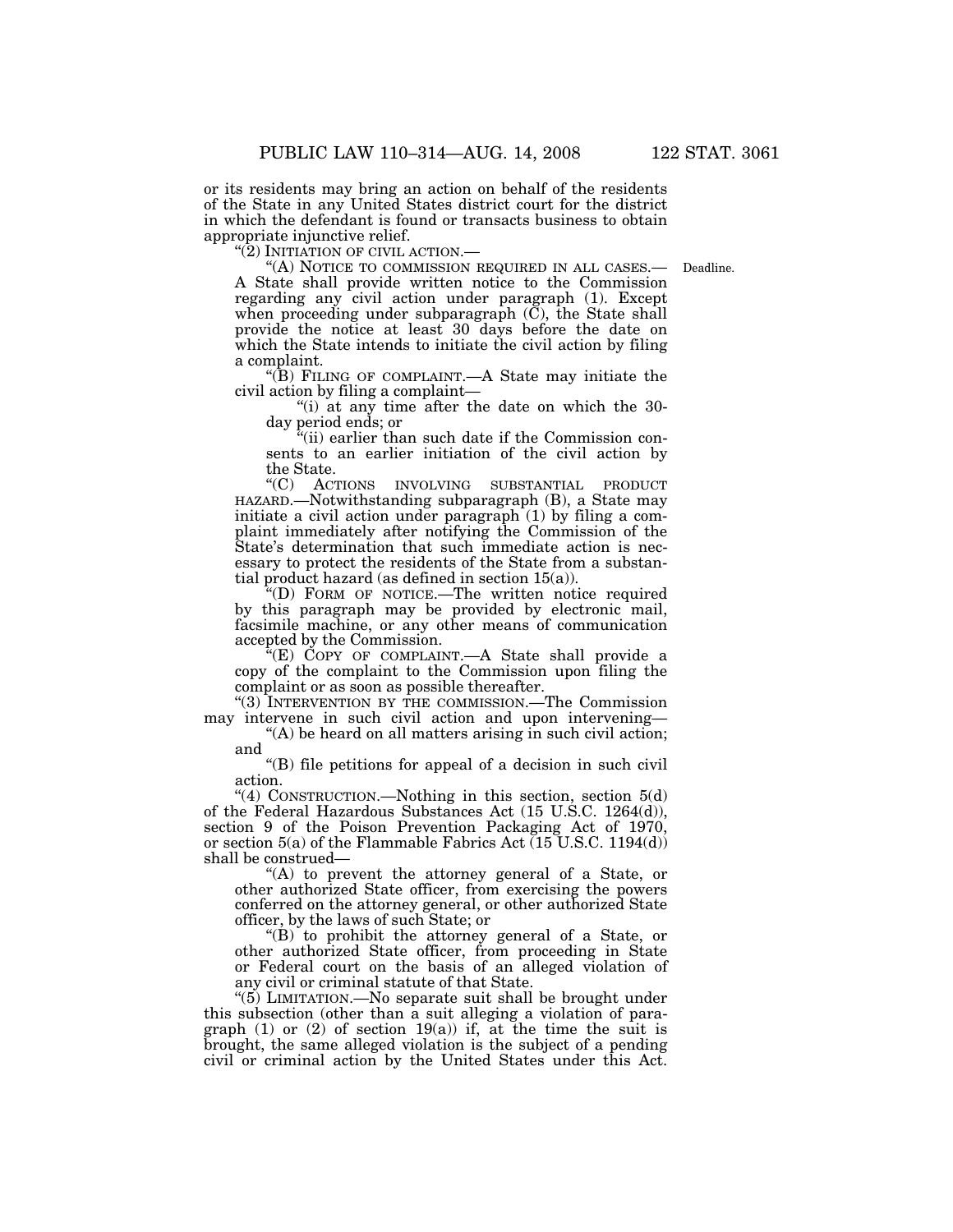''(6) RESTRICTIONS ON PRIVATE COUNSEL.—If private counsel is retained to assist in any civil action under paragraph (1), the private counsel retained to assist the State may not—

"(A) share with participants in other private civil actions that arise out of the same operative facts any information that is—

"(i) subject to attorney-client or work product privilege; and

"(ii) was obtained during discovery in the action under paragraph (1); or

''(B) use any information that is subject to attorneyclient or work product privilege that was obtained while assisting the State in the action under paragraph (1) in any other private civil actions that arise out of the same operative facts.".<br>(b) CONFORMING AMENDMENTS.—

(b) CONFORMING AMENDMENTS.— (1) POISON PREVENTION PACKAGING ACT.—The Poison Prevention Packaging Act of 1970 (15 U.S.C. 1471 et seq.) is amended by adding at the end the following:

15 USC 1477.

## **''SEC. 9. ENFORCEMENT BY STATE ATTORNEYS GENERAL.**

''The attorney general of a State, or other authorized State officer, alleging a violation of a standard or rule promulgated under section 3 that affects or may affect such State or its residents, may bring an action on behalf of the residents of the State in any United States district court for the district in which the defendant is found or transacts business to obtain appropriate injunctive relief. The procedural requirements of section 24(b) of the Consumer Product Safety Act (15 U.S.C. 2073(b)) shall apply to any such action.''.

(2) CLERICAL AMENDMENT.—The table of contents in section 1 (15 U.S.C. 2051 note) is amended by striking the item relating to section 24 and inserting the following:

''Sec. 24. Additional enforcement of product safety rules and of section 15 orders.''. **SEC. 219. WHISTLEBLOWER PROTECTIONS.** 

(a) IN GENERAL.—The Act (15 U.S.C. 2051 et seq.), as amended by section 206 of this Act, is further amended by adding at the end the following:

#### ''WHISTLEBLOWER PROTECTION

''SEC. 40. (a) No manufacturer, private labeler, distributor, or retailer, may discharge an employee or otherwise discriminate against an employee with respect to compensation, terms, conditions, or privileges of employment because the employee, whether at the employee's initiative or in the ordinary course of the employee's duties (or any person acting pursuant to a request of the employee)—

 $(1)$  provided, caused to be provided, or is about to provide or cause to be provided to the employer, the Federal Government, or the attorney general of a State information relating to any violation of, or any act or omission the employee reasonably believes to be a violation of any provision of this Act or any other Act enforced by the Commission, or any order, rule, regulation, standard, or ban under any such Acts;

" $(2)$  testified or is about to testify in a proceeding concerning such violation;

Applicability.

15 USC 2087.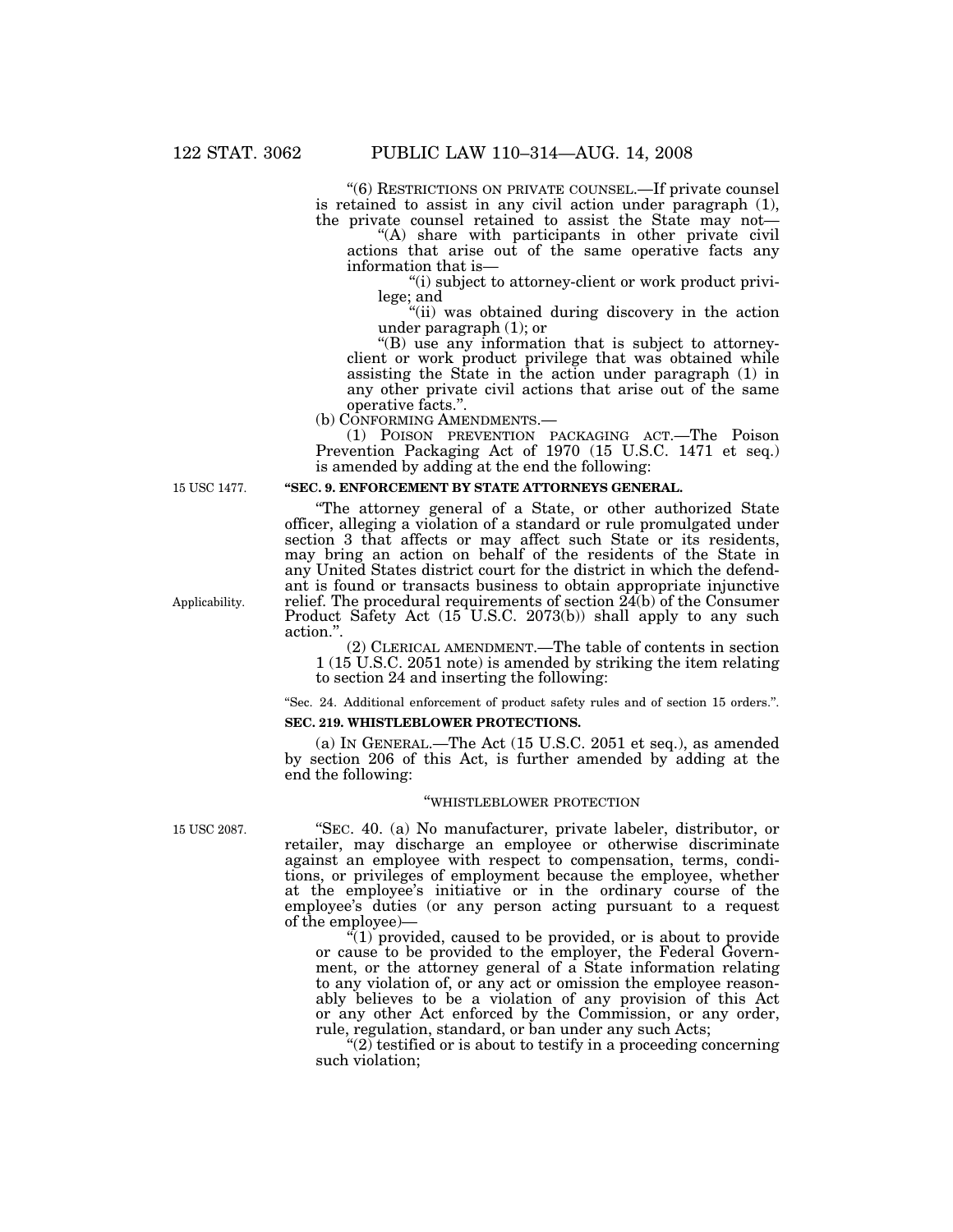''(3) assisted or participated or is about to assist or participate in such a proceeding; or

"(4) objected to, or refused to participate in, any activity, policy, practice, or assigned task that the employee (or other such person) reasonably believed to be in violation of any provision of this Act or any other Act enforced by the Commission, or any order, rule, regulation, standard, or ban under any such Acts.

 $(v(h)(1)$  A person who believes that he or she has been discharged or otherwise discriminated against by any person in violation of subsection (a) may, not later than 180 days after the date on which such violation occurs, file (or have any person file on his or her behalf) a complaint with the Secretary of Labor alleging such discharge or discrimination and identifying the person responsible for such act. Upon receipt of such a complaint, the Secretary shall notify, in writing, the person named in the complaint of the filing of the complaint, of the allegations contained in the complaint, of the substance of evidence supporting the complaint, and of the opportunities that will be afforded to such person under paragraph (2).

 $C(2)$ (A) Not later than 60 days after the date of receipt of a complaint filed under paragraph (1) and after affording the complainant and the person named in the complaint an opportunity to submit to the Secretary a written response to the complaint and an opportunity to meet with a representative of the Secretary to present statements from witnesses, the Secretary shall initiate an investigation and determine whether there is reasonable cause to believe that the complaint has merit and notify, in writing, the complainant and the person alleged to have committed a violation of subsection (a) of the Secretary's findings. If the Secretary concludes that there is reasonable cause to believe that a violation of subsection (a) has occurred, the Secretary shall accompany the Secretary's findings with a preliminary order providing the relief prescribed by paragraph (3)(B). Not later than 30 days after the date of notification of findings under this paragraph, either the person alleged to have committed the violation or the complainant may file objections to the findings or preliminary order, or both, and request a hearing on the record. The filing of such objections shall not operate to stay any reinstatement remedy contained in the preliminary order. Any such hearing shall be conducted expeditiously. If a hearing is not requested in such 30-day period, the preliminary order shall be deemed a final order that is not subject to judicial review.

 $E(B)(i)$  The Secretary shall dismiss a complaint filed under this subsection and shall not conduct an investigation otherwise required under subparagraph (A) unless the complainant makes a prima facie showing that any behavior described in paragraphs (1) through (4) of subsection (a) was a contributing factor in the unfavorable personnel action alleged in the complaint.

"(ii) Notwithstanding a finding by the Secretary that the complainant has made the showing required under clause (i), no investigation otherwise required under subparagraph (A) shall be conducted if the employer demonstrates, by clear and convincing evidence, that the employer would have taken the same unfavorable personnel action in the absence of that behavior.

"(iii) The Secretary may determine that a violation of subsection (a) has occurred only if the complainant demonstrates that any

Discrimination. Deadline.

Notification.

Deadlines. Notification. Investigation. Order.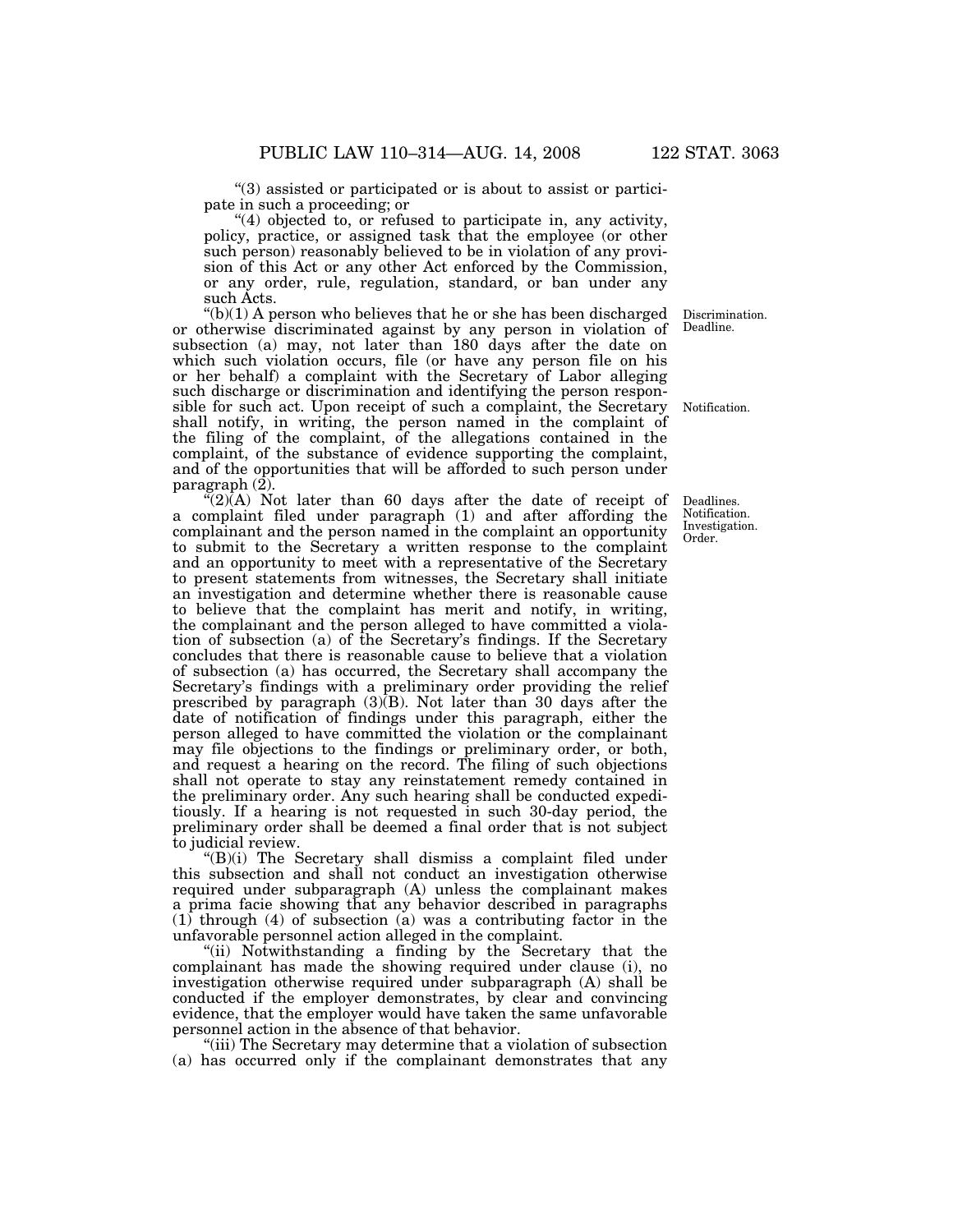behavior described in paragraphs (1) through (4) of subsection (a) was a contributing factor in the unfavorable personnel action alleged in the complaint.

"(iv) Relief may not be ordered under subparagraph (A) if the employer demonstrates by clear and convincing evidence that the employer would have taken the same unfavorable personnel action in the absence of that behavior.

" $(3)(A)$  Not later than 120 days after the date of conclusion of any hearing under paragraph (2), the Secretary shall issue a final order providing the relief prescribed by this paragraph or denying the complaint. At any time before issuance of a final order, a proceeding under this subsection may be terminated on the basis of a settlement agreement entered into by the Secretary, the complainant, and the person alleged to have committed the violation.

''(B) If, in response to a complaint filed under paragraph (1), the Secretary determines that a violation of subsection (a) has occurred, the Secretary shall order the person who committed such violation—

 $f(i)$  to take affirmative action to abate the violation;

''(ii) to reinstate the complainant to his or her former position together with compensation (including back pay) and restore the terms, conditions, and privileges associated with his or her employment; and

''(iii) to provide compensatory damages to the complainant. If such an order is issued under this paragraph, the Secretary, at the request of the complainant, shall assess against the person against whom the order is issued a sum equal to the aggregate amount of all costs and expenses (including attorneys' and expert witness fees) reasonably incurred, as determined by the Secretary, by the complainant for, or in connection with, the bringing of the complaint upon which the order was issued.

" $(C)$  If the Secretary finds that a complaint under paragraph (1) is frivolous or has been brought in bad faith, the Secretary may award to the prevailing employer a reasonable attorneys' fee, not exceeding \$1,000, to be paid by the complainant.

"(4) If the Secretary has not issued a final decision within 210 days after the filing of the complaint, or within 90 days after receiving a written determination, the complainant may bring an action at law or equity for *de novo* review in the appropriate district court of the United States with jurisdiction, which shall have jurisdiction over such an action without regard to the amount in controversy, and which action shall, at the request of either party to such action, be tried by the court with a jury. The proceedings shall be governed by the same legal burdens of proof specified in paragraph  $(2)(B)$ . The court shall have jurisdiction to grant all relief necessary to make the employee whole, including injunctive relief and compensatory damages, including—

''(A) reinstatement with the same seniority status that the employee would have had, but for the discharge or discrimination;

''(B) the amount of back pay, with interest; and

''(C) compensation for any special damages sustained as a result of the discharge or discrimination, including litigation costs, expert witness fees, and reasonable attorney's fees.

" $(5)(\overline{A})$  Unless the complainant brings an action under paragraph (4), any person adversely affected or aggrieved by a final

Deadline. Order.

Deadlines.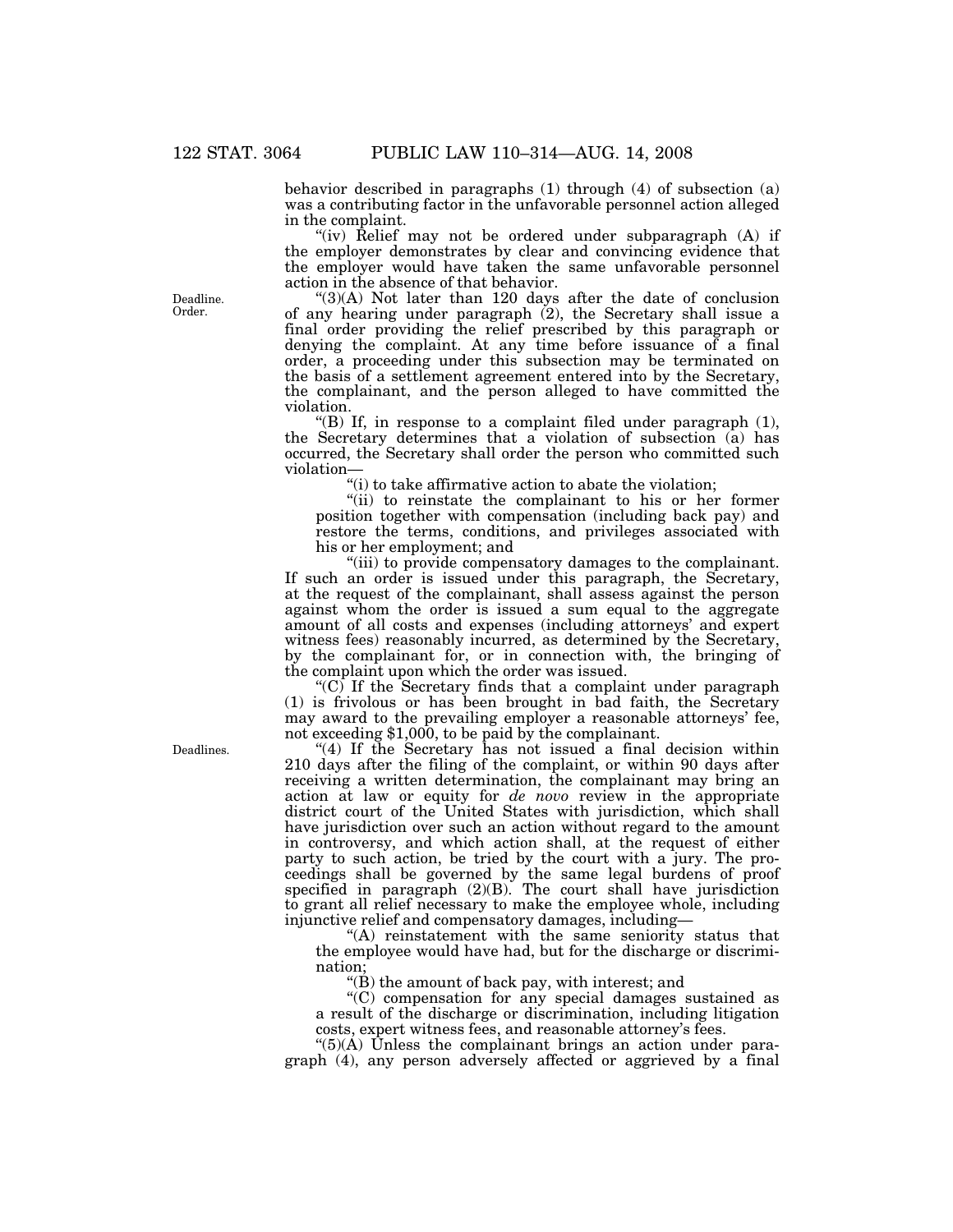order issued under paragraph (3) may obtain review of the order in the United States Court of Appeals for the circuit in which the violation, with respect to which the order was issued, allegedly occurred or the circuit in which the complainant resided on the date of such violation. The petition for review must be filed not later than 60 days after the date of the issuance of the final order of the Secretary. Review shall conform to chapter 7 of title 5, United States Code. The commencement of proceedings under this subparagraph shall not, unless ordered by the court, operate as a stay of the order.

''(B) An order of the Secretary with respect to which review could have been obtained under subparagraph (A) shall not be subject to judicial review in any criminal or other civil proceeding.

"(6) Whenever any person has failed to comply with an order issued under paragraph (3), the Secretary may file a civil action in the United States district court for the district in which the violation was found to occur, or in the United States district court for the District of Columbia, to enforce such order. In actions brought under this paragraph, the district courts shall have jurisdiction to grant all appropriate relief including, but not limited to, injunctive relief and compensatory damages.

" $(7)(A)$  A person on whose behalf an order was issued under paragraph (3) may commence a civil action against the person to whom such order was issued to require compliance with such order. The appropriate United States district court shall have jurisdiction, without regard to the amount in controversy or the citizenship of the parties, to enforce such order.

''(B) The court, in issuing any final order under this paragraph, may award costs of litigation (including reasonable attorneys' and expert witness fees) to any party whenever the court determines such award is appropriate.

"(c) Any nondiscretionary duty imposed by this section shall be enforceable in a mandamus proceeding brought under section 1361 of title 28, United States Code.

''(d) Subsection (a) shall not apply with respect to an employee of a manufacturer, private labeler, distributor, or retailer who, acting without direction from such manufacturer, private labeler, distributor, or retailer (or such person's agent), deliberately causes a violation of any requirement relating to any violation or alleged violation of any order, regulation, or consumer product safety standard under this Act or any other law enforced by the Commission.''.

(b) CONFORMING AMENDMENT.—The table of contents, as amended by section 206 of this Act, is further amended by inserting after the item relating to section 39 the following:

''Sec. 40. Whistleblower protection.''.

# **Subtitle C—Specific Import-Export Provisions**

# **SEC. 221. EXPORT OF RECALLED AND NON-CONFORMING PRODUCTS.**

(a) IN GENERAL.—Section 18 (15 U.S.C. 2067) is amended— (1) in subsection (b), by striking "any product—" and all that follows through ''promulgated under section 9,'' and inserting "any product which is not in conformity with an

Deadline.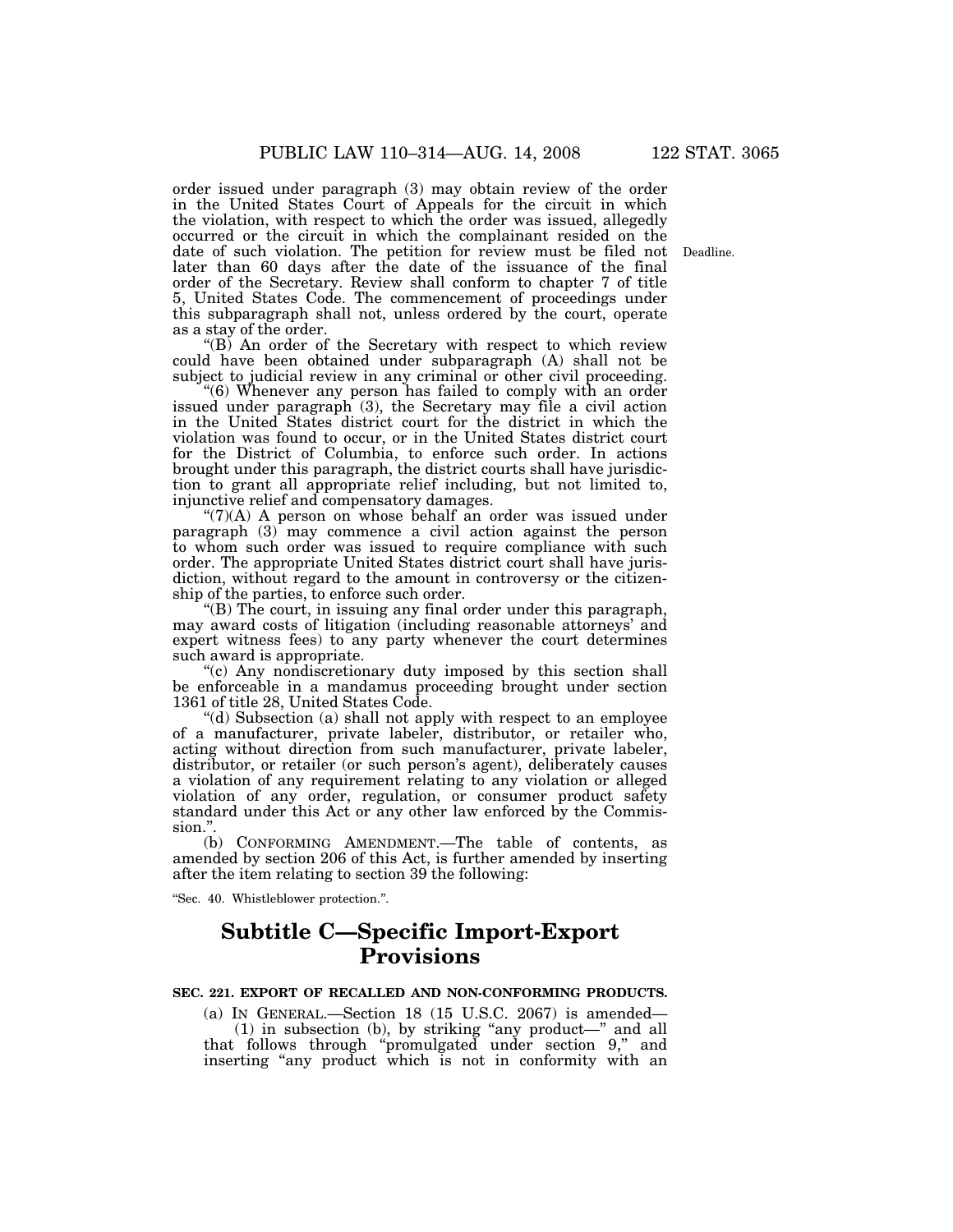applicable consumer product safety rule in effect under this Act,''; and

(2) by adding at the end the following:

''(c) The Commission may prohibit a person from exporting from the United States for purpose of sale any consumer product that is not in conformity with an applicable consumer product safety rule under this Act, unless the importing country has notified the Commission that such country accepts the importation of such consumer product, provided that if the importing country has not so notified the Commission within 30 days after the Commission has provided notice to the importing country of the impending shipment, the Commission may take such action as appropriate within its authority with respect to the disposition of the product under the circumstances.

''(d) Nothing in this section shall apply to any consumer product, the export of which is permitted by the Secretary of the Treasury pursuant to section 17(e).".

(b) CONFORMING AMENDMENTS TO FLAMMABLE FABRICS ACT.— Section 15 of the Flammable Fabrics Act (15 U.S.C. 1202) is amended by adding at the end the following:

''(d) Notwithstanding any other provision of this section, the Consumer Product Safety Commission may prohibit, by order, a person from exporting from the United States for purpose of sale any fabric or related material that the Commission determines is not in conformity with an applicable standard or rule under this Act, unless the importing country has notified the Commission that such country accepts the importation of such fabric or related material, provided that if the importing country has not so notified the Commission within 30 days after the Commission has provided notice to the importing country of the impending shipment, the Commission may take such action as is appropriate with respect to the disposition of the fabric or related material under the circumstances.

''(e) Nothing in this section shall apply to any fabric or related material, the export of which is permitted by the Secretary of the Treasury pursuant to section 17(e).''.

#### **SEC. 222. IMPORT SAFETY MANAGEMENT AND INTERAGENCY COOPERATION.**

(a) RISK ASSESSMENT METHODOLOGY.—Not later than 2 years after the date of enactment of this Act, the Commission shall develop a risk assessment methodology for the identification of shipments of consumer products that are—

(1) intended for import into the United States; and

(2) likely to include consumer products in violation of section 17(a) of the Consumer Product Safety Act (15 U.S.C. 2066(a)) or other import provisions enforced by the Commission.

(b) USE OF INTERNATIONAL TRADE DATA SYSTEM AND OTHER DATABASES.—In developing the methodology required under subsection (a), the Commission shall—

(1) provide for the use of the International Trade Data System, insofar as is practicable, established under section  $411(d)$  of the Tariff Act of 1930 (19 U.S.C. 1411(d)) to evaluate and assess information about shipments of consumer products intended for import into the customs territory of the United States;

Notification. Deadline.

Notification. Deadline.

15 USC 2066 note.

Deadline.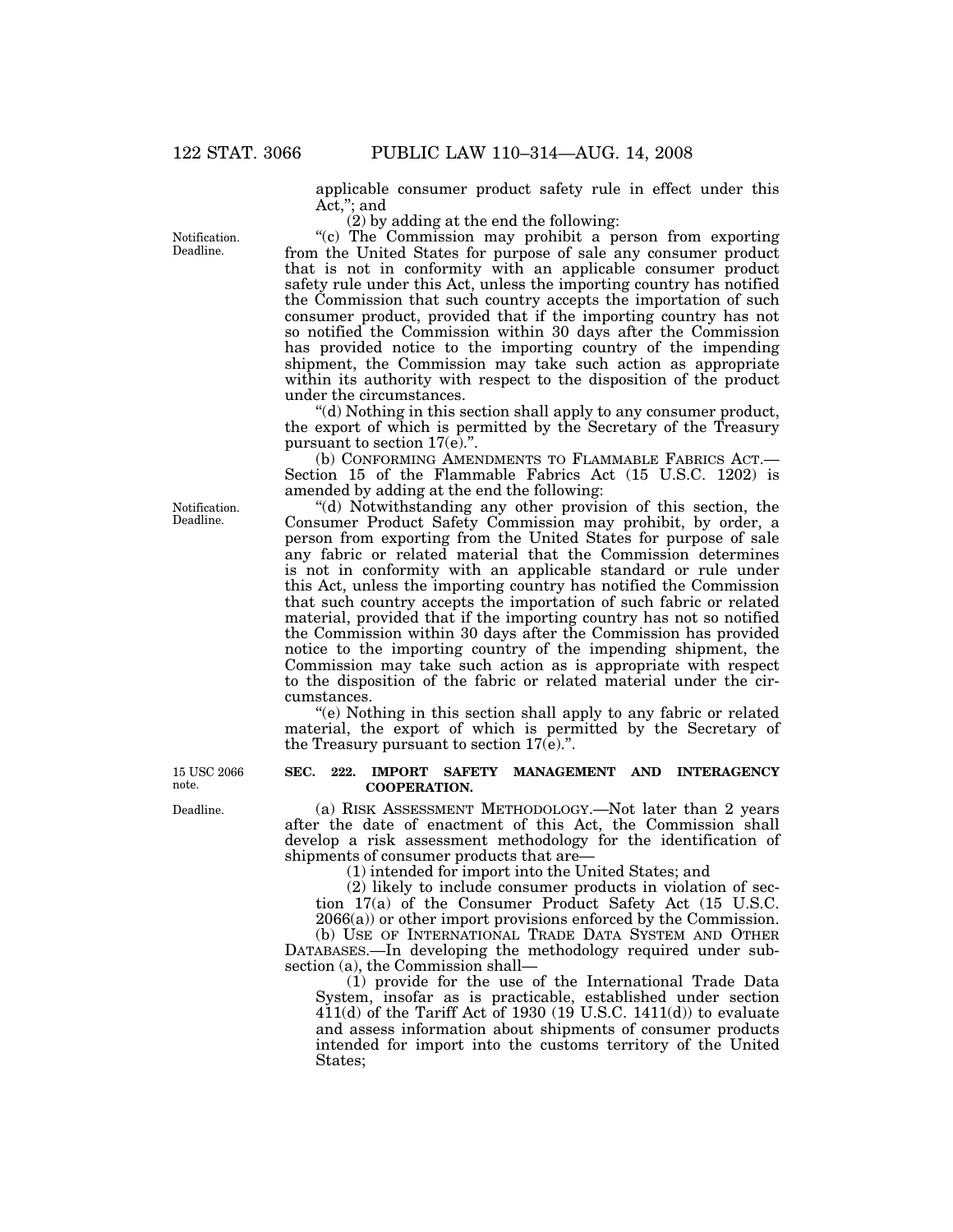(2) incorporate the risk assessment methodology required under this section into its information technology modernization plan;

(3) examine, in consultation with U.S. Customs and Border Protection, how to share information collected and retained by the Commission, including information in the database required under section 6A of the Consumer Product Safety Act, for the purpose of identifying shipments of consumer products in violation of section  $17(a)$  of such Act (15 U.S.C. 2066(a)) or other import provisions enforced by the Commission; and

(4) examine, in consultation with U.S. Customs and Border Protection, how to share information required by section 15(j) of the CPSA as added by section 223 of this Act for the purpose of identifying shipments of consumer products in violation of section 17(a) of the Consumer Product Safety Act (15 U.S.C. 2066(a)) or other import provisions enforced by the Commission.

(c) COOPERATION WITH U.S. CUSTOMS AND BORDER PROTEC-TION.—Not later than 1 year after the date of enactment of this Act, the Commission shall develop a plan for sharing information and coordinating with U.S. Customs and Border Protection that considers, at a minimum, the following:

(1) The number of full-time equivalent personnel employed by the Commission that should be stationed at U.S. ports of entry for the purpose of identifying shipments of consumer products that are in violation of section 17(a) of the Consumer Product Safety Act (15 U.S.C. 2066(a)) or other import provisions enforced by the Commission.

(2) The extent and nature of cooperation between the Commission and U.S. Customs and Border Protection personnel stationed at ports of entry in the identification of shipments of consumer product that are in violation of section  $\overline{17}$ (a) of the Consumer Product Safety Act (15 U.S.C. 2066(a)) or other import provisions enforced by the Commission under this Act or any other provision of law.

(3) The number of full-time equivalent personnel employed by the Commission that should be stationed at the National Targeting Center (or its equivalent) of U.S. Customs and Border Protection, including—

(A) the extent and nature of cooperation between Commission and U.S. Customs and Border Protection personnel stationed at the National Targeting Center (or its equivalent), as well as at United States ports of entry;

(B) the responsibilities of Commission personnel assigned to the National Targeting Center (or its equivalent) under subsection (b)(3); and

(C) whether the information available at the National Targeting Center (or its equivalent) would be useful to the Commission or U.S. Customs and Border Protection in identifying the consumer products described in subsection (a).

(4) The development of rule sets for the Automated Targeting System and expedited access for the Commission to the Automated Targeting System.

(5) The information and resources necessary for the development, updating, and effective implementation of the risk assessment methodology required in subsection (a).

Deadline. Plans.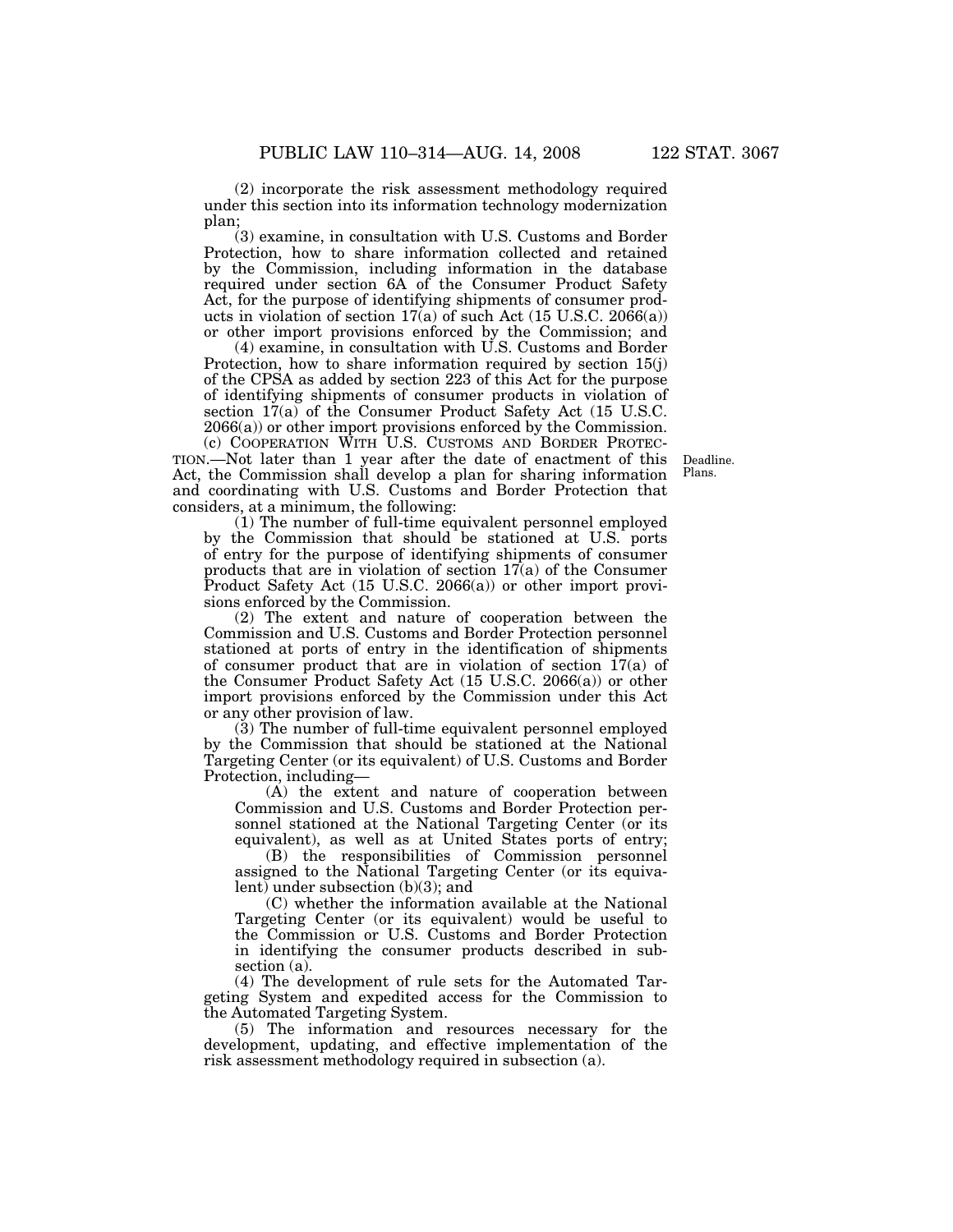(d) REPORT TO CONGRESS.—Not later than 180 days after completion of the risk assessment methodology required under this section, the Commission shall submit a report to the appropriate Congressional committees concerning, at a minimum, the following:

(1) The Commission's plan for implementing the risk assessment methodology required under this section.

(2) The changes made or necessary to be made to the Commission's memorandum of understanding with U.S. Customs and Border Protection.

(3) The status of—

(A) the development of the Automated Targeting System rule set required under subsection (c)(4) of this section;

(B) the Commission's access to the Automated Targeting System; and

(C) the effectiveness of the International Trade Data System in enhancing cooperation between the Commission and U.S. Customs and Border Protection for the purpose of identifying shipments of consumer products in violation of section 17(a) of the Consumer Product Safety Act (15 U.S.C. 2066(a)) or other import provisions enforced by the Commission;

(4) Whether the Commission requires additional statutory authority under the Consumer Product Safety Act, the Federal Hazardous Substances Act, the Flammable Fabrics Act, or the Poison Prevention Packaging Act of 1970 in order to implement the risk assessment methodology required under this section.

(5) The level of appropriations necessary to implement the risk assessment methodology required under this section.

# **SEC. 223. SUBSTANTIAL PRODUCT HAZARD LIST AND DESTRUCTION OF NONCOMPLIANT IMPORTED PRODUCTS.**

(a) IDENTIFICATION OF SUBSTANTIAL HAZARDS.—Section 15 (15 U.S.C. 2064), as amended by section 214, is amended by adding at the end thereof the following:

''(j) SUBSTANTIAL PRODUCT HAZARD LIST.—

''(1) IN GENERAL.—The Commission may specify, by rule, for any consumer product or class of consumer products, characteristics whose existence or absence shall be deemed a substantial product hazard under subsection (a)(2), if the Commission determines that—

"(A) such characteristics are readily observable and have been addressed by voluntary standards; and

''(B) such standards have been effective in reducing the risk of injury from consumer products and that there is substantial compliance with such standards.

''(2) JUDICIAL REVIEW.—Not later than 60 days after promulgation of a rule under paragraph (1), any person adversely affected by such rule may file a petition for review under the procedures set forth in section 11 of this Act.".<br>(b) DESTRUCTION OF NONCOMPLIANT IMPORTED PRODUCTS.—

Section  $17(e)$  (15 U.S.C. 2066(e)) is amended to read as follows: ''(e) Products refused admission into the customs territory of the United States shall be destroyed unless, upon application by the owner, consignee, or importer of record, the Secretary of the Treasury permits the export of the product in lieu of destruction. If the owner, consignee, or importer of record does not export

Rules.

Deadline.

Deadline.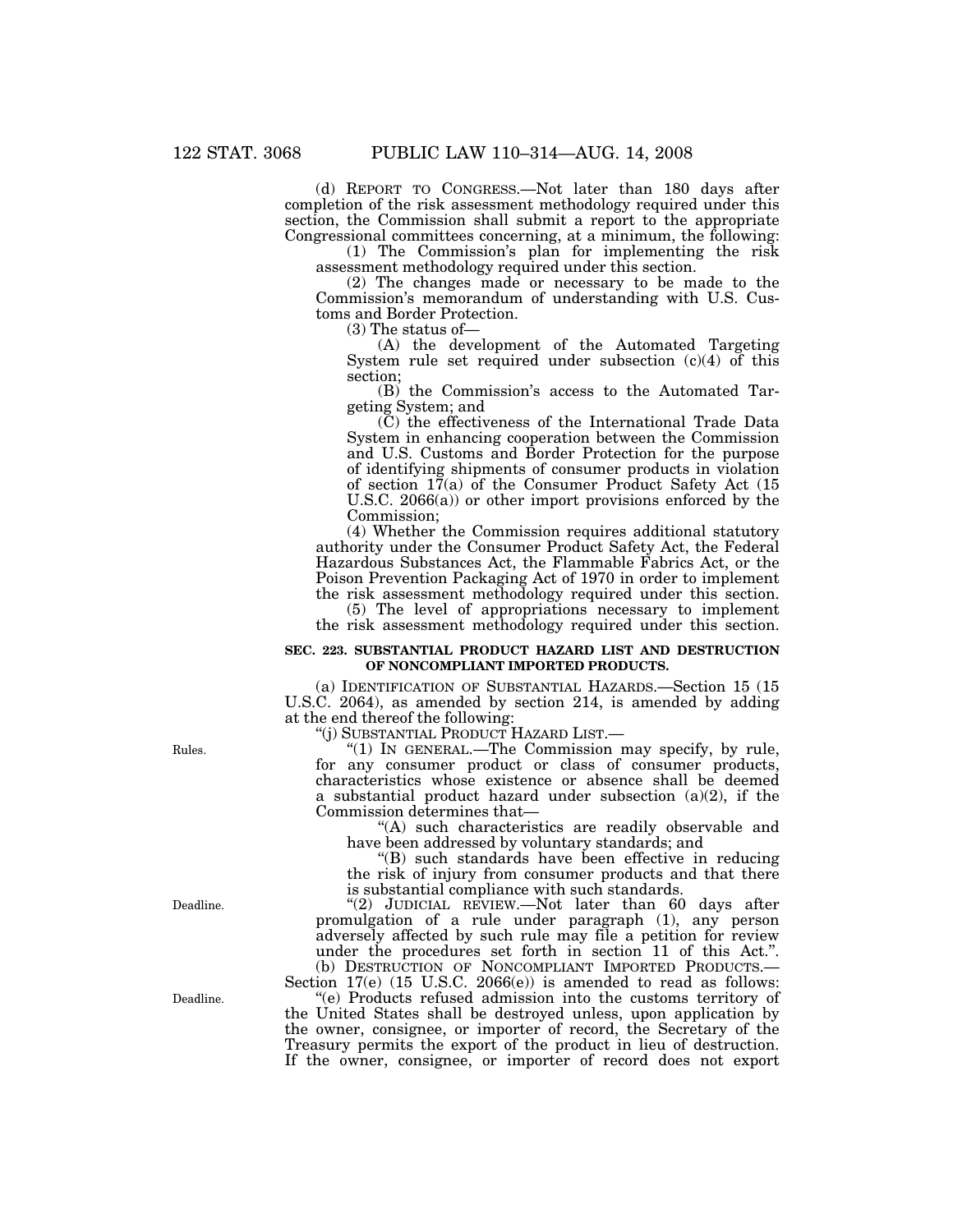the product within 90 days of approval to export, such product shall be destroyed.''.

(c) INSPECTION AND RECORDKEEPING REQUIREMENT.—The Act is further amended—

(1) by amending section  $17(g)$  (15 U.S.C. 2066(g)) to read as follows:

"(g) Manufacturers of imported products shall be in compliance Manufacturers. with all inspection and recordkeeping requirements under section 16 applicable to such products, and the Commission shall advise the Secretary of the Treasury of any manufacturer who is not in compliance with all inspection and recordkeeping requirements under section 16.''; and

(2) by adding at the end of section 16 (15 U.S.C. 2065) the following:

''(d) The Commission shall, by rule, condition the manufacturing Rules. for sale, offering for sale, distribution in commerce, or importation into the United States of any consumer product or other product on the manufacturer's compliance with the inspection and recordkeeping requirements of this Act and the Commission's rules with respect to such requirements.''.

#### **SEC. 224. FINANCIAL RESPONSIBILITY.**

(a) IN GENERAL.—The Act (15 U.S.C. 2051 et seq.), as amended by section 219, is further amended by adding at the end the following:

# **''SEC. 41. FINANCIAL RESPONSIBILITY.**

"(a) IDENTIFICATION AND DETERMINATION OF BOND.—The Commission, in consultation with U.S. Customs and Border Protection and other relevant Federal agencies, shall identify any consumer product, or other product or substance that is regulated under this Act or any other Act enforced by the Commission, for which the cost of destruction would normally exceed bond amounts determined under sections 623 and 624 of the Tariff Act of 1930 (19 U.S.C. 1623, 1624) and shall recommend to U.S. Customs and Border Protection a bond amount sufficient to cover the cost of destruction of such products or substances.

''(b) STUDY OF REQUIRING ESCROW FOR RECALLS AND DESTRUC-

"(1) STUDY.—The Comptroller General shall conduct a study to determine the feasibility of requiring—

''(A) the posting of an escrow, proof of insurance, or security sufficient in amount to cover the cost of destruction of a domestically-produced product or substance regulated under this Act or any other Act enforced by the Commission; and

''(B) the posting of an escrow, proof of insurance, or security sufficient in amount to cover the cost of an effective recall of a product or substance, domestic or imported, regulated under this Act or any other Act enforced by the Commission.

"(2) REPORT.-Not later than 180 days after the date of enactment of the Consumer Product Safety Improvement Act of 2008, the Comptroller General shall transmit to the appropriate Congressional committees a report on the conclusions of the study required under paragraph  $(1)$ , including an assessment of whether such an escrow requirement could be implemented and any recommendations for such implementation.''.

15 USC 2088.

Recommendations.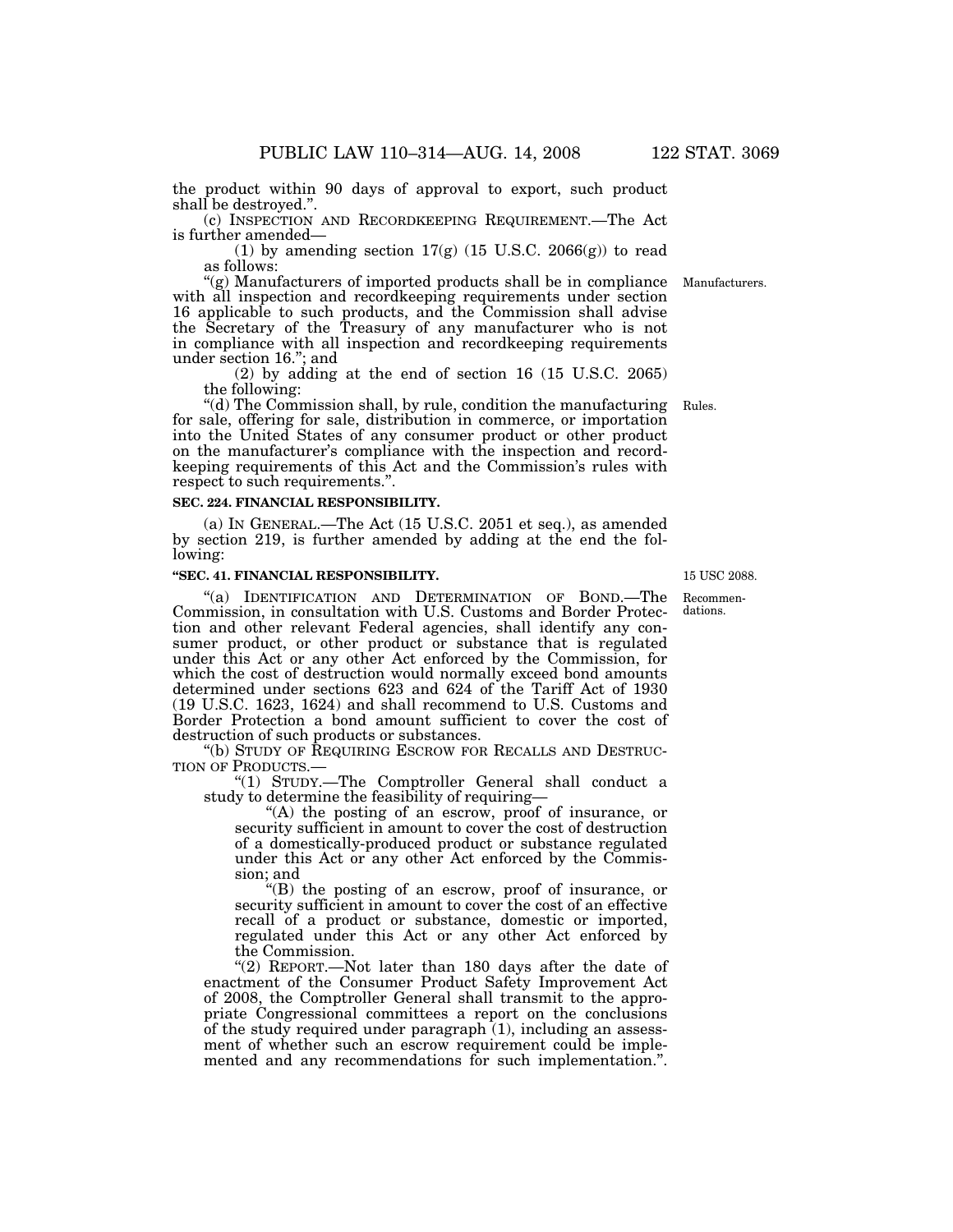(b) CONFORMING AMENDMENTS.—The table of contents in section 1 (15 U.S.C. 2051 note), as amended by section 219, is amended by adding at the end the following:

''Sec. 41. Financial responsibility.''.

# **SEC. 225. STUDY AND REPORT ON EFFECTIVENESS OF AUTHORITIES RELATING TO SAFETY OF IMPORTED CONSUMER PROD-UCTS.**

Not later than 1 year after the date of enactment of this Act, the Comptroller General of the United States shall—

(1) conduct a study of the authorities and provisions of the Consumer Product Safety Act (15 U.S.C. 2051 et seq.) to assess the effectiveness of such authorities and provisions in preventing unsafe consumer products from entering the customs territory of the United States;

(2) review and provide recommendations with respect to plans to prevent unsafe consumer products from entering the customs territory of the United States; and

(3) submit to the appropriate Congressional committees a report on the findings of the Comptroller General with respect to paragraphs (1) and (2), including legislative recommendations related to, at a minimum—

(A) inspection of foreign manufacturing plants by the Commission; and

(B) requiring foreign manufacturers to consent to the jurisdiction of United States courts with respect to enforcement actions by the Commission.

# **Subtitle D—Miscellaneous Provisions and Conforming Amendments**

15 USC 2051 note.

#### **SEC. 231. PREEMPTION.**

(a) RULE WITH REGARD TO PREEMPTION.—The provisions of sections 25 and 26 of the Consumer Product Safety Act (15 U.S.C. 2074 and 2075, respectively), section 18 of the Federal Hazardous Substances Act (15 U.S.C. 1261 note), section 16 of the Flammable Fabrics Act (15 U.S.C. 1203), and section 7 of the Poison Packaging Prevention Act of 1970 (15 U.S.C. 1476) establishing the extent to which those Acts preempt, limit, or otherwise affect any other Federal, State, or local law, any rule, procedure, or regulation, or any cause of action under State or local law may not be expanded or contracted in scope, or limited, modified or extended in application, by any rule or regulation thereunder, or by reference in any preamble, statement of policy, executive branch statements, or other matter associated with the publication of any such rule or regulation. In accordance with the provisions of those Acts, the Commission may not construe any such Act as preempting any cause of action under State or local common law or State statutory law regarding damage claims.

(b) PRESERVATION OF CERTAIN STATE LAW.—Nothing in this Act or the Federal Hazardous Substances Act shall be construed to preempt or otherwise affect any warning requirement relating to consumer products or substances that is established pursuant to State law that was in effect on August 31, 2003.

Manufacturers.

Recommendations.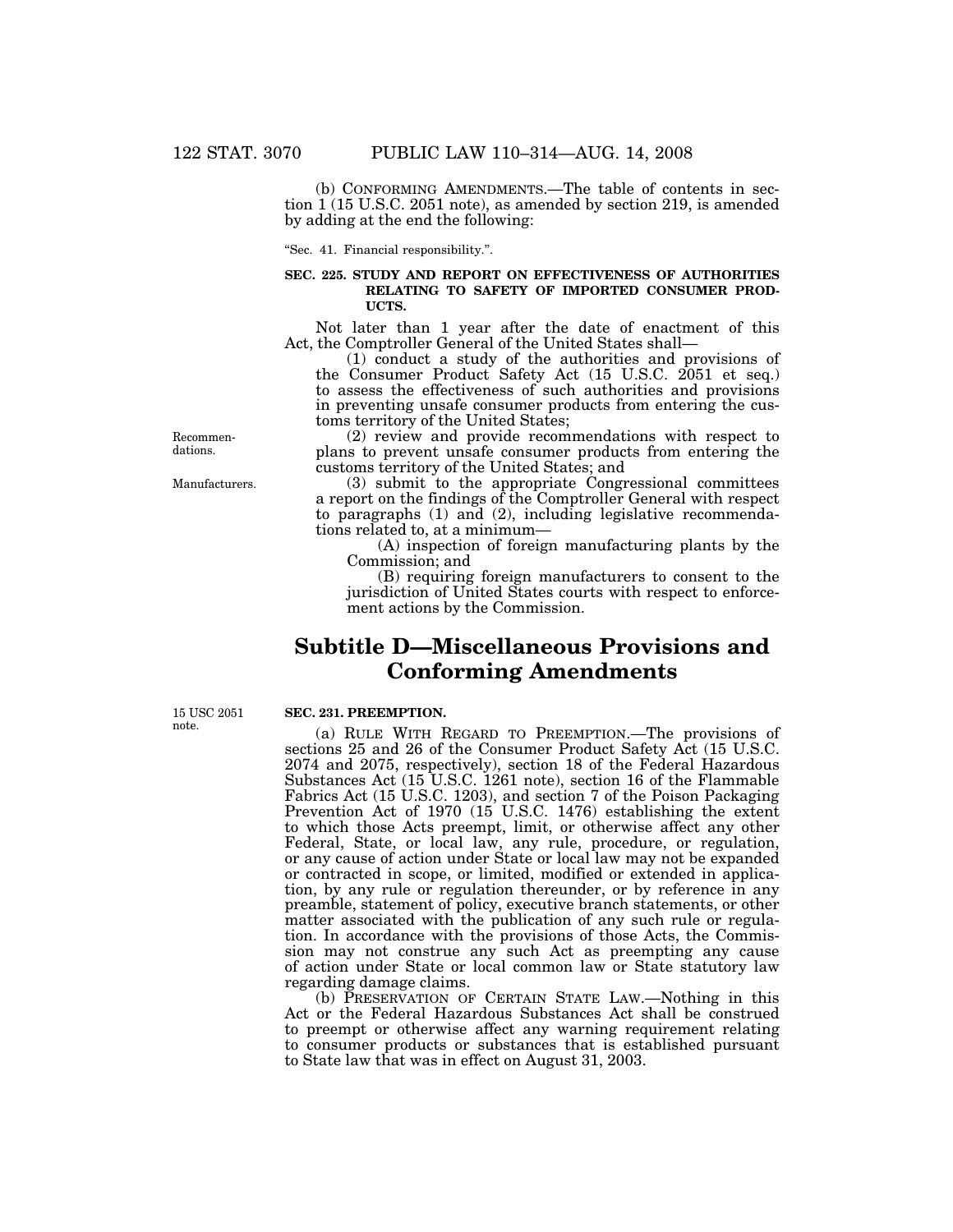# **SEC. 232. ALL-TERRAIN VEHICLE STANDARD.**

(a) IN GENERAL.—The Act (15 U.S.C. 2051 et seq.), as amended by section 224, is further amended by adding at the end thereof the following:

#### **''SEC. 42. ALL-TERRAIN VEHICLES.**

''(a) IN GENERAL.— ''(1) MANDATORY STANDARD.—Notwithstanding any other provision of law, within 90 days after the date of enactment of the Consumer Product Safety Improvement Act of 2008, the Commission shall publish in the Federal Register as a mandatory consumer product safety standard the American National Standard for Four Wheel All-Terrain Vehicles Equipment Configuration, and Performance Requirements developed by the Specialty Vehicle Institute of America (American National Standard ANSI/SVIA –1–2007). The standard shall take effect 150 days after it is published. Effective date.

"(2) COMPLIANCE WITH STANDARD.—After the standard takes effect, it shall be unlawful for any manufacturer or distributor to import into or distribute in commerce in the United States any new assembled or unassembled all-terrain vehicle unless—

"(A) the all-terrain vehicle complies with each applicable provision of the standard;

''(B) the ATV is subject to an ATV action plan filed with the Commission before the date of enactment of the Act, or subsequently filed with and approved by the Commission, and bears a label certifying such compliance and identifying the manufacturer, importer or private labeler and the ATV action plan to which it is subject; and

''(C) the manufacturer or distributor is in compliance with all provisions of the applicable ATV action plan.

"(3) VIOLATION.—The failure to comply with any requirement of paragraph (2) shall be deemed to be a failure to comply with a consumer product safety standard under this Act and subject to all of the penalties and remedies available under this Act.

"(4) COMPLIANT MODELS WITH ADDITIONAL FEATURES.-Paragraph (2) shall not be construed to prohibit the distribution in commerce of new all-terrain vehicles that comply with the requirements of that paragraph but also incorporate characteristics or components that are not covered by those requirements. Any such characteristics or components shall be subject to the requirements of section 15 of this Act.

''(b) MODIFICATION OF STANDARD.—

''(1) ANSI REVISIONS.—If the American National Standard Notification. ANSI/SVIA–1–2007 is revised through the applicable consensus standards development process after the date on which the product safety standard for all-terrain vehicles is published in the Federal Register, the American National Standards Institute shall notify the Commission of the revision.

''(2) COMMISSION ACTION.—Within 120 days after it receives notice of such a revision by the American National Standards Institute, the Commission shall issue a notice of proposed rulemaking in accordance with section 553 of title 5, United States Code, to amend the product safety standard for all-terrain

Deadlines. Notices.

Manufacturers. Exports and imports.

15 USC 2089.

Deadline. Federal Register, publication.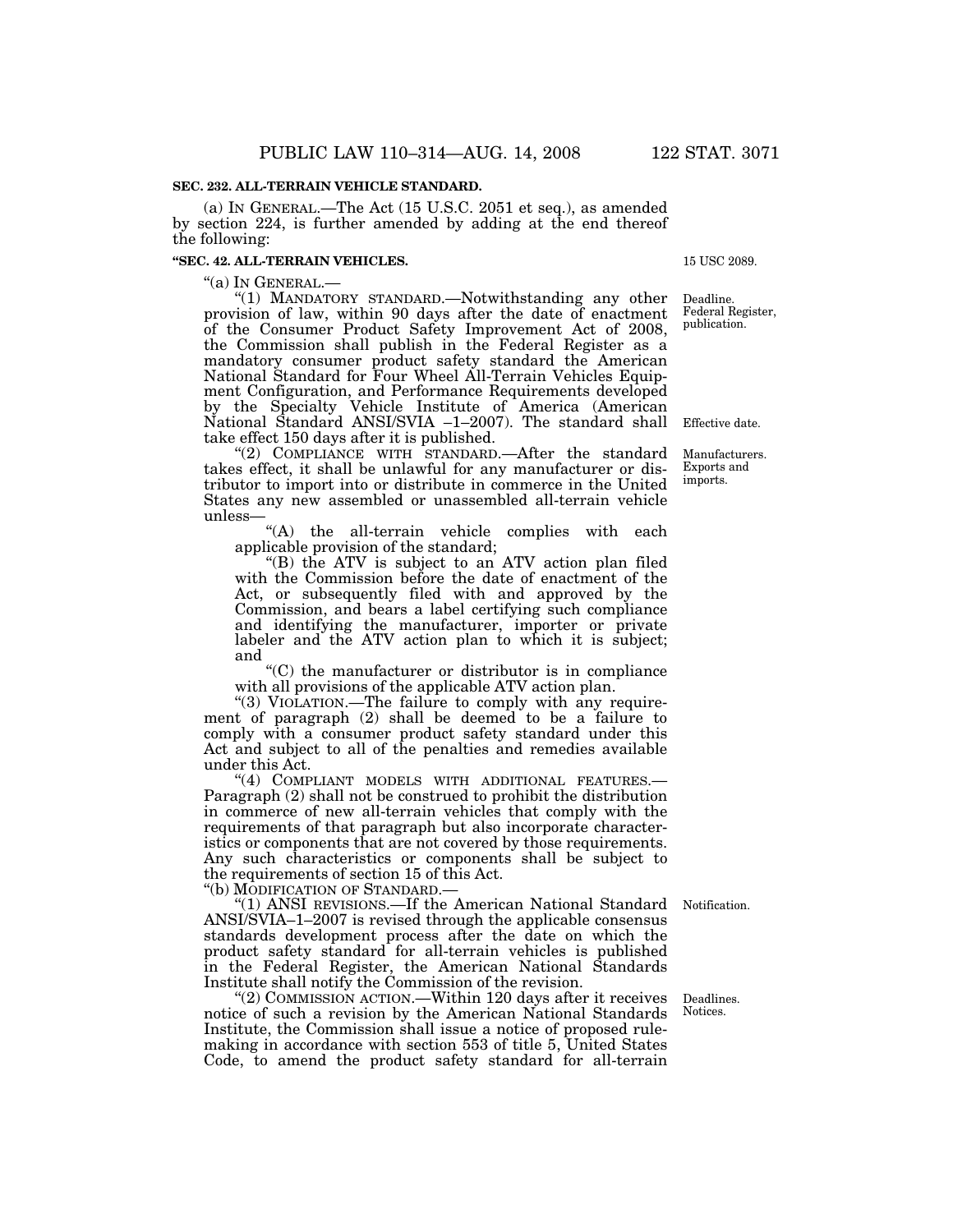vehicles to include any such revision that the Commission determines is reasonably related to the safe performance of all-terrain vehicles, and notify the Institute of any provision it has determined not to be so related. The Commission shall promulgate an amendment to the standard for all-terrain vehicles within 180 days after the date on which the notice of proposed rulemaking for the amendment is published in the Federal Register.

''(3) UNREASONABLE RISK OF INJURY.—Notwithstanding any other provision of this Act, the Commission may, pursuant to sections 7 and 9 of this Act, amend the product safety standard for all-terrain vehicles to include any additional provision that the Commission determines is reasonably necessary to reduce an unreasonable risk of injury associated with the performance of all-terrain vehicles.

''(4) CERTAIN PROVISIONS NOT APPLICABLE.—Sections 7 and 9 of this Act shall not apply to promulgation of any amendment of the product safety standard under paragraph (2). Judicial review of any amendment of the standard under paragraph (2) shall be in accordance with chapter 7 of title 5, United States Code.

"(c) REQUIREMENTS FOR 3-WHEELED ALL-TERRAIN VEHICLES.-Until a mandatory consumer product safety standard applicable to 3-wheeled all-terrain vehicles promulgated pursuant to this Act is in effect, new 3-wheeled all-terrain vehicles may not be imported into or distributed in commerce in the United States. Any violation of this subsection shall be considered to be a violation of section  $19(a)(1)$  of this Act and may also be enforced under section 17 of this Act.

''(d) FURTHER PROCEEDINGS.—

''(1) DEADLINE.—The Commission shall issue a final rule in its proceeding entitled 'Standards for All Terrain Vehicles and Ban of Three-wheeled All Terrain Vehicles'.

"(2) CATEGORIES OF YOUTH ATVS.—In the final rule, the Commission, in consultation with the National Highway Traffic Safety Administration, may provide for a multiple factor method of categorization that, at a minimum, takes into account—

''(A) the weight of the ATV;

''(B) the maximum speed of the ATV;

''(C) the velocity at which an ATV of a given weight is traveling at the maximum speed of the ATV;

"(D) the age of children for whose operation the ATV is designed or who may reasonably be expected to operate the ATV; and

 $E(E)$  the average weight of children for whose operation the ATV is designed or who may reasonably be expected to operate the ATV.

''(3) ADDITIONAL SAFETY STANDARDS.—In the final rule, the Commission, in consultation with the National Highway Traffic Safety Administration, shall review the standard published under subsection (a)(1) and establish additional safety standards for all-terrain vehicles to the extent necessary to protect the public health and safety. As part of its review, the Commission shall consider, at a minimum, establishing or strengthening standards on—

''(A) suspension;

''(B) brake performance;

Regulations.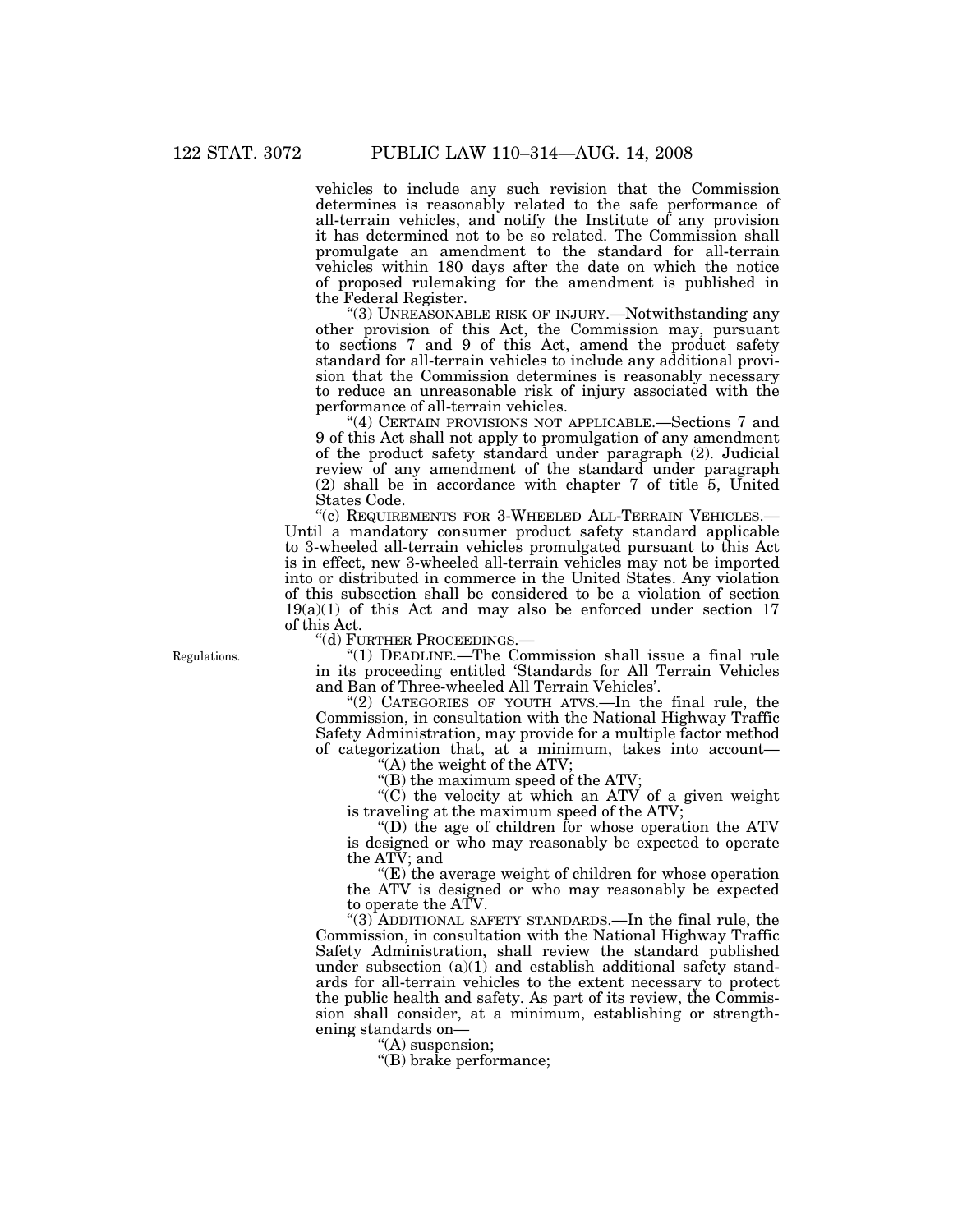''(C) speed governors;

''(D) warning labels;

"(E) marketing; and

"(F) dynamic stability.

''(e) DEFINITIONS.—In this section:

''(1) ALL-TERRAIN VEHICLE OR ATV.—The term 'all-terrain vehicle' or 'ATV' means—

''(A) any motorized, off-highway vehicle designed to travel on 3 or 4 wheels, having a seat designed to be straddled by the operator and handlebars for steering control; but

''(B) does not include a prototype of a motorized, offhighway, all-terrain vehicle or other motorized, off-highway, all-terrain vehicle that is intended exclusively for research and development purposes unless the vehicle is offered for sale.

"(2) ATV ACTION PLAN.—The term 'ATV action plan' means a written plan or letter of undertaking that describes actions the manufacturer or distributor agrees to take to promote ATV safety, including rider training, dissemination of safety information, age recommendations, other policies governing marketing and sale of the ATVs, the monitoring of such sales, and other safety related measures, and that is substantially similar to the plans described under the heading 'The Undertakings of the Companies in the Commission Notice' published in the Federal Register on September 9, 1998 (63 FR 48199–48204).''.

(b) GAO STUDY.—The Comptroller General shall conduct a study of the utility, recreational, and other benefits of all-terrain vehicles to which section 42 of the Consumer Product Safety Act (15 U.S.C. 2085) applies, and the costs associated with all-terrain vehicle-related accidents and injuries.

(c) CONFORMING AMENDMENT.—The table of contents of this Act is further amended by inserting after the item relating to section 42 the following:

''Sec. 42. All-terrain vehicles.''.

# **SEC. 233. COST-BENEFIT ANALYSIS UNDER THE POISON PREVENTION PACKAGING ACT OF 1970.**

Section 3 of the Poison Prevention Packaging Act of 1970 (15 U.S.C. 1472) is amended by adding at the end thereof the following:

''(e) Nothing in this Act shall be construed to require the Consumer Product Safety Commission, in establishing a standard under this section, to prepare a comparison of the costs that would be incurred in complying with such standard with the benefits of such standard.''.

#### **SEC. 234. STUDY ON USE OF FORMALDEHYDE IN MANUFACTURING OF TEXTILE AND APPAREL ARTICLES.**

Not later than 2 years after the date of enactment of this Deadline. Act, the Comptroller General, in consultation with the Commission, shall conduct a study on the use of formaldehyde in the manufacture of textile and apparel articles, or in any component of such articles, to identify any risks to consumers caused by the use of formaldehyde in the manufacturing of such articles, or components of such articles.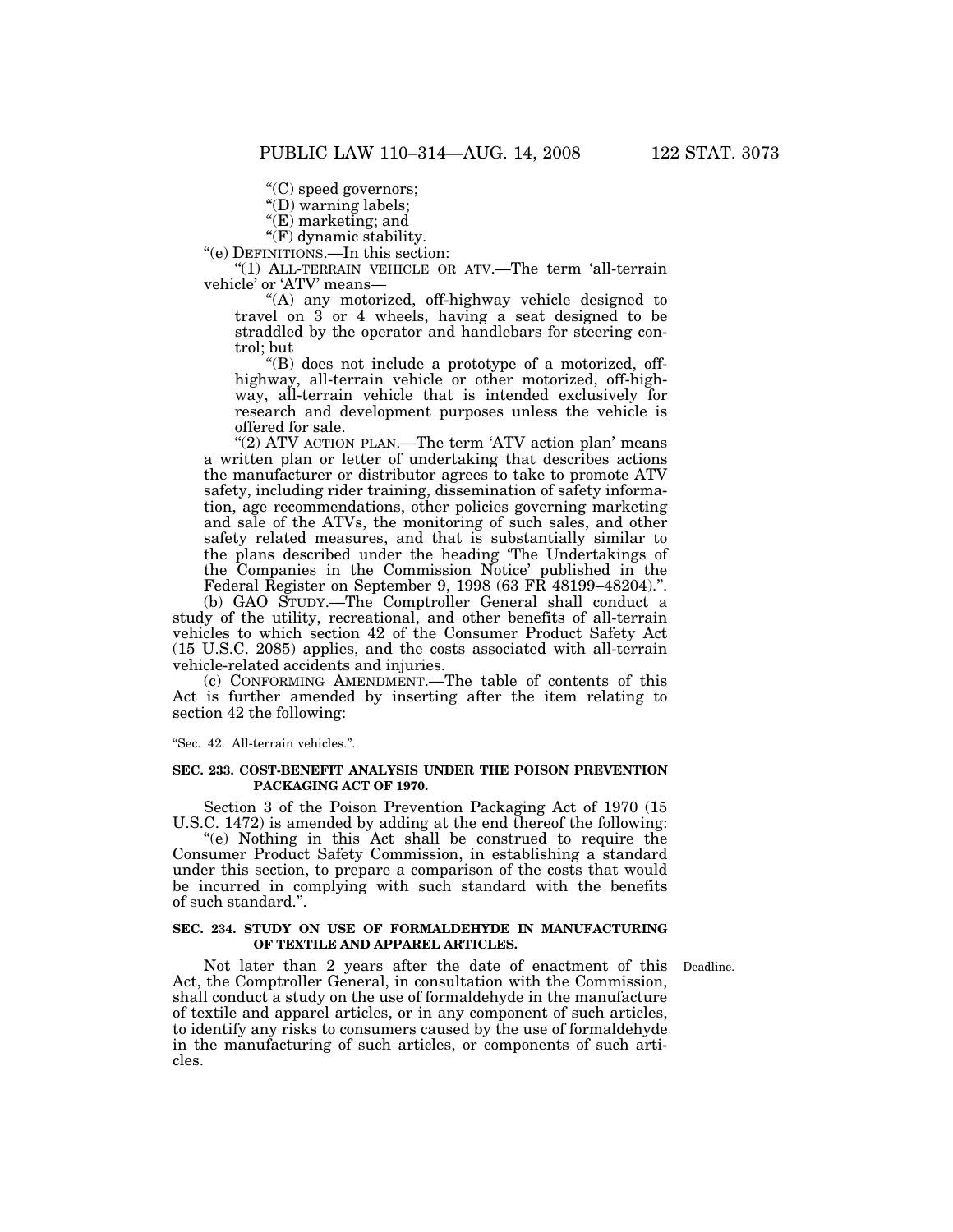# **SEC. 235. TECHNICAL AND CONFORMING CHANGES.**

(a) DEFINITIONS.—Section 3(a) (15 U.S.C. 2052) is amended by adding at the end the following:

 $(15)$  APPROPRIATE CONGRESSIONAL COMMITTEES.—The term 'appropriate Congressional committees' means the Committee on Energy and Commerce of the House of Representatives and the Committee on Commerce, Science, and Transportation of the Senate.

"(16) CHILDREN'S PRODUCT.—The term 'children's product' means a consumer product designed or intended primarily for children 12 years of age or younger. In determining whether a consumer product is primarily intended for a child 12 years of age or younger, the following factors shall be considered:

" $(\tilde{A})$  A statement by a manufacturer about the intended use of such product, including a label on such product if such statement is reasonable.

''(B) Whether the product is represented in its packaging, display, promotion, or advertising as appropriate for use by children 12 years of age or younger.

''(C) Whether the product is commonly recognized by consumers as being intended for use by a child 12 years of age or younger.

''(D) The Age Determination Guidelines issued by the Commission staff in September 2002, and any successor to such guidelines.

"(17) THIRD-PARTY LOGISTICS PROVIDER.—The term 'thirdparty logistics provider' means a person who solely receives, holds, or otherwise transports a consumer product in the ordinary course of business but who does not take title to the product.''.

(b) MISCELLANEOUS.—Section 3 (15 U.S.C. 2052) is amended—

(1) by striking ''(a) for purposes of this Act:'' and inserting ''(a) IN GENERAL.—In this Act:'';

(2) by indenting each paragraph and subparagraph of subsection (a) 2 em spaces;

(3) by inserting a heading, in a form consistent with the form of the heading of this subsection consisting of the term defined by such paragraph, after the designation of each paragraph of subsection (a);

(4) by reordering such paragraphs and the additional paragraphs added by paragraph (1) of this subsection in alphabetical order based on the headings of such paragraphs and renumbering such paragraphs as so reordered; and

(5) by inserting ''common carriers, contract carriers, and freight forwarders" after "(b)" in subsection (b).

(c) CONFORMING AMENDMENTS.—

(1) Section 3(b) (15 U.S.C. 2052(b) is amended by inserting ''third-party logistics provider,'' after ''contract carrier,''.

(2) Section  $6(e)(4)$  (15 U.S.C. 2055(e)(4)) is amended by striking ''the Committee on Commerce, Science, and Transportation of the Senate or the Committee on Energy and Commerce of the House of Representatives or any subcommittee of such committee,'' and insert ''either of the appropriate Congressional committees or any subcommittee thereof,''.

 $(3)$  Sections  $9(a)$ ,  $9(c)$ , and  $35(c)(2)(D)(iii)$  (15 U.S.C. 2058(a), (c), and  $2082(c)(2)(D)(iii)$ , and  $2082(e)(1)$ , respectively) are each amended by striking ''the Committee on Commerce, Science,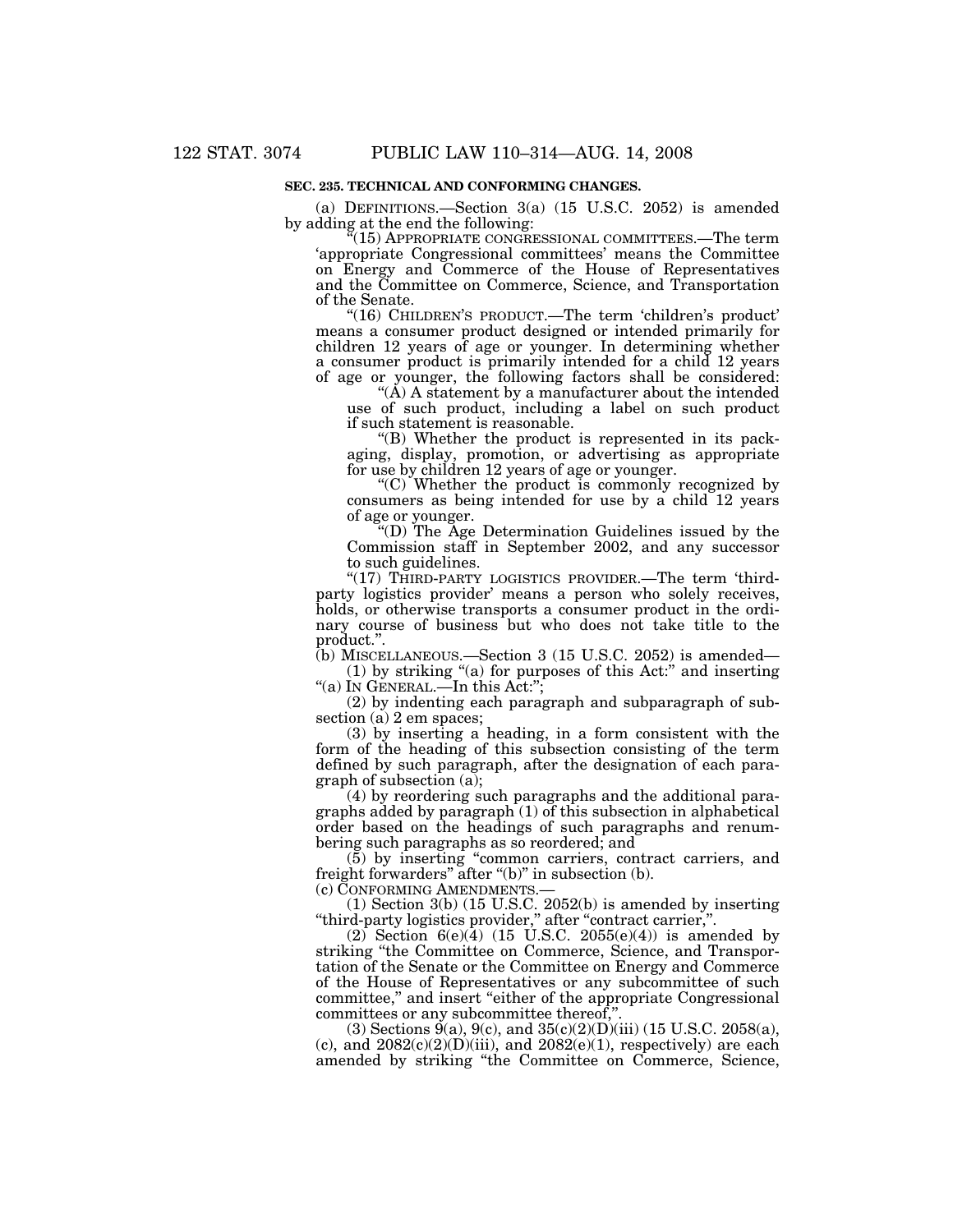and Transportation of the Senate and the Committee on Energy and Commerce of the House of Representatives'' each place it appears and inserting ''the appropriate Congressional committees''.

(4) Section 32(b)(1) (15 U.S.C. 2050(b)(1)) is amended by 15 USC 2081. striking ''the Committee on Energy and Commerce of the House of Representatives, and by the Committee on Commerce, Science, and Transportation of the Senate.'' and inserting ''the appropriate Congressional committees.''.

(5) Section  $35(e)(1)$  (15 U.S.C. 2082(e)(1)) is amended by striking ''the Committee on Commerce, Science, and Transportation of the Senate and to the Committee on Energy and Commerce of the House of Representatives'' and insert ''the appropriate Congressional committees''.

(6) Sections  $17(h)(3)$ ,  $28(j)(10)(F)$ , and  $28(k)(1)$  and (2) (15) U.S.C. 2066(h)(3), 2077(j)(10)(F), and 2077(k)(1) and (2), respectively) are each amended by striking ''the Congress'' and inserting "the appropriate Congressional committees".

(7) Section  $\tilde{29}(e)$  (15 U.S.C. 2078(e)) is amended by striking ''The Commission'' and inserting ''Notwithstanding section 6(a)(3), the Commission''.

#### **SEC. 236. EXPEDITED JUDICIAL REVIEW.**

(a) IN GENERAL.—Section 11 (15 U.S.C. 2060) is amended by adding at the end thereof the following:

''(g) EXPEDITED JUDICIAL REVIEW.—

''(1) APPLICATION.—This subsection applies, in lieu of the preceding subsections of this section, to judicial review of—

 $(A)$  any consumer product safety rule promulgated by the Commission pursuant to section  $15(j)$  (relating to identification of substantial hazards);

''(B) any consumer product safety standard promulgated by the Commission pursuant to section 42 (relating to all-terrain vehicles);

''(C) any standard promulgated by the Commission under section 104 of the Consumer Product Safety Improvement Act of 2008 (relating to durable infant and toddler products); and

''(D) any consumer product safety standard promulgated by the Commission under section 106 of the Consumer Product Safety Improvement Act of 2008 (relating to mandatory toy safety standards).

> Deadlines. Records.

"(2) In GENERAL.—Not later than 60 days after the promulgation, by the Commission, of a rule or standard to which this subsection applies, any person adversely affected by such rule or standard may file a petition with the United States Court of Appeals for the District of Columbia Circuit for judicial review of such rule. Copies of the petition shall be forthwith transmitted by the clerk of the court to the Commission or other officer designated by it for that purpose and to the Attorney General. The record of the proceedings on which the Commission based its rule shall be filed in the court as provided for in section 2112 of title 28, United States Code.

''(3) REVIEW.—Upon the filing of the petition under paragraph (2) of this subsection, the court shall have jurisdiction to review the rule in accordance with chapter 7 of title 5,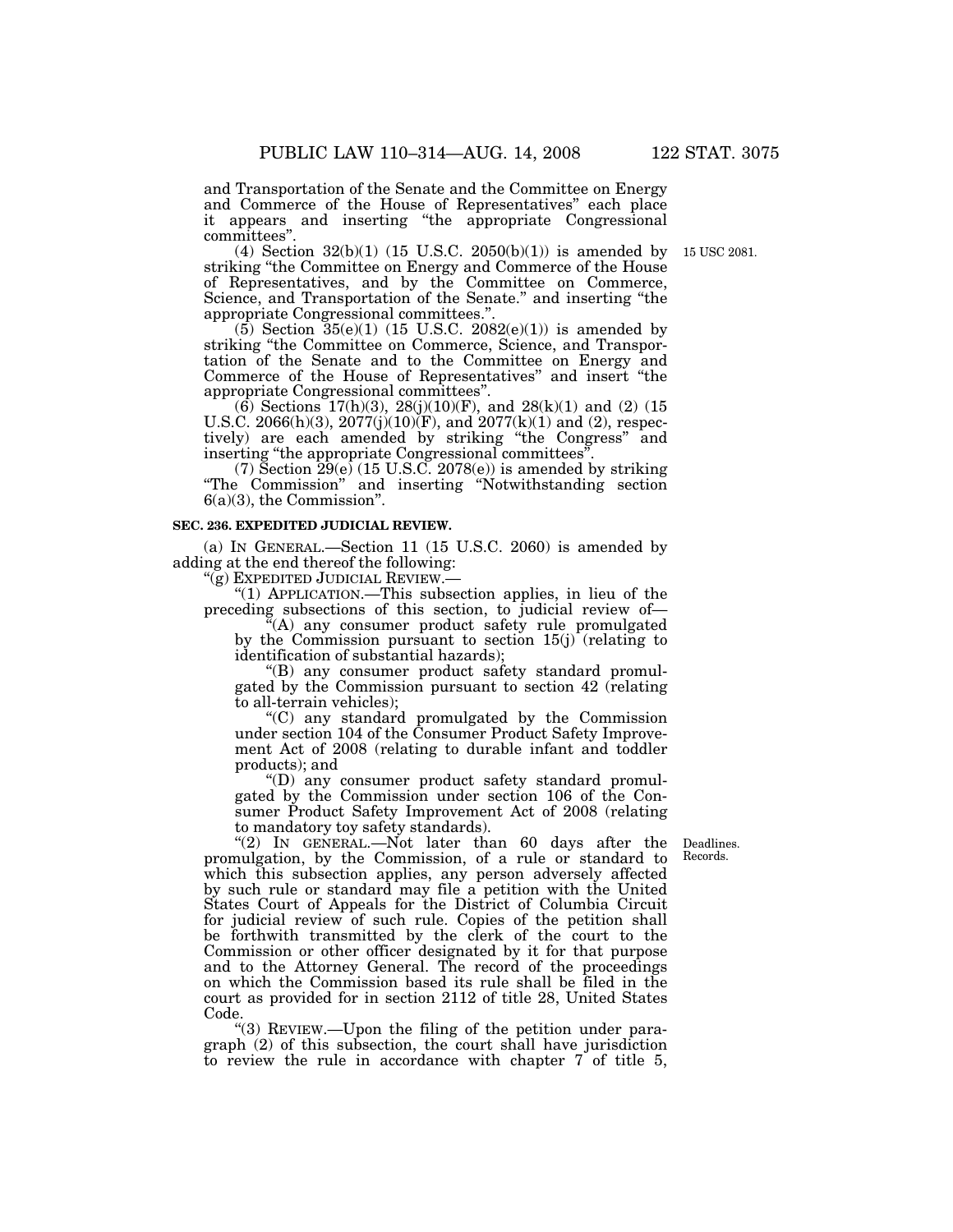United States Code, and to grant appropriate relief, including interim relief, as provided in such chapter.

"(4) CONCLUSIVENESS OF JUDGMENT.—The judgment of the court affirming or setting aside, in whole or in part, any final rule under this section shall be final, subject to review by the Supreme Court of the United States upon certiorari or certification, as provided in section 1254 of title 28, United States Code.

''(5) FURTHER REVIEW.—A rule or standard with respect to which this subsection applies shall not be subject to judicial review in proceedings under section 17 (relating to imported products) or in civil or criminal proceedings for enforcement.''.

(b) PENDING ACTIONS UNAFFECTED.—The amendment made by subsection (a) shall not apply to any petition filed before the date of enactment of this Act for judicial review of any action by the Consumer Product Safety Commission.

# **SEC. 237. REPEAL.**

Section 30 (15 U.S.C. 2079) is amended by striking subsection (d).

# **SEC. 238. POOL AND SPA SAFETY ACT TECHNICAL AMENDMENTS.**

Title XIV of the Energy Independence and Security Act of 2007 (Public Law 110–140) is amended—

(1) in section 1403 by adding at the end the following: "(8) STATE.—The term 'State' has the meaning given such term in section 3(10) of the Consumer Product Safety Act (15 U.S.C. 2052(10)), and includes the Northern Mariana Islands.''.

(2) in section 1404 by adding at the end of subsection (b) the following: ''If a successor standard is proposed, the American Society of Mechanical Engineers shall notify the Commission of the proposed revision. If the Commission determines that the proposed revision is in the public interest, it shall incorporate the revision into the standard after providing 30 days notice to the public.''; and

(3) by adding at the end the following:

#### **''SEC. 1409. APPLICABILITY.**

''This Act is applicable to the United States and its territories, including American Samoa, the Commonwealth of Puerto Rico, Guam, the Commonwealth of the Northern Mariana Islands, and the United States Virgin Islands.''.

#### **SEC. 239. EFFECTIVE DATES AND SEVERABILITY.**

(a) EFFECTIVE DATES.—

(1) IN GENERAL.—Except as otherwise specifically provided in this Act, this Act and the amendments made by this Act shall take effect on the date of enactment of this Act.

(2) CERTAIN DELAYED EFFECTIVE DATES.—The amendments made by sections 103(c) and 214(a)(2) shall take effect on the date that is 60 days after the date of enactment of this Act. Subsection (c) of section 42 of the Consumer Product Safety Act, as added by section 232 of this Act, and the amendments made by sections 216 and 223(b) shall take effect on the date that is 30 days after the date of enactment of this Act.

(b) SEVERABILITY.—If any provision of this Act or the amendments made by this Act, or the application of such provision to

15 USC 2060 note.

Notification. Deadline. 15 USC 8003.

15 USC 8002.

15 USC 8008.

15 USC 2051 note.

15 USC 2051 note.